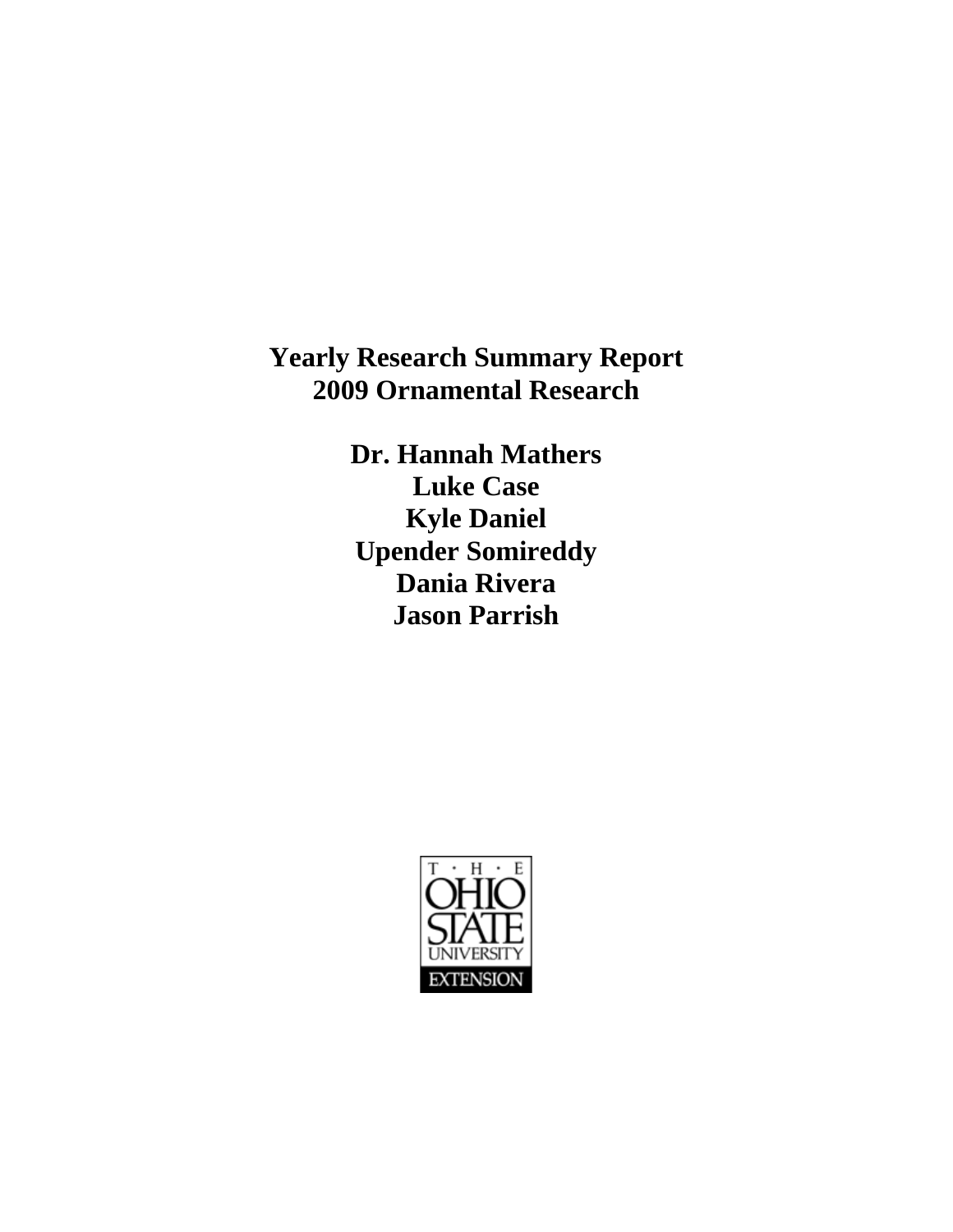**We would like to acknowledge the following companies for their support of our program:** 

**Klyn Nursery Studebakers Nursery J. Frank Schmidt and Sons Nursery Decker's Nursery Herman Losely and Son Nursery A. Brown and Sons Nursery North American Plants Buckeye Resources BostDorff Greenhouse Acres J.C. Bakker Nurseries WillowBrook Nurseries Kraemer's Nursery** 

**We would also like to acknowledge support from the Department of Horticulture and Crop Science, The Ohio State University** 

**We would also like to thank Denise Johnson, Program Coordinator, for all her help and behind-the-scenes activities.**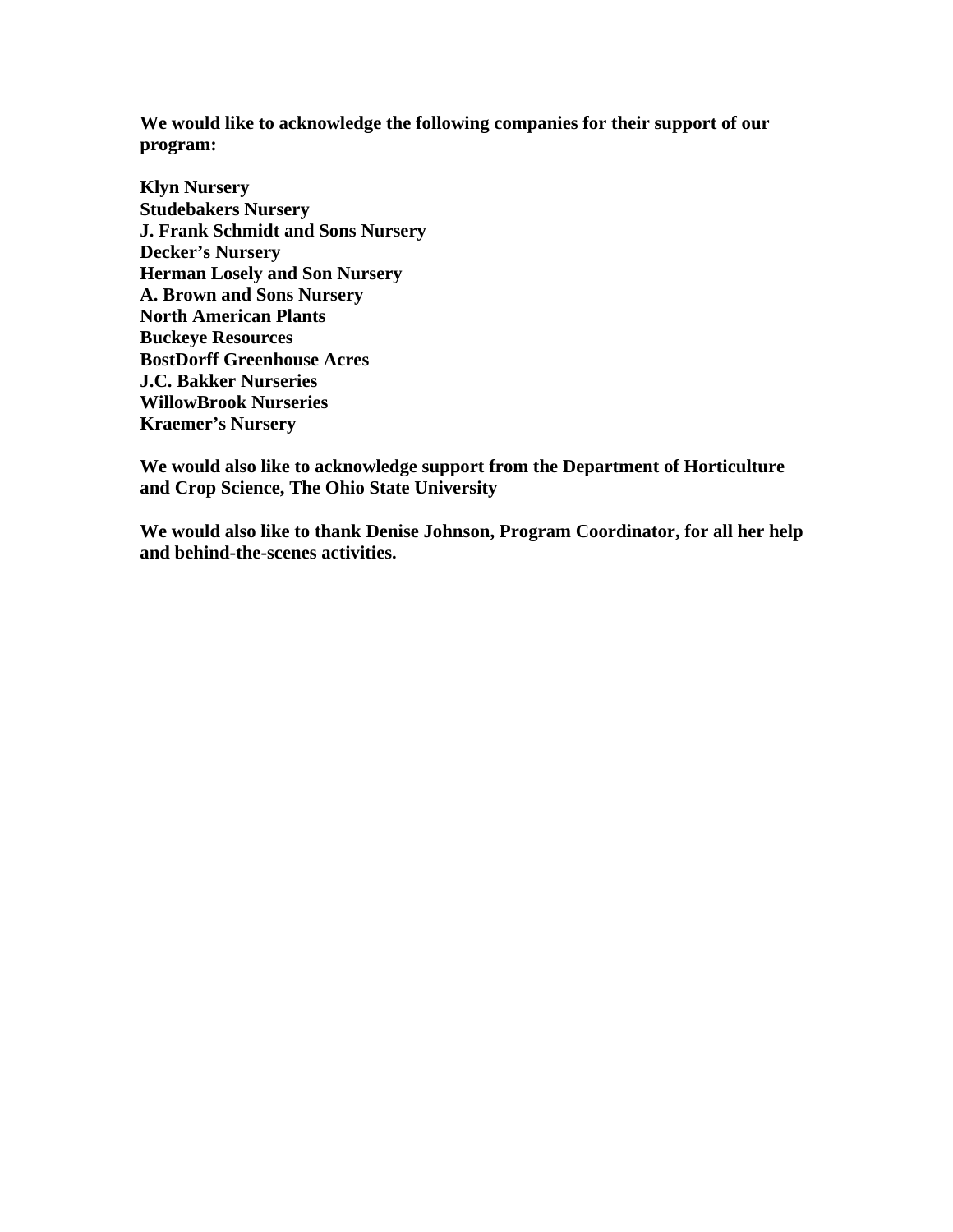# **Table of Contents**

| Growth Acceleration and Increased Out Plant Survival of Ontario and<br><b>Ohio Grown Tree Liners</b>        | $\mathbf{1}$ |
|-------------------------------------------------------------------------------------------------------------|--------------|
| Field Evaluation of Various Herbicide and Mulch Combinations for<br><b>Ornamental Weed Control</b>          | 16           |
| Effect of Postemergent Herbicide on Sucker Removal/Injury of Field Tree Liners                              | 20           |
| Phytotoxicity of selected herbicides to containerized nursery stock in conjunction<br>with the IR-4 program | 25           |
| Efficacy of Pre-emergence Sedge Control Materials                                                           | 31           |
| Development of a RRG Double Crop Production System and GeoHumus<br>amendments                               | 33           |
| Efficacy of Dimension 2EW With and Without Gallery as a Tank Mix Partner                                    | 40           |
| Evaluation of the invasive and noxious weed species propagule-bank in nurseries and<br>natural areas        | 42           |
| Bioherbicides weed control initiative for nursery and landscape industries                                  | 45           |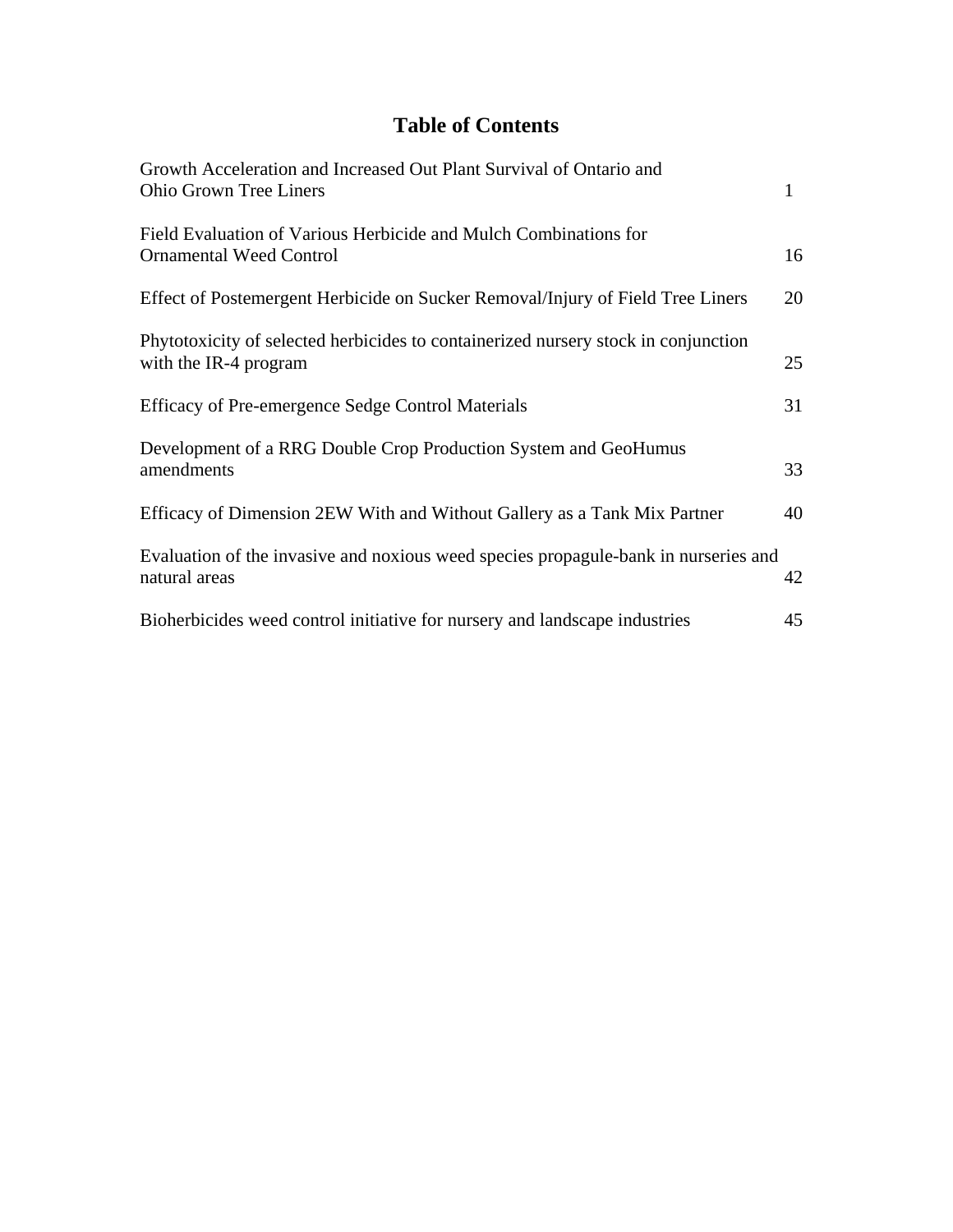## **Growth Acceleration and Increased Out Plant Survival of Ontario and Ohio Grown Tree Liners**

Principle investigators: Hannah M. Mathers, L.T. Case, D.K. Struve, Dania Rivera, S.E.Svenson and Randal Zondag

**Significance to the industry.** A production system developed at Ohio State University (OSU), Columbus, OH, using retractable roof greenhouses (RRGs) (Cravo Equipment, Ltd., Brantford, ON, Canada) and containerized tree liner production has indicated acceleration of production times when outplanted to Pot-in-Pot (PIP) or nursery fields versus conventional bareroot (BR) or polyhouse production. The system has also increased cropping consistency via reduced mortalities and environmental affects and shown promise in new market expansion, including higher priced, difficult-to-grow species. In 2004, #3 (trade 3-gallon) (11.4 L) containerized tree liners from RRGs had 0% mortality versus field BR production *Quercus rubra* at 42% after outplanting into nursery fields to grow on as specimen trees. Averaged over species, RRG liners reached saleable size of 50 mm caliper two years sooner than the BR liners, or a 40% reduction in production time. In 2006, #3 containerized tree liners from RRG's had 27% mortality versus field BR production at 87% after out-planting to #7 (trade 7-gallon) (26.5 L) containers and harsh (Mar. 2006, Avon, OH) conditions in PIP fields. Averaged over species and one growing season, caliper and height of RRG liners were 82 and 84% larger than BR liners, respectively. In only four months, between May1 and August 30, 2007, heights and calipers of 178cm and 9.9 mm for *Cercis canadensis (Eastern red bud)*; 146 cm and 9.7 mm for *Tilia cordata* 'Green spire' (Green spire linden); and 118.4 cm and 7.4 mm *Acer* x*freemanii* 'Jeffersred' (Autumn Blaze™ red maple) liners were produced at OSU, Columbus, OH, supporting our hypothesis that RRG liners can be double-cropped to accelerate production further. Recently RRG liners have shown utility in high stress environments along Ontario, Canada highways leading The Ontario Ministry of Transportation to research an optimized planting process including the use of retractable roof greenhouses (RRG's) liners.

Transplant mortality is high enough that it prevents production of some taxa such as blackgum, oak, hickory and walnut that are course-rooted and do not transplant well (Struve et al., 1987). These species can be produced profitably in containers. Labor utilization is also a challenge. Greater than 50% of sales occur in the spring in the nursery industry. Any practice that can be performed in the fall would optimize labor utilization, reduces the seasonality of labor and facilitates more full time, year-round employment. Fall planting is also preferred to spring in terms of ease of tree establishment and growth. Receiving liners in the spring from the PNW for transplanting creates additional strains on the U.S. Midwestern nursery labor force, at this already hectic time. Thus, outside container whip production systems were developed to minimize transplant shock and allow difficult-to-transplant species to be produced profitably (Struve et al., 1987; Struve, 1996). Further advantages to this system were developed when tree liners were produced in RRG's relative to the outside environment. Stoven et al., (2006) found RRG produced liners had 15% greater height, 6% increased caliper growth, 25% higher nitrogen use efficiency (NUE) and 11% higher water use efficiency (WUE) than those produced in a combination heated greenhouse-outdoor (CHGO) production environment as per Struve et al. (1987) and (Struve, 1996).

Pot-in-pot (PIP) consists of a holder pot that has been permanently placed in the ground into which a planted container is positioned. With PIP versus conventional field production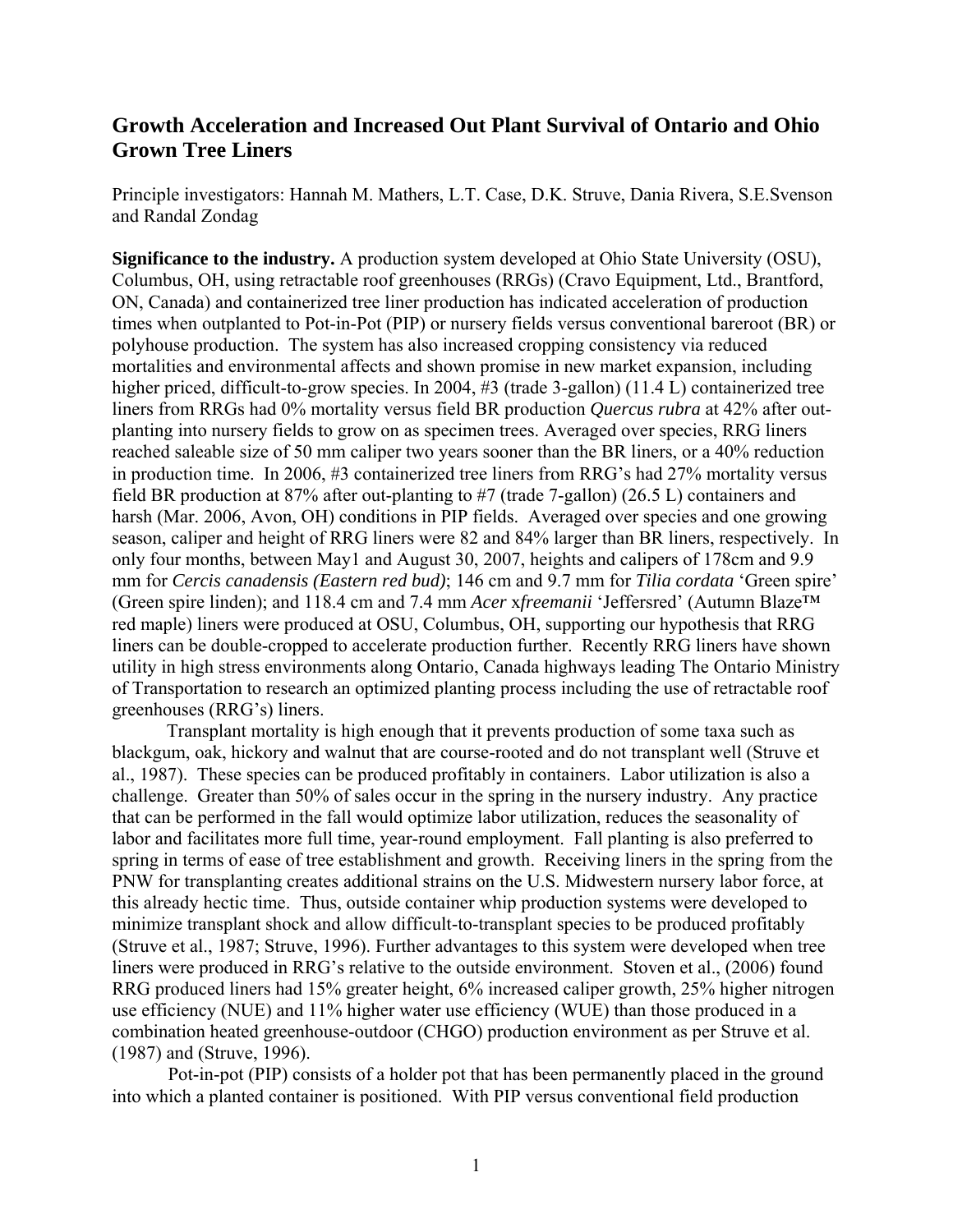approximately three times the number of plants per unit area of land can be produced. Plants are harvested in a shorter period of time and greater mechanization potential exists. Labor and equipment needs in terms of digging are also reduced and plants can be harvested year-round (Mathers et al., 2002).

RRGs researched at Ohio State University (OSU) in addition to their utility in increasing WUE, NUE and growth as indicated above have also been found to cut production times of certain crops in half (Mathers, 2001) reduce wind throw problems and extend growing seasons (Stoven et al., 2005; Mathers et al., 2006a). For some growers the costs of PIP and RRG's have made their use prohibitive. 2008 installation costs of PIP systems in Ohio were running \$30- 32,000.00/A and RRG installations \$250,000/A (peaked-roof) (T. Demaline, Willoway Nursery, personal communication). Accelerating and increasing productivity of PIP and RRG installations would make their use more affordable and equitable. The objective of this study was to examine five tradition bareroot or polyhouse "difficult-to-grow" species that have Midwestern U.S. niche-market potential to see if four different production environments affected growth during and postharvest in fields and PIP. A second objective was to examine postharvest survival and growth of four traditionally "easy-to-grow" or common species from three nursery production environments.

#### **Materials and methods.**

*Experiment 1. Postharvest field evaluations of common tree liners.* At Ohio State University (OSU) Waterman Farm, Columbus, OH (40°00'N, 83°02'W), in heavy clay soils, four species of tree liners were transplanted from three nursery production environments. The three production environments were a peak-RRG white woven polyethylene film with a glazing of 35% shade (RC98) (Cravo Equipment, Ltd., Brantford, ON, Canada) in 11.4 L (#3) classic Spinout® treated containers (Nursery Supplies, Inc., Fairless Hills, PA), a combination heated greenhouse-outdoor (CHGO) production environment also in #3 containers at OSU, Columbus, OH and BR liners from PNW nursery fields, Canby, OR (45°15'N, 122°42'W). Trees were irrigated and fertilized at Waterman Farm as per Mathers et al. (2005a). The OSU liners had been produced according to the methods described by Stoven et al. (2005). The OSU liners were planted in the field in October 5, 2003 and PNW BR liners were planted when traditionally available for planting in Ohio, April 26, 2004. Before planting the PNWBR liner roots were hydrated in a  $\bar{5}^{\circ}$ C cooler for two days. All plants were trained to 2 m tall bamboo stakes (A.M. Leonard, Inc., Piqua, OH) installed at planting. In August 2005, the bamboo stakes were replaced with TMO-PRO stakes (T-MATE-O, Charlestown, IN). The four species evaluated were, *Acer* x*freemanii* 'Jeffersred' (Autumn Blaze™ red maple), *Malus* 'Prairifire' (Prairifire crabapple), *Cercis canadensis*  (Eastern redbud) and *Quercus rubra* (red oak). Growth measures of height and caliper (taken at 15.2 cm above the soil) were recorded at planting and June and September 2004, 2005 and 2006. Average initial heights and calipers for redbud, maple, crabs and oaks out-planted from the RRG were as cited in Mathers et al., (2005a).

The PNW BR liners compared to the RRG or CHGO liners of maple and oak had greater height and greater caliper at planting. The PNW BR liners compared to the RRG or CHGO liners at planting of redbud and crabapple had less height/greater caliper and less height/less caliper, respectively. In early November 2003, all the RRG and CHGO trees were pruned according to normal nursery practices. No pruning was done to PNW BR liners at time of planting. Perennial ryegrass was seeded in the fall of 2003 between the rows and mowed as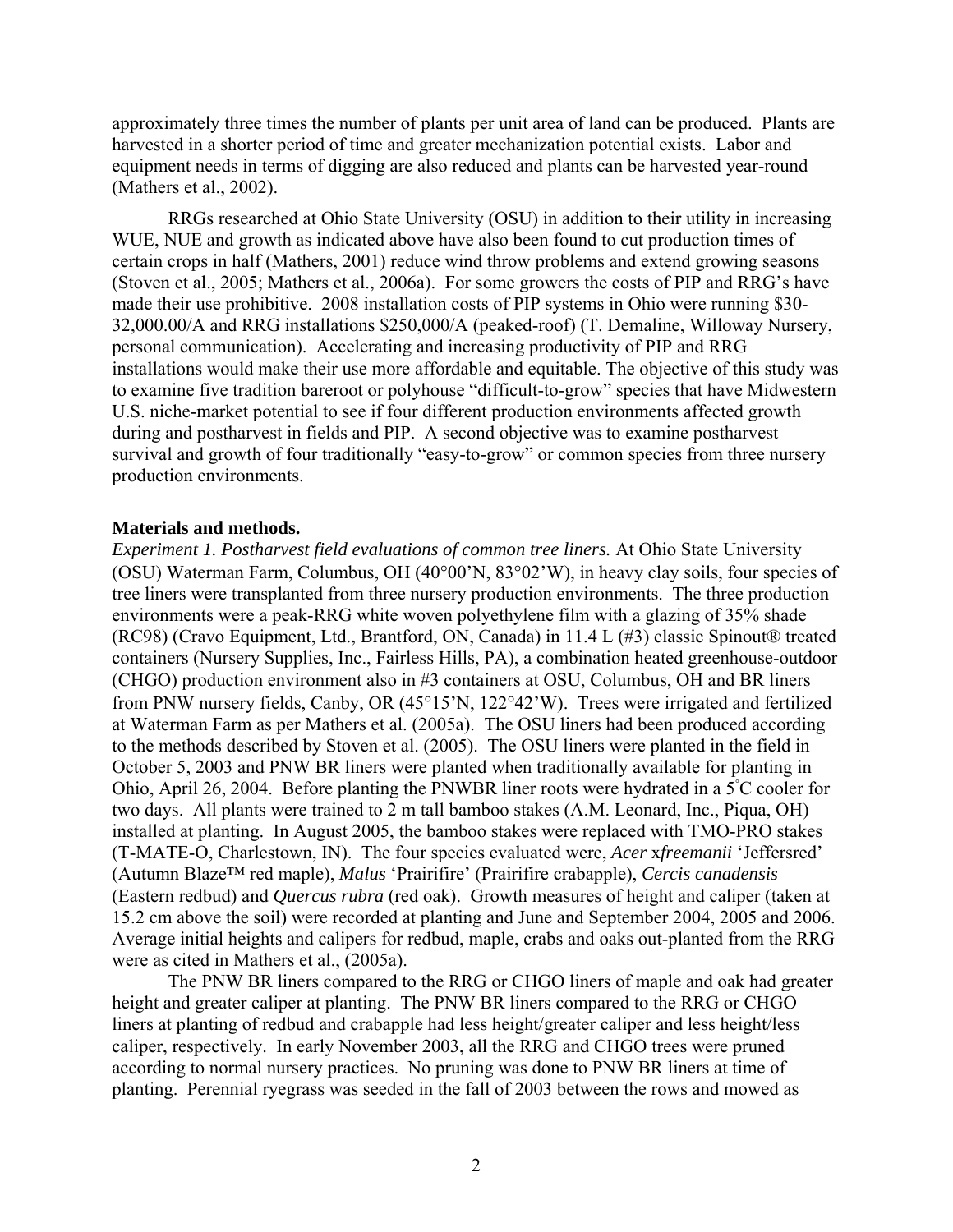required. Between row spacing is 3.6 m and in-row 2 m. Height and caliper from the six dates of evaluation were subjected to ANOVA using the GLM procedure within SAS® (SAS Institute, Inc., Cary, NC, 2000). Fisher's least significant difference test was used to compare means at P  $\sim$  0.05 (SAS<sup> $\circ$ </sup> Institute Inc.). The Type I Sum of Squares analyses were performed and graphs were produced in Excel from the analyses. All factors were considered fixed effects; therefore all terms were tested for significance against the error mean square.

*Experiment 2. Optimum environment for niche-market species production. F*ive species of trees were selected after discussions with Ohio growers to determine which difficult-to-grow species had the greatest niche market potential in Midwest shade tree production. Niche market for this study included species that were coarse-rooted, difficult-to-transplant and/or native taxa. The three environments, peak-RRG with white woven polyethylene film with a glazing of 35% shade (RC98) (Cravo Equipment, Ltd., Brantford, ON, Canada), a flat-RRG white woven polyethylene film 50% shade (RAR-40) (Cravo Equipment, Ltd., Brantford, ON, Canada) and a Rutgers' style 6-mil polyethylene covered polyhouse at OSU, Columbus, OH were evaluated. We hypothesized that if the polyhouse or flat-RRG provided similar growth and quality liners to the peaked-RRG then Midwest tree liner production could be more attractive to a larger audience due to lower start-up and construction costs. The five species selected for the study were yellowwood, (*Cladrastis kentukea*), a difficult to acclimate species; red oak (*Quercus rubra*), coarse rooted and in previous studies requiring at least two years to reach marketable size; stewartia (*Stewartia pseudocamellia*), a species prone to root rot diseases; Japanese tree lilac (*Syringa reticulata* 'Ivory Silk') and littleleaf linden (*Tilia cordata* 'Greenspire,') two species in short supply as bareroot liners.

The trial was repeated over two years, 2005 and 2006, so that environment could be replicated. Seedlings of yellowwood, red oak, stewartia and Japanese tree lilac were transplanted from copper-treated 250XL containers to 11.4 L classic Spinout® treated containers (Nursery Supplies, Inc., Fairless Hills, PA) in October, 2004 and 2005. Little leaf linden, was left in copper-treated 250XL containers until March 15, 2005 and 2006, due to their small size and then transplanted to 11.4 L pots. In October of each year, all of the plants were placed in a peaked-RRG. The roof on the RRG was set to open at 3 °C. Temperatures were kept above -4 °C in the RRG by a forced air propane heater. Plants were hand watered twice monthly during the winter. On March 15, 2005 and 2006, all of the plants were fertilized with 48.0g 19-5-8 Osmocote® (Scott's Co., Marysville, OH) slow release fertilizer. They were then moved to their respective environments: one-third of the plants were kept in the peaked-RRG, one-third was moved to the flat-RRG, and one-third was moved to a polyhouse covered with 6-mil, white polyethylene at OSU, Columbus, OH. On March 15, 2005 and 2006, settings in the peak-roof and flat-roof RRG were changed. The sidewalls were set to open at 13°C. The roofs remained closed unless temperatures exceeded 24°C. On April 1, 2005, sidewalls were reset to open at 18°C, and on April 15, 2005, sidewalls were set to open at 24°C for the remainder of the season. However, if temperatures exceeded 29°C during the day, then the roof was set to close for shading, and the sidewalls remained open for air circulation. The polyethylene was left on the polyhouse until May 15 (the first frost free day for Columbus, OH) when it was removed. Growth was evaluated in June, August and October of both years by collecting leaf area, caliper, height, and dry weights of shoots and roots. Irrigation was conducted with inline emitters, delivering 1.14 L/day in three equally timed periods per day, at 10:00, 2:00 PM, and 4:00 PM.

*Experiment 3. Optimum environment for niche-market species postharvest survival.* 11.4 L pots of the five species grown in experiment described immediately above were out-planted into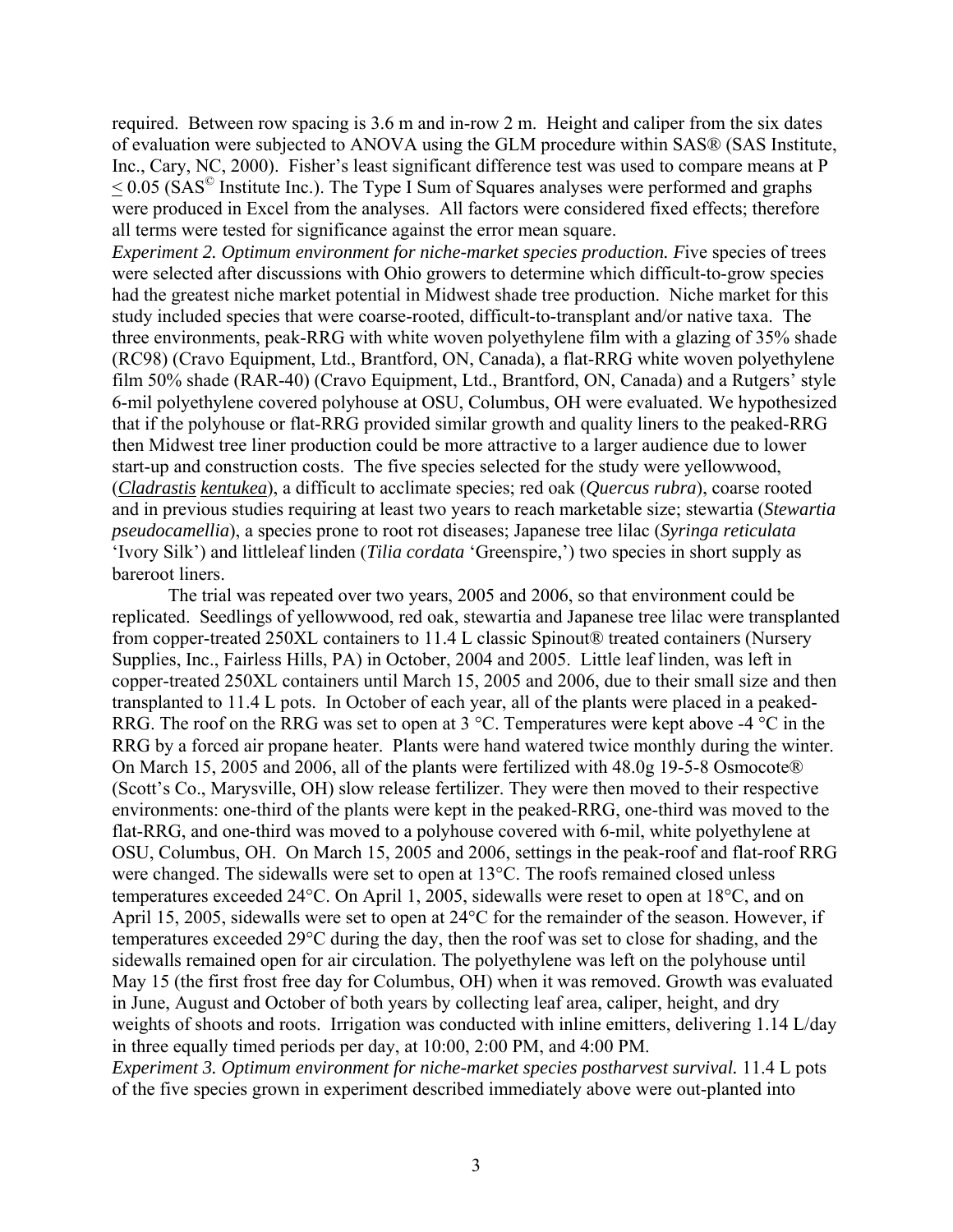fields at OSU Waterman Farm, Columbus, OH (40°00'N, 83°02'W), in November 2005 and Willoway Nurseries, Avon, OH (41°25'N, 82°01'W) in November 2006. The plants at Willoway Nurseries were transplanted to 26.5 L (#7) containers in March 2007 and placed in PIP socket pots along with PNWBR liners for comparison. Plants were also planted from 11.4 L containers from Willoway Nurseries into nursery fields at Split Rail Nursery, Circleville, OH (39°35'N, 82°55'W) in March 2007. The PIP 26.5 L containers at Willoway were replicated five times in a completely randomized design with tree liners produced from the OSU peaked-RRG, flat-RRG, and polyhouse and PNW fields (lifted BR). The plants at Waterman were also replicated five times but no PNWBR liners were planted. Temperatures were recorded for daily highs and lows at OSU, Willoway Nursery and Circleville, OH. Heights and calipers were recorded in September 2007.

#### **Results and Discussion.**

*Experiment 1. Postharvest field evaluations of common tree liners.* As reported in Mathers et al. (2006b) 11.4 L containerized tree liners from RRG's planted in October 2003 in nursery fields to grow on as specimen trees had 0% mortality versus 42% with PNW field BR liners. The greatest tree mortality occurred in PNW red oak with five of 12 BR liners having died by September 2004. Averaged over species, RRG liners reached saleable size (50 mm) two years sooner than the PNWBR liners (Fig. 1). Using a linear regression ( $y=3.5752x + 10.048$ ,  $r^2=0.9432$ ) to estimate growth PNWBR liner caliper growth was not projected to reach 50 mm until June 2009 (Fig. 1). This represents a 40% cut in production time using RRG tree liners ( $y = 5.9099x +$  $6.1247, r^2 = 0.9672$ ) versus BR. Caliper measurements over date and species were significant for environment at ( $P=0.0011$ ) with RRG liners producing significant increases in caliper growth of 4.2 mm in the field versus the PNW BR (data not shown). The effects of original growing environment for caliper were non-significant for the first year after out-planting; however, environment became more significant in the second and third year after out-planting (Fig. 1). Heights over species and environment were increasing at 15.8 cm /evaluation date  $(\vec{r}^2 = 0.9244)$ (Fig.2). Most differences in height were recorded between September to June (Fig. 2) indicating the most active period of tree growth. The only June to September evaluation period that differed for height occurred in 2006 (Fig.2) indicating a relative acceleration in height as time progressed in the field, especially for the RRG liners (data not shown). *Experiment 2. Optimum environment for niche-market species production.* Environment pooled over species, date and year was significant for caliper (*P*=0.04) and height (*P*=0.02). Environment main effect calipers and heights were significantly larger in either RRG flat- or peak- versus the polyhouse (data not shown). No significant differences for caliper or height were present between the Peaked-RRG and Flat-RRG. Although pooled over years the height and caliper differences of 7.7 cm and 0.5 mm, respectively between RRG and poly were significant, they were not sufficient to justify the expense of a RRG construction over a polyhouse for containerized tree liner production. However, the RRG reduced environmental fluctuations between years, thus increasing cropping consistency by 30% over species. This increase in consistency was statistically and economically significant and justifies the RRG construction versus a polyhouse for tree liner production. The variability between years was highly significant in the polyhouse for height (Fig. 3a), caliper (Fig. 3b) and root weight (data not shown). The root weights were 5 grams lower, averaged over species, in the polyhouse in 2005 versus 2006. Height growth was increased by 18% in the flat-RRG (2005) versus the polyhouse (2006) (Fig. 3a) and calipers were increased by 15% in the peak-RRG (2006) versus the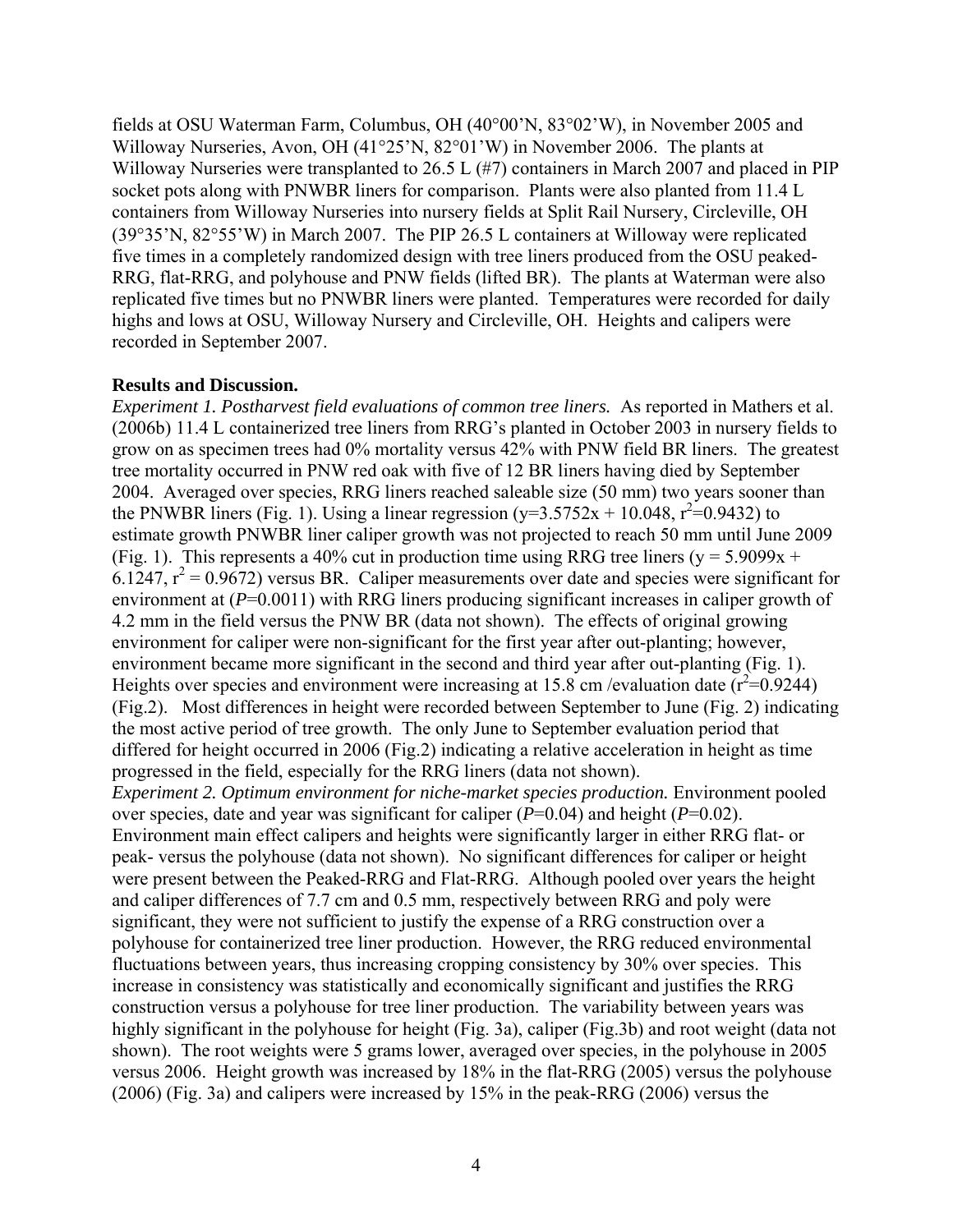polyhouse (2006) (Fig. 3b). Hemming et al. (2006) found sweet pepper production in The Netherlands can potentially be increased by 5-6% during summer months due to use of diffuse greenhouse covering materials. Nelkin and Schuch (2004) found lemon grass (*Cymbopogon citrates* L*.*) biomass could be increased 7 times in a 35% shade RRG versus filed production. A more consistent crop could be grown year to year in either RRG versus the polyhouse, with variability being species dependent (Fig. 4). Only *Syringa* showed no variability, year-to-year with environment (Fig. 4). Oak demonstrated the most variability year-to-year due to environment (Fig. 4).

Percent saleable (120 cm) height was achieved earlier in the RRGs versus the polyhouse (data not shown). Yellowwoods by August in the flat-RRG had 50% saleable, the peak-RRG 63%, and polyhouse only 20%. In October, only one yellowwood made it to saleable size in the polyhouse. In October, 50% the oaks in the flat- or peak- RRG peak were of saleable size; however, only 33% were saleable in the polyhouse. The Stewartia grew to saleable size in all environments by October; however, in August, in the flat-RRG roof 58% were saleable, 83% in the peak-RRG, and 42% in the polyhouse (data not shown). The species with the largest heights (Fig. 4) and calipers in 2005 and 2006 was Japanese tree lilac followed by Linden. Again, Lilac was also the most consistent species from year to year (Fig. 4). Yellowwood and red oak were the least consistent species and grew best in 2005. Linden and Stewartia grew best in 2006 (Fig. 4).

This study indicates even difficult-to-grow species can be produced in Ohio RRG's with good results. The RRG provides the benefits of manipulating the growing environment and scattering light through its white woven polyethylene-film roof material, which helps reduce heat loads, improve growth and plant canopy development (Mathers, 2001). Diffuse light is able to penetrate deeper into a plant canopy in comparison to direct light (Young and Smith, 1983).

Typical light saturation levels for sun leaves of woody plants is between 25-50 klx (Larcher, 1995), or 475-950  $\mu$ mol·m<sup>-2</sup>·s<sup>-1</sup> (Langhans and Tibbitts, 1997). Assuming levels above 1000 μmol·m<sup>-2</sup>·s<sup>-1</sup> would not result in increased net photosynthesis, and would be inhibitory to plant growth Stoven et al. (2006) found CHGO *PAR* levels exceeded 1000 μmol·m<sup>-2</sup>·s<sup>-1</sup> 72% of the growing season. However, in the RRG *PAR* levels never exceeded 1000  $\mu$ mol·m<sup>-2</sup>·s<sup>-1</sup>. Although *PAR* levels were lower in the RRG than with the CHGO, levels were not low enough to reduce net photosynthesis and resulted in greater dry weights (Stoven et al., 2006). As a result of light scattering effect of the RRG roof reducing sun saturation conditions the improvement in the plant canopy development is evident (Table 1). Stoven et al. (2006) found with the exception of maple all leaf area measures were greater with the RRG than in the CHGO (Table 1). The difference with the maple was attributed solely to this species preference for water soluble fertilizer versus controlled release in the CHGO, especially. The effect of increased leaf areas was greatest in the middle layers of the canopy in this study (data not shown). Hemming et al. (2006) observed in greenhouses during summer months in The Netherlands increases in photosynthesis occurred in all crop layers of sweet pepper, except the top layer using diffuse light covering materials versus clear glass coverings. The highest increase was noticed in the middle layers of the plant canopy (Hemming et al., 2006).

Light quality is also changed with greater leaf areas. Plant leaves filter light. Specifically, leaves allow more far red light (720 -740 nm) to pass through than red light (660- 680 nm), thus altering the red: far red ratio below them. By altering light quality, plants perceive canopy shading via alterations in phytochrome photoequilibria that can result in increased stem elongation, reduced leaf areas and reduced branching (Erwin, et al., 2006). This partially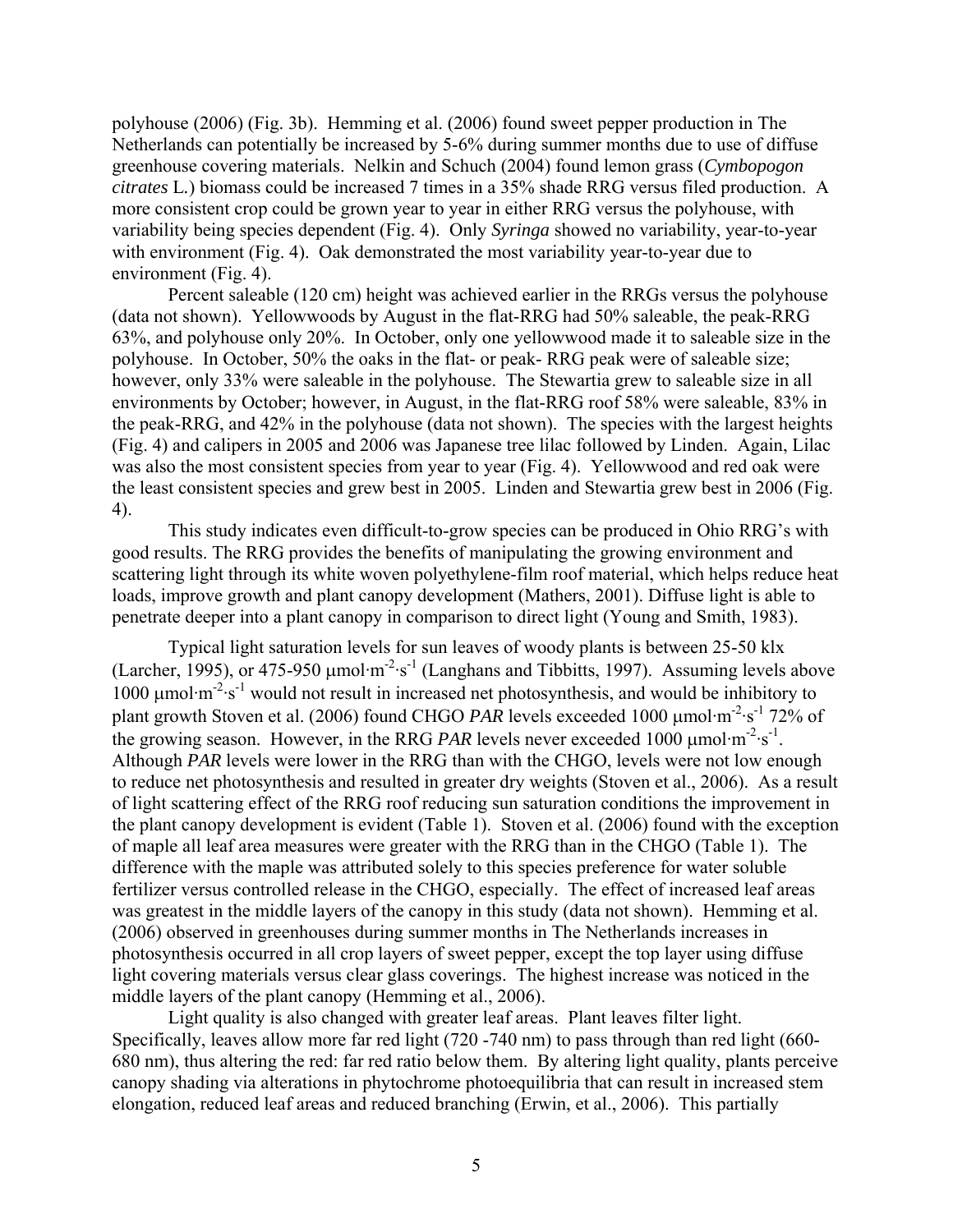explains increases in height growth in the RRG's versus the polyhouse; however, the RRG diffuse light mediates the effects of increased leaf shading and phytochrome photoequilibria alterations particularly in branching and leaf area response. The diffuse light and roll-up sidewalls to increase air-flow and plant movement, resulted in improved caliper and branching. It is considered that a positive correlation exists between increased branching and increased caliper development (T. Demaline, Willoway Nursery, personal communications). However, Sternberg and Struve (2007) studying Cyclanilide to promote lateral branching in containergrown whips found no such relationship. The RRG roof material also allows for UV-B light to enter which has been found to be important in secondary plant metabolite development (Johnson et al., 1999). RRG's are more expensive than a polyhouse and the cost deters many growers. However, the light utilization, crop consistency and crop acceleration  $(49 - 68\%$ , depending on species) obtained in the RRG versus the polyhouse makes their construction advantageous. *Experiment 3. Optimum environment for niche-market species postharvest survival. O*n April 7, 2007 in the early morning hours of 4:00 AM at Willoway Nurseries low temperatures of -10º C were experienced following several days of record high temperatures for the area. Temperatures of -7º and -8º C were also experienced in Columbus and Circleville, OH. These low temperatures caused significant damage to vascular tissue of tree liners that had been planted from PNW BR and peaked-RRG, flat-RRG 11.4L pots to 26.5 L pots placed in PIP sockets in March at Willoway Nursery and foliage that had flushed in the warm days proceeding April 7. In late April 2007, PNWBR liners had 87% postharvest mortality versus flat- or peak-RRG's with 27% postharvest mortality at Willoway Nursery. We speculate that this 60% survival increase with RRG liners may be due in part to greater secondary metabolite synthesis and reduced heat and light stress afforded by the light diffusing roof materials of the RRGs. The species contributing to the 27% RRG mortality were Stewartia (with 0% survival regardless of production environment) followed by yellowwood (data not shown). Measures taken in September 2007 in 46.5 L PIP socket pots at Willoway indicated of the trees surviving the April 7 frost, the peak-RRG or flat-RRG had greater caliper (Fig. 5) versus PNWBR liners or the polyhouse liners. Averaged over species and one growing season, caliper (18.9 mm) and height (166.43 cm) of RRG liners were significantly larger than bareroot liners (3.6 mm and 26 cm) or 82 and 84% larger (Fig. 5).

The consistency of cropping described above for experiment 2 for the peak-RRG seemed to have followed through post harvest for caliper (Fig. 5) and height (data not shown). Some polyhouse liners survived the frost; however, the peak-RRG liners survival was most consistent. Yellowwood mortality was 33%, 55% and 55% from the peak-RRG, flat-RRG and polyhouse, respectively. Syringa mortality was 0%, 8% and 25% from peak-RRG, flat-RRG and polyhouse, respectively. 11.4 L pots of the same five species planted into fields at OSU Waterman Farm, Columbus, OH (40°00'N, 83°02'W), in November 2005 versus Willoway 2006 also suffered in the April 2007 frost. Field caliper changes between planting (Sept. 2006) and June 2008 indicated yellowwood due to high mortality rates within the species had actually shown a reduction in caliper (Fig. 6). In Waterman farm planting as at Willoway Nursery the Stewartia had 100% mortality after the April 7 frost regardless of environment; therefore, no caliper measures were presented (Fig. 6). Lilac liners at Waterman farm showed the greatest difference in postharvest survival or growth due to production environment (Fig. 6). The peak-RRG Lilac had postharvest calipers of 60% larger than polyhouse liners after 1.5 years in the field (Fig. 6). Tree liners produced at Willoway Nursery in 11.4L containers in RRGs and transplanted Split Rail Nursery fields in March 2007 also had 75 and 80% larger postharvest heights and calipers,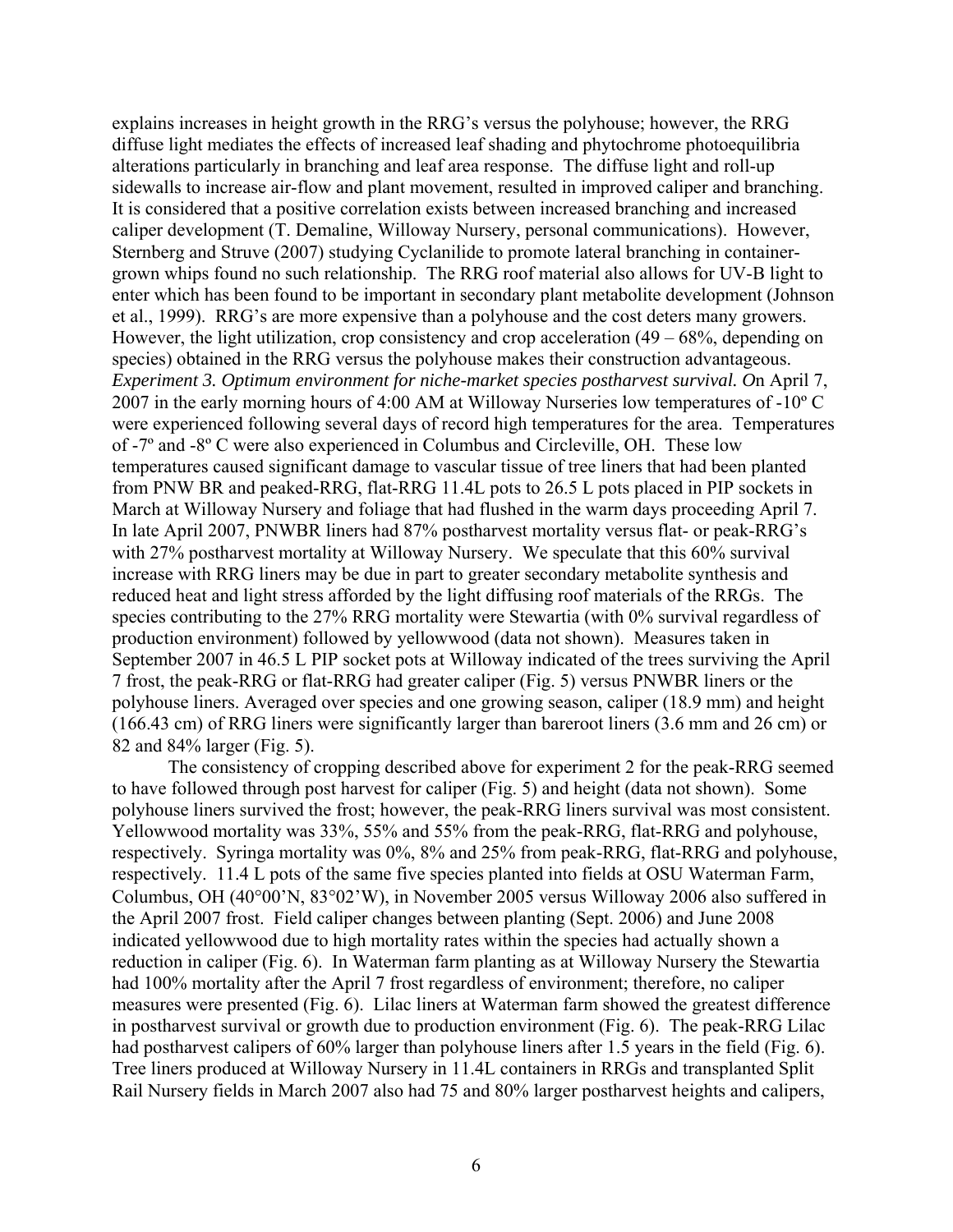respectively, versus PNWBR liners evaluated in October 2007. The growth differences at Split Rail Nursery were also attributed largely to the April 7 frost (Fig. 7).

The modified environment of the RRG provides advantages in the production of difficultto-grow tree liner species and increased postharvest survival. RRG's had 60% less mortality versus field bareroot production indicating utility in high stress conditions (severe spring-frost conditions) and possibly high stress environments such as along highways. Liners produced in RRG's have also been found to surpass bareroot produced liners in quality, growth, mortality rates and time to marketable size after transplanting into Ohio nursery fields and PIP under normal spring conditions. The less expensive structure of a polyhouse was not found to produce liners with the same cropping consistency or increased survival under severe spring-frost conditions as afforded with the RRG structure.

Midwest, Eastern seaboard, Southern U.S. and Ontario nursery growers import conservatively \$300 million worth of tree liners annually from traditional liner production regions such as the PNW. Growers in these non-traditional liner production regions have been reluctant to enter into tree liner production mainly due to shortened growing seasons. Retractable-roof greenhouses make tree liner production viable in these locations via extending the growing season, temperature modification, accelerating caliper tree production, increase cropping consistency and expand existing markets. Increasing fuel costs and other transportation issues continue to add challenges in receiving plant material from long distances. It makes sense to consider production methods that are more sustainable and increase the local economy.

### **Literature Cited**

Erwin, J.E., C. Rohwer and E. Gesick. 2006. Red: Far red and photosynthetically active radiation filtering by leaves differs with species. Acta Hort. 711: 195-199.

Healy, K.D., K.G. Rickert. 1998. Shading material changes the proportion of diffuse radiation in transmitted radiation. Australian Journal of Experimental Agriculture. 38; 95- 100.

Hemming, S., N. van der Braak, T. Dueck, R. Jongschaap, N. Narissen. 2006. Filtering natural light by greenhouse covering using model simulations – More production and better plant quality by diffuse light? Acta Hort. 711:105-110.

Johnson, C.B., Kirby, J., Naxakis, G. and Pearson, S. 1999. Substantial UV-B-mediated induction of essential oils in sweet basil (*Ocimum basilicum* L.). Phytochemistry 51:507-510.

Langhans, R.W. and T.W. Tibbitts. 1997. Plant growth chamber handbook. Iowa Agriculture and Home Economics Experiment Station Special Report No. 99. Iowa State University of Science and Technology publications.

Larcher, W. 1995. Physiological plant ecology. 3<sup>rd</sup> ed. Springer-Verlag. Berlin.

Mathers, H.M. 2001. The future is in retractables: Nursery stock production in Retractable Roof Greenhouses. The Buckeye. August. Pp. 16-17, 19 and 31.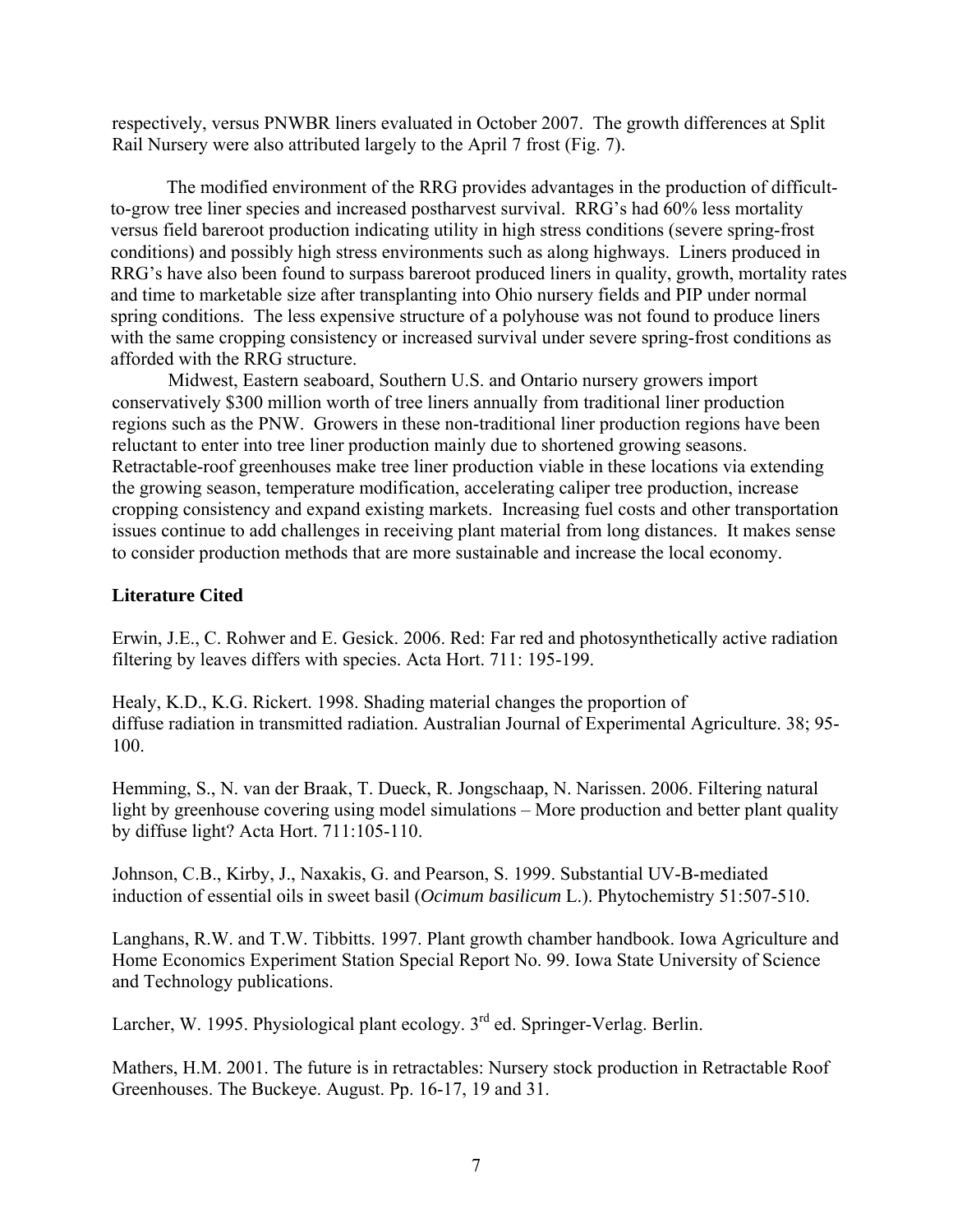Mathers, H.M. L.T. Case, E. Grosskurth, M. Bigger. 2005a. Field Caliper Tree Production Using Retractable Roof Greenhouse Grown Liners. Southern Nurserymen Assoc. Res. Conf. 50:164- 167.

Mathers, H. M., Yeager, T. and Case, L. T. 2005b. Improving irrigation water use in container nurseries. HortTechnology 15(1):8-12.

Mathers, H. M., Lowe, S. B., Scagel, C., and Case, L. T. 2006a. Abiotic factors influencing root growth of woody nursery plants in containers. HortTechnology. 17: 151-162. .

Mathers, H. M., L. T. Case, A. Acuna, M. Bigger and D. Struve. 2006b. Sense and Sensibility: Container Grown Tree Liners. American Nurseryman. 204(11):26-28, 30-31.

Mathers, H., D. Struve and A. Stoven. 2002. Tree liner production in Ohio. The Buckeye. November. Pp. 14-17.

Nelkin, J.B. and U.K. Schuch. 2004. Retractable roof greenhouse production of basil (*Ocimum basilicum*) and Lemon Grass (*Cymbopogon citrates*) in semi-arid climate. Acta Hort. 659:113- 120.

Ruter, J.M. 1999. Fiber pots improve survival of 'Otto Luyken' Laurel. Proc. Southern Nurserymen's Assoc. Res. Conf. 44: 53-54.

Sternberg, P. Struve, D.K. 2007. Cyclanilide spray increases branching in containerized whip production. Journal of Environ. Hort. 25:221-228

Stoven, A.A., H.M. Mathers, D.K. Struve. 2006. Fertilizer application method affects growth, nutrient and water use efficiency of container-grown shade tree whips. HortScience 41:1-7.

Struve, D.K. 1996. Bare root shade tree whip production in containers. J. Environ. Hort. 14:13- 17.

Struve, D.K., M.A. Arnold and D.H. Chinery. 1987. Red oak whip production in containers. Proc. Intl. Plant Prop. Soc. 34:415-420.

Suárez-Romero, A., G. Giacomelli, C. Kubota and M. Jensen. 2004. Control strategy and sensors for the climate conditioning in a retractable roof greenhouse in semi-arid regions. Acta Hort. 659:97-99.

Svenson, S. E. 2000. Diffusion confusion: Comparing shade cloth and poly film for shading nursery crops. Nursery Management and Production 16(8): 39-44.

Young, D.R. and Smith, W.K. 1983. Effect of cloud over on photosynthesis and transpiration in the subalpine understory species *Arnica latifolia*. Ecology 64:681-687.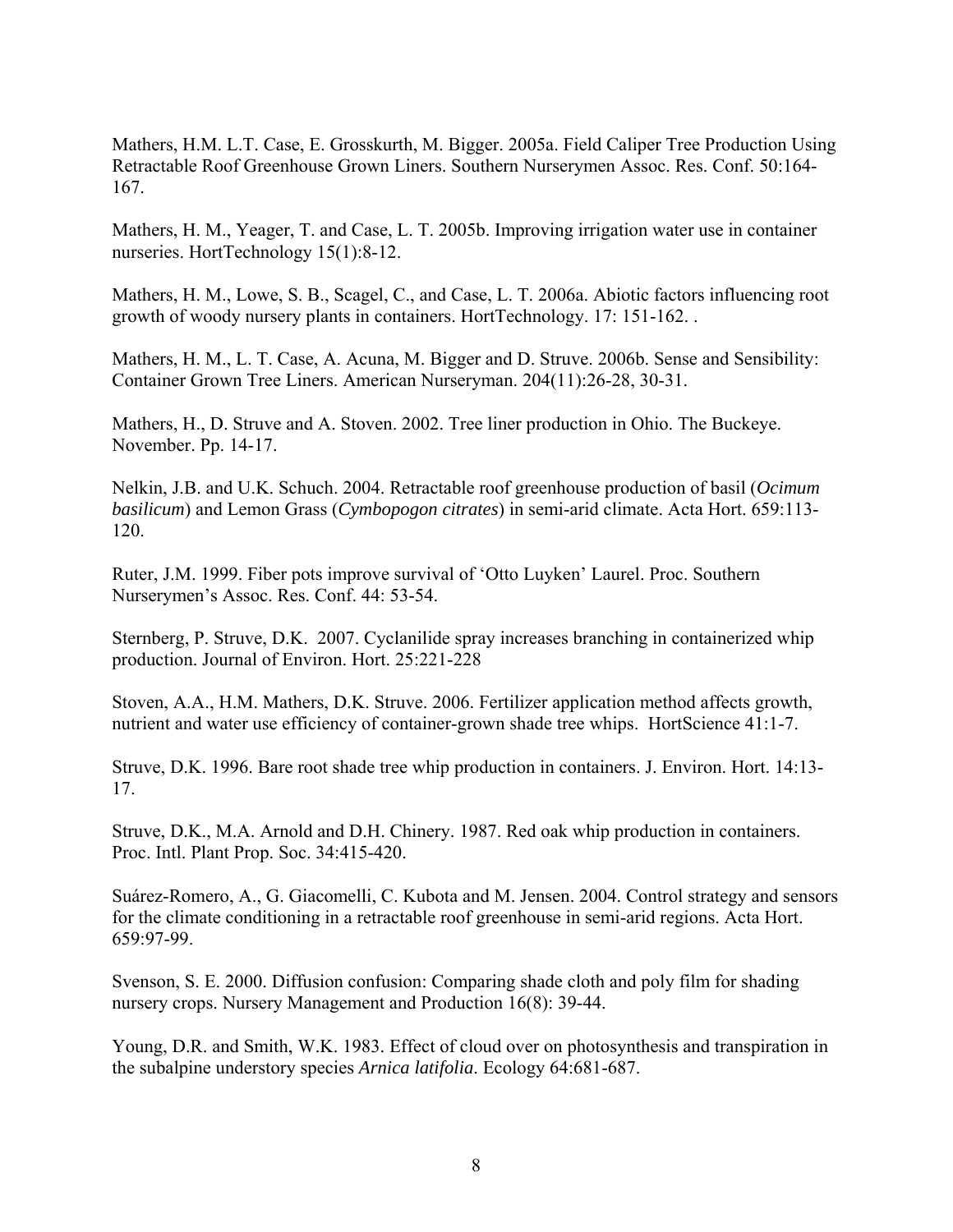Table 1. Plant leaf areas and differences of four taxa grown in a RRG = retractable-roof greenhouse (Cravo Equipment, Ltd., Brantford, ON, Canada) and CHGO = combination heated greenhouse-outdoor environment when pooled over fertilizer methods.

| <b>Species</b>                     | Fertilizer    | Leaf area CHGO<br>(cm $^2)$ | Leaf area<br>$RRG$ (cm <sup>2</sup> ) | Leaf area $(cm2)$<br>difference<br>between RRG<br>and CHGO |
|------------------------------------|---------------|-----------------------------|---------------------------------------|------------------------------------------------------------|
| <b>Red Bud</b>                     | $CRFw$ and WS | 7463 <sup>x</sup>           | 8186                                  | $724^{\degree}$                                            |
| Red Oak                            | CRF and WS    | 1747                        | 1920                                  | $173$ <sup>-</sup>                                         |
| Autumn Blaze <sup>®</sup><br>maple | CRF and WS    | 11695                       | 11514                                 | 182                                                        |
| Prairifire<br>Crabapple            | CRF and WS    | 2149                        | 3281                                  | $1132^{+}$                                                 |

*Source*: Stoven et al. (2006)

w Plants were fertilized with a controlled-release fertilizer (CRF) of Osmocote® 20N-2.2P-6.6K, 9-mo. release, top dressed at 9 g N·pot<sup>-1</sup>, or a water soluble (WS), Peter's, 21N-3.1P-5.9K at 100 mg·day<sup>-1</sup> for a total of 9.2 g N for the season.



<sup>x</sup> Each value is the mean of three single-plant subsamples from ten replications pooled over fertilizer.

Fig. 1. Postharvest field caliper measures (recorded 15.2 cm above the soil) of tree liners at Ohio State University Waterman Farm, Columbus, OH transplanted October 2003 and recorded June (J) and September (S) 2004-2006 pooled over species *Acer* x*freemanii* 'Jeffersred' (Autumn Blaze™ red maple), *Malus* 'Prairifire' (Prairifire crabapple), *Cercis canadensis* (Eastern redbud) and *Quercus rubra* (red oak) from three production environments, CHGO= combination heated greenhouse-outdoor, PNWBR = Pacific Northwest bareroot and RRG= retractable roof greenhouse (Cravo Equipment, Ltd., Brantford, ON, Canada). Linear regressions estimate time to reach 50 mm caliper or saleable size are predicted forward J07-J09 (shown in bold).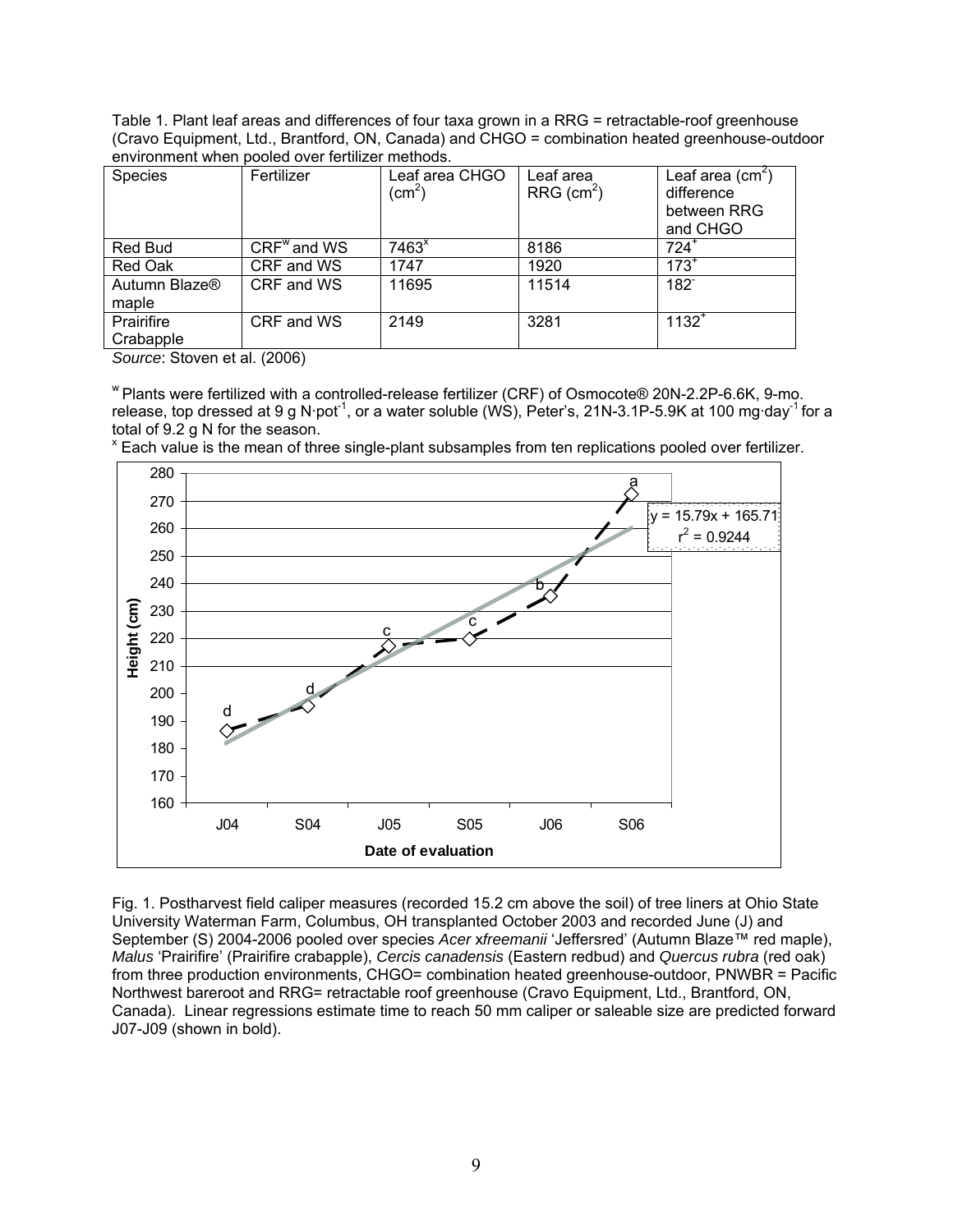

Fig. 2. Postharvest field height measures of tree liners at Ohio State University Waterman Farm, Columbus, OH transplanted October 2003 and recorded June (J) and September (S) 2004-2006 pooled over species *Acer* x*freemanii* 'Jeffersred' (Autumn Blaze™ red maple), *Malus* 'Prairifire' (Prairifire crabapple), *Cercis canadensis* (Eastern redbud) and *Quercus rubra* (red oak) and three production environments, combination heated greenhouse-outdoor (CHGO), Pacific Northwest bareroot (PNWBR) and retractable roof greenhouse (RRG) (Cravo Equipment, Ltd., Brantford, ON, Canada). Different letters signify least significant difference  $(LSD)$  P = 0.05. Linear regression indicates heights were increasing 15.8 cm per measuring period.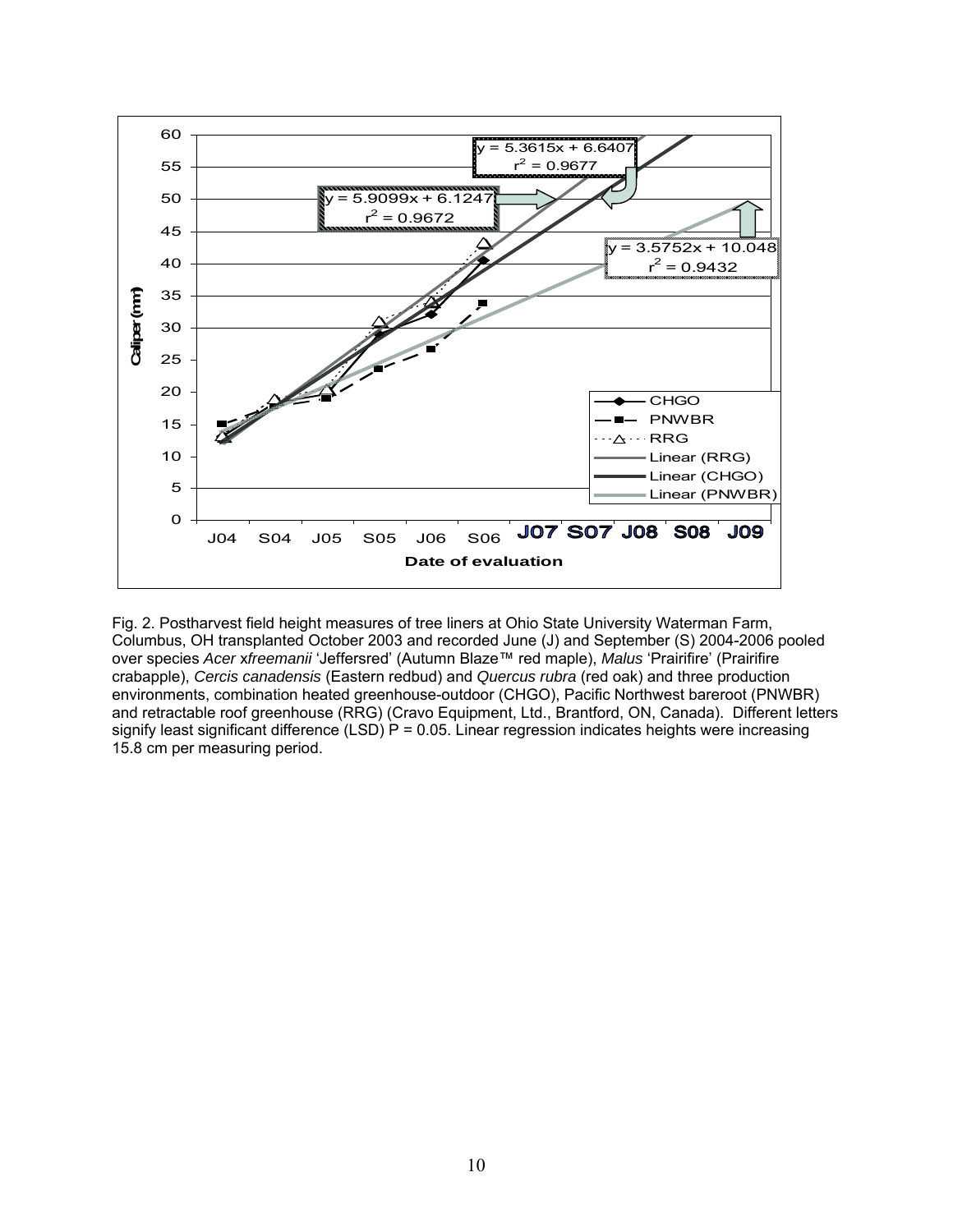



Fig. 3. Production environment (a) height measures and (b) caliper of tree liners in 2005 and 2006 at Ohio State University Columbus, OH pooled over five species yellowwood, (*Cladrastiskentukea*), red oak (*Quercus rubra*), stewartia (*Stewartia pseudocamellia*), Japanese tree lilac (*Syringa reticulata* 'Ivory Silk') and littleleaf linden (*Tilia cordata* 'Greenspire') and three evaluation dates (June, August and October/ yr) for three production environments, Peak = retractable roof greenhouse (RRG) Flat= flat RRG (Cravo Equipment, Ltd., Brantford, ON, Canada) and a 6 mil while polyethylene polyhouse. Different letters signify least significant difference (LSD)  $P = 0.05$ .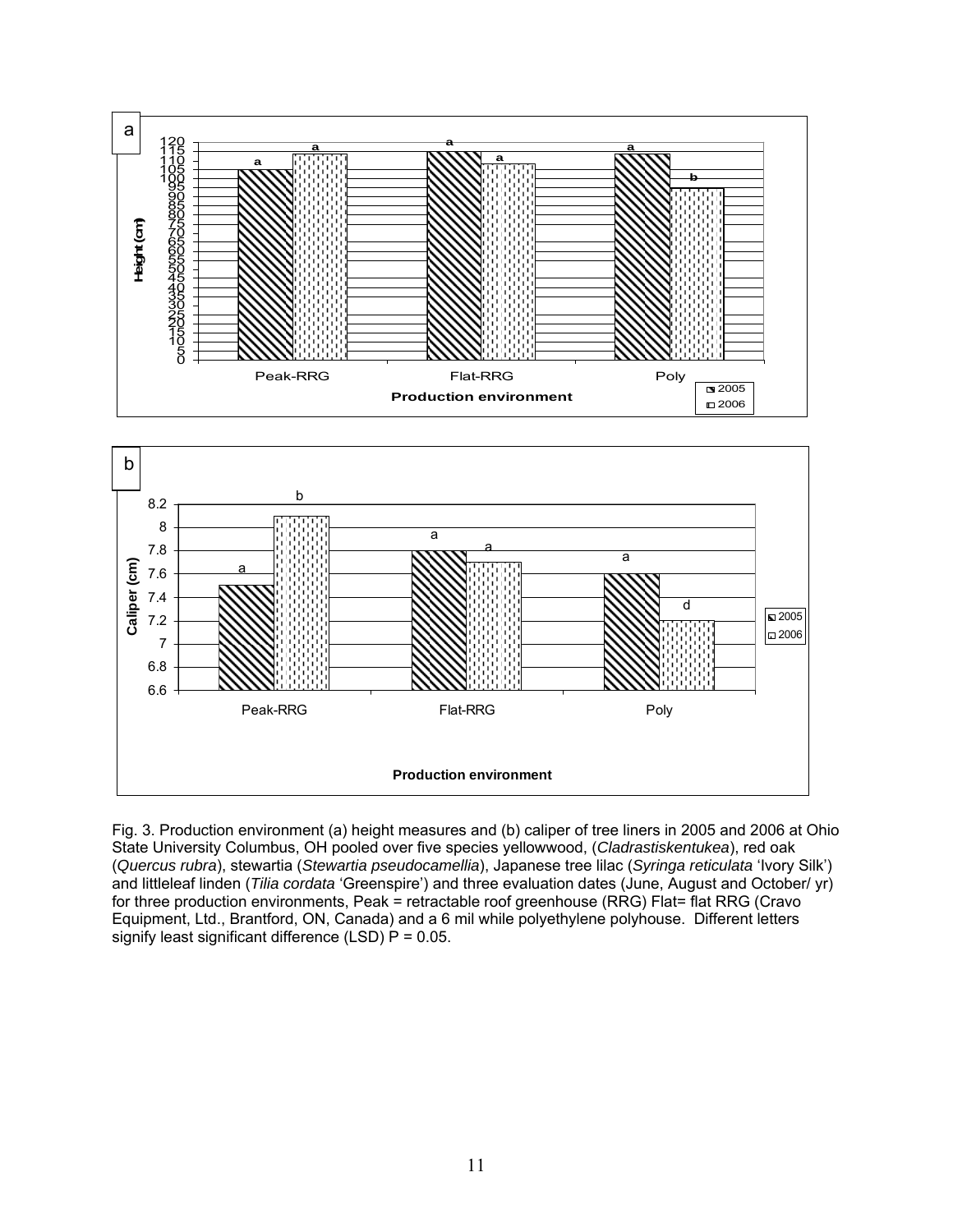

Fig. 4. Production environment height measures for tree liners at Ohio State University, Columbus, OH pooled over three environments [peaked-and flat-retractable roof greenhouses (RRG) (Cravo Equipment, Ltd., Brantford, ON, Canada), and a 6 mil while polyethylene polyhouse] and three evaluation dates (June, August and October/ yr) for five species; yellowwood, (*Cladrastiskentukea*), red oak (*Quercus rubra*), stewartia (*Stewartia pseudocamellia*), Japanese tree lilac (*Syringa reticulata* 'Ivory Silk') and littleleaf linden (*Tilia cordata* 'Greenspire'). Different letters signify least significant difference (LSD) P = 0.05.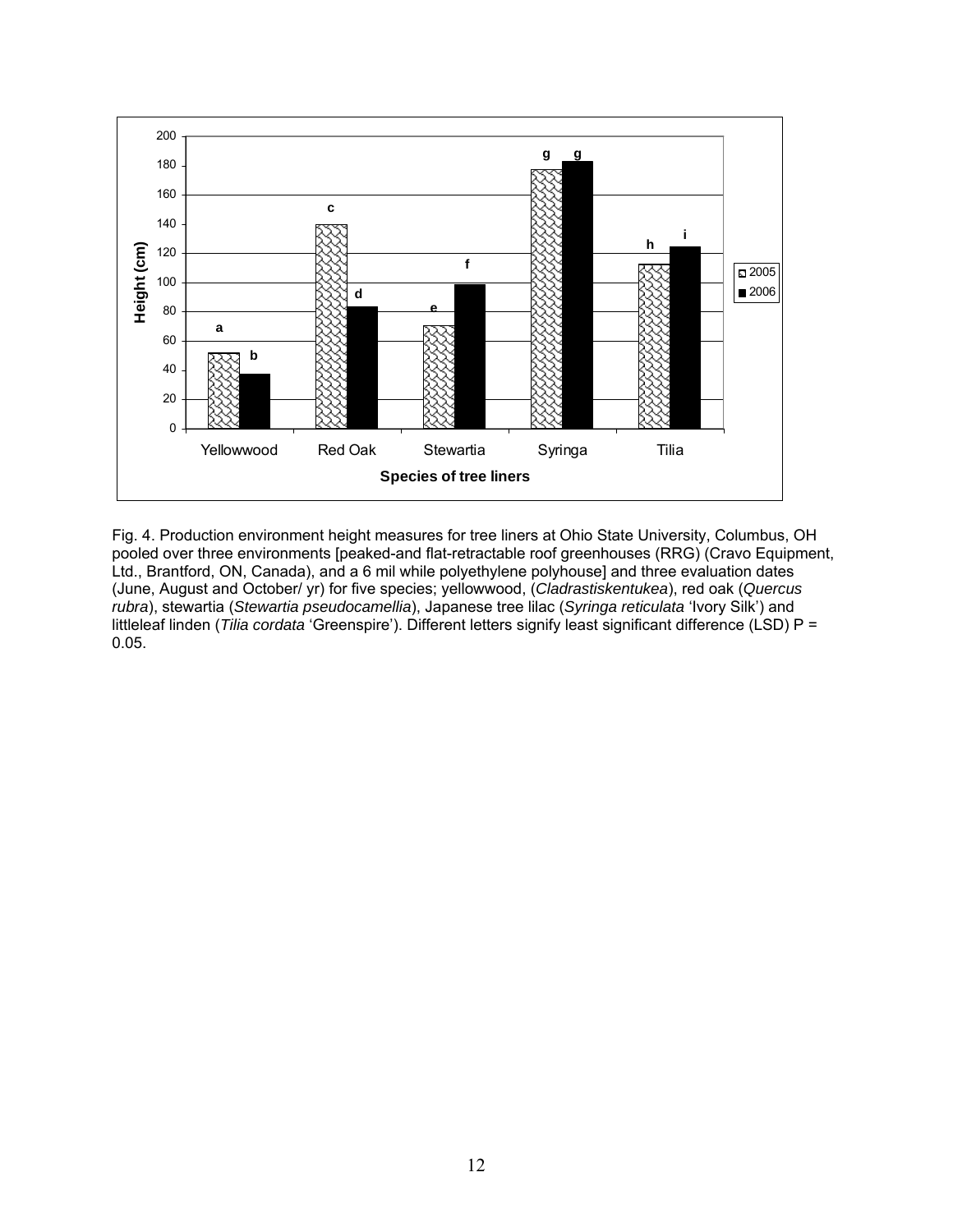

 Fig. 5. September, 2007, postharvest caliper measures of tree liners in 46.5 L pots at Willoway Nurseries, Avon, OH pooled over five species; yellowwood, (*Cladrastiskentukea*), red oak (*Quercus rubra*), stewartia (*Stewartia pseudocamellia*), Japanese tree lilac (*Syringa reticulata* 'Ivory Silk') and littleleaf linden (*Tilia cordata* 'Greenspire') produced in four production environments peak-and flatretractable roof greenhouse (RRG) (Cravo Equipment, Ltd., Brantford, ON, Canada), and a 6 mil while polyethylene polyhouse (Ohio State University, Columbus, OH), or Pacific Northwest fields (Canby, OR) shipped bareroot (PNWBR), planted from 11.4 L or BR to 46.5 L pot-in-pot (PIP) sockets in March 2007. Different letters signify least significant difference (LSD) P = 0.05.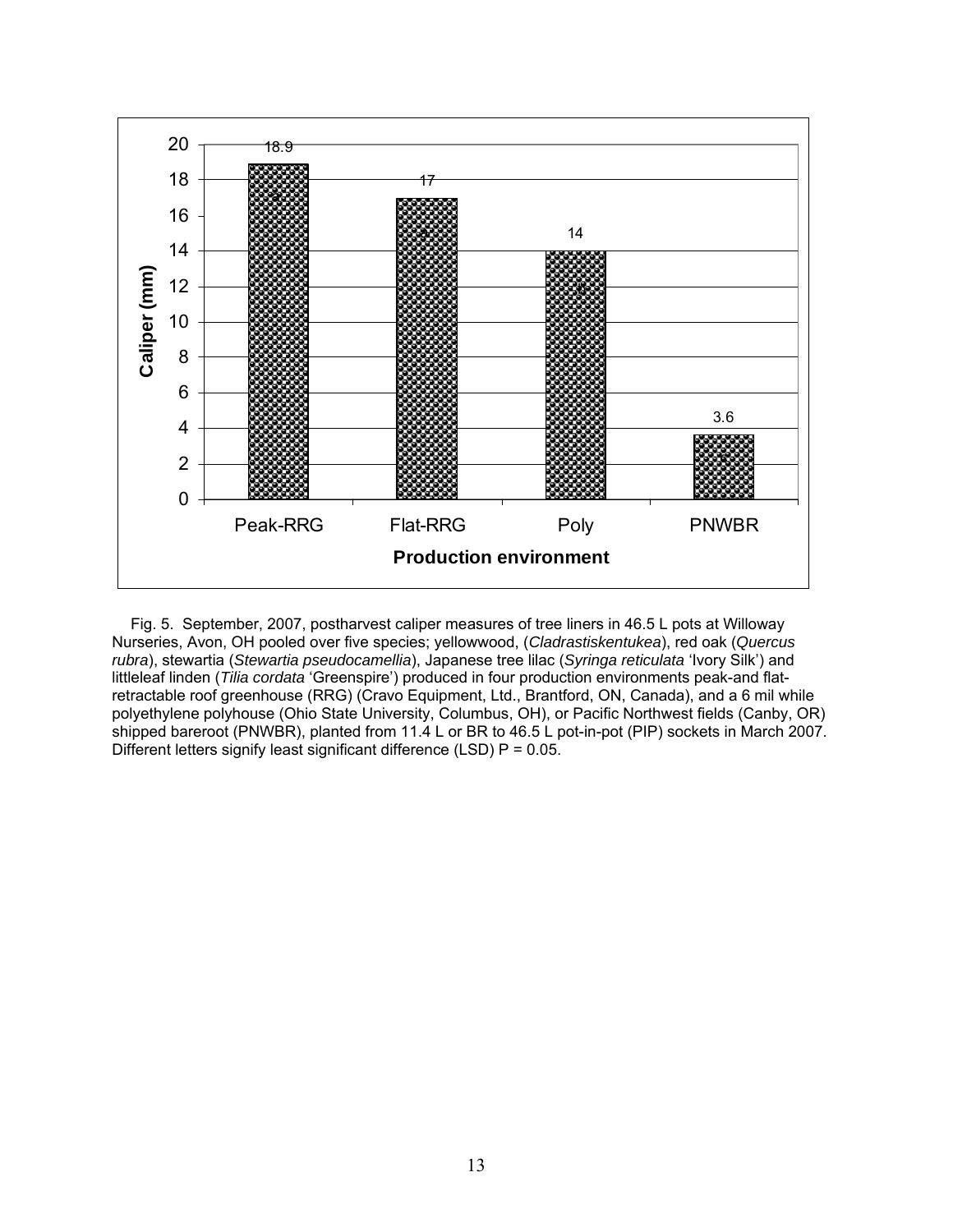

Fig. 6. September 2006 to June 2008 field postharvest caliper delta (∆) (change between 09/2006- 06/2008), environment X species interaction of tree liners (p=0.0040) from 11.4 L pots transplanted to Ohio State University, Waterman farm fields of four species; yellowwood, (*Cladrastiskentukea*), red oak (*Quercus rubra*), Japanese tree lilac (*Syringa reticulata* 'Ivory Silk') and littleleaf linden (*Tilia cordata* 'Greenspire') produced in three production environments peak-and flat- retractable roof greenhouse (RRG) (Cravo Equipment, Ltd., Brantford, ON, Canada), and a 6 mil while polyethylene polyhouse (Ohio State University, Columbus, OH). Different letters signify least significant difference (LSD)  $P = 0.05$ . Environment effects were greater with time in out planting.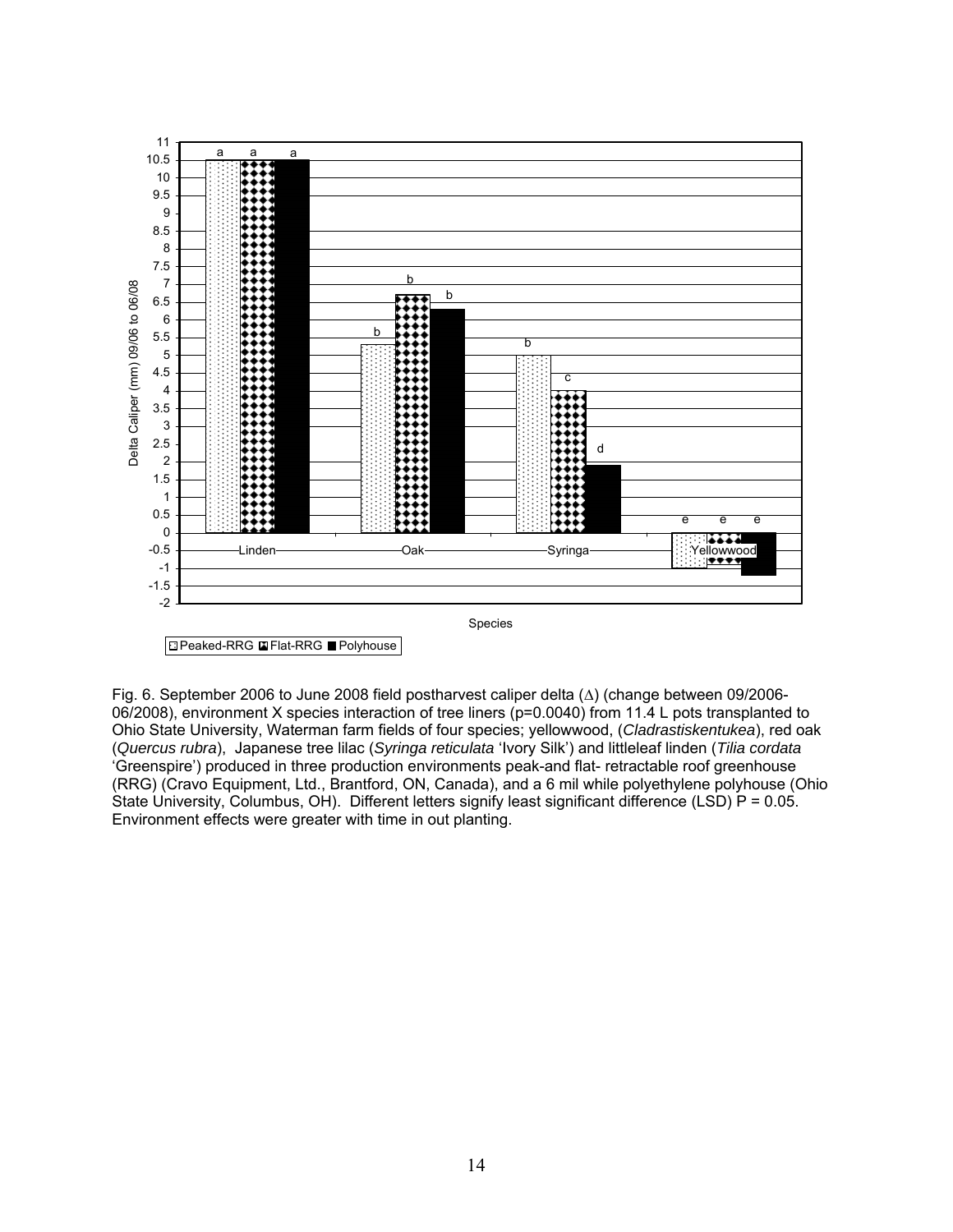

Fig. 7. 11.4 L pots of one maple species at Split Rail Nursery, Circleville, OH (39°35'N, 82°55'W) transplanted in March 2007 from tree liners produced at Willoway Nurseries, Inc, Avon, OH (center row and rows to left) and Pacific Northwest bareroot liners (rows to right). Picture taken September 2007, still showing tree injury from April 7, 2007 spring frost event -8° C Circleville, OH following several days of above average high temperatures.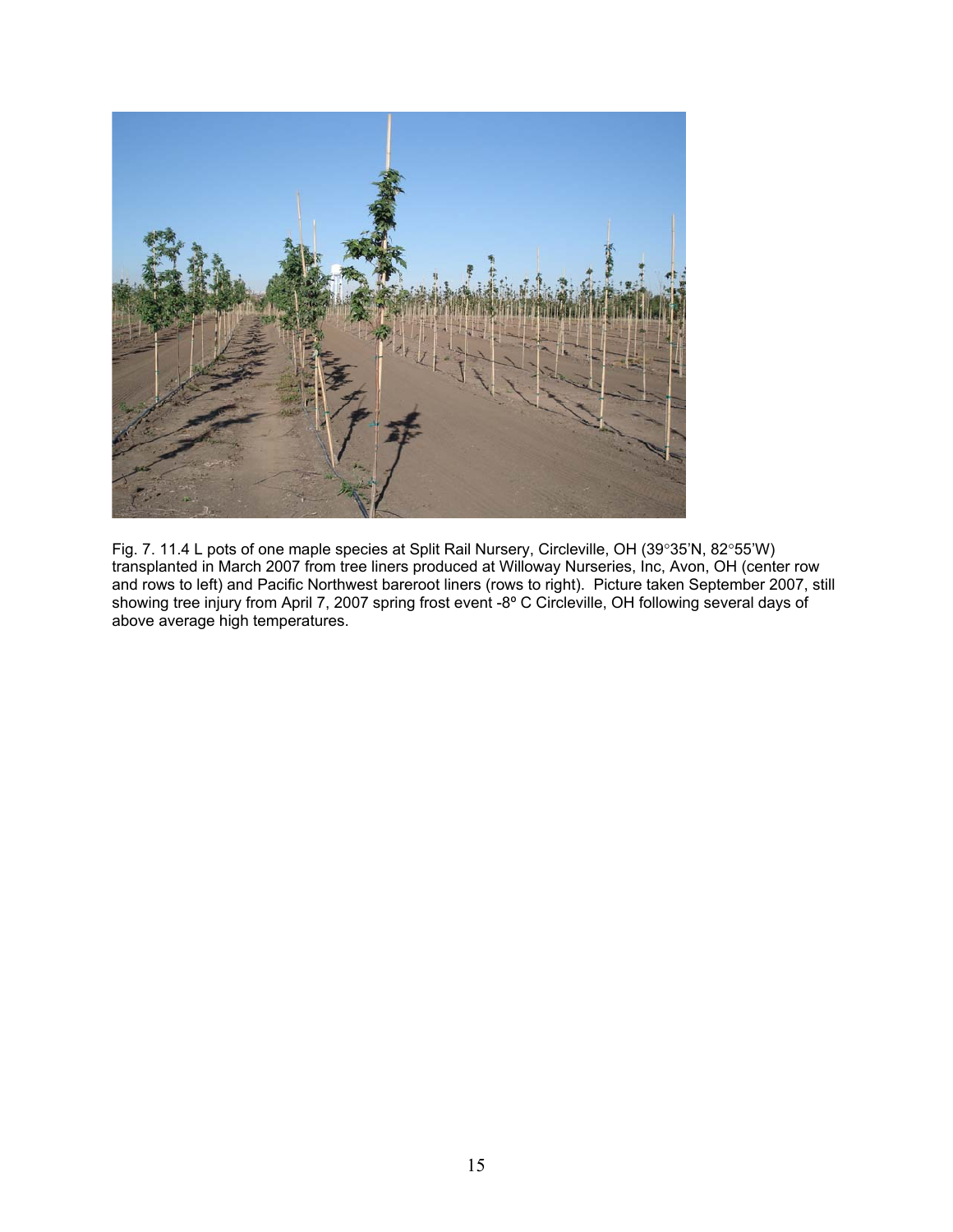## **Field Evaluation of Various Herbicide and Mulch Combinations for Ornamental Weed Control**

#### **Principle investigators: Upender Somireddy, Hannah Mathers, and Luke Case**

**Significance to the industry:** Weed control is an essential part in the landscape and nursery industries and takes up most of the production costs. Weeds not only compete for resources like nutrients, light and space etc., but also reduce the aesthetics of plants and landscape. Expenses of hand weeding, environmental concerns with herbicides and pesticide bans have led researchers to find alternate weed control techniques. Usage of pre emergence herbicides is the most common method to control weeds in the nursery and landscape industries. Multiple applications of herbicides per year are often required. Some of the problems associated with the use of herbicides are phytotoxicity, leaching, spray drift, runoff, and herbicide resistance. Organic mulches have been widely used by nursery and landscape industry for many reasons, but weed control and mositure conservation. The combination of herbicides and mulches can be a potential approach to control weeds for a longer period of time while reducing the weed control costs, and negative effects of herbicides on the environment. Herbicide treated mulch is an integrated weed management approach in which two weed control methods are combined in order to control weeds effectively. Previous studies demonstrated that herbicide treated mulches work effectively in controlling weeds. Fretz (1973), and Fretz and Dunham (1971) reported higher weed control efficiency with herbicide impregnated mulches. Mathers (2003) obtained higher weed control efficacy with herbicide treated bark nuggets in containers. Case and Mathers (2006) found that pine nuggets combined with various herbicides provided weed control for one year in the field.

The objectives of this study were to evaluate the efficacy of previously untested granular herbicides and mulch combinations compared to tested liquid formulations of herbicides combined with mulches, to evaluate the different mulching depths on efficacy, and to determine the influence of herbicide application methods on efficacy. In addition, two new granular + mulch combinations (one of those is commercially available) were evaluated.

**Materials and Methods.** Two types of mulches, Hardwood (HW) mulch and pine nuggets (PN) (>2"), were trialed alone at different depths (1, 2.5, and 5") and in combination with granular Snapshot (SS) 2.5TG [isoxaben + trifluralin at 1.0 lb ai/ac + 4 lb ai/ac respectively (Dow AgroSciences, Indianapolis, IN)] or a similar liquid combination of Treflan HFP (Dow AgroSciences) + Gallery (Dow AgroSciences) at 1.0 lb ai/ac + 4 lb ai/ac, respectively. The three mulching depths represent the recommended depth (2.5"), the depth previously evaluated (1") and a depth closer approximating what is used in industry (5"). Granular SS was directly applied on top of the mulch in the field. The liquid combination was applied below, above and used to pre-treat the mulch at each depth.

Two separate experiments with a randomized complete block design were conducted. One started in fall 2006 (Sept, 2006) and was repeated in fall 2007 and another started in spring 2007 (May, 2007) and was repeated in spring 2008, at The Ohio State University's (OSU) Waterman farm, Columbus, Ohio (Fig. 2). Visual readings were taken at 30, 180 and 210 days after treatment (DAT) for the fall start experiments and 30, 60, 90, 120 DAT for the spring start experiments. Visual readings were based on a scale of 0 (no control) to 10 (complete control), with 7 and above being commercially acceptable.

**Results and Discussion:** Two types of analysis were performed, one using all the treatments and another one using only mulch and herbicide combined treatments. Data from fall 2006 experiment is not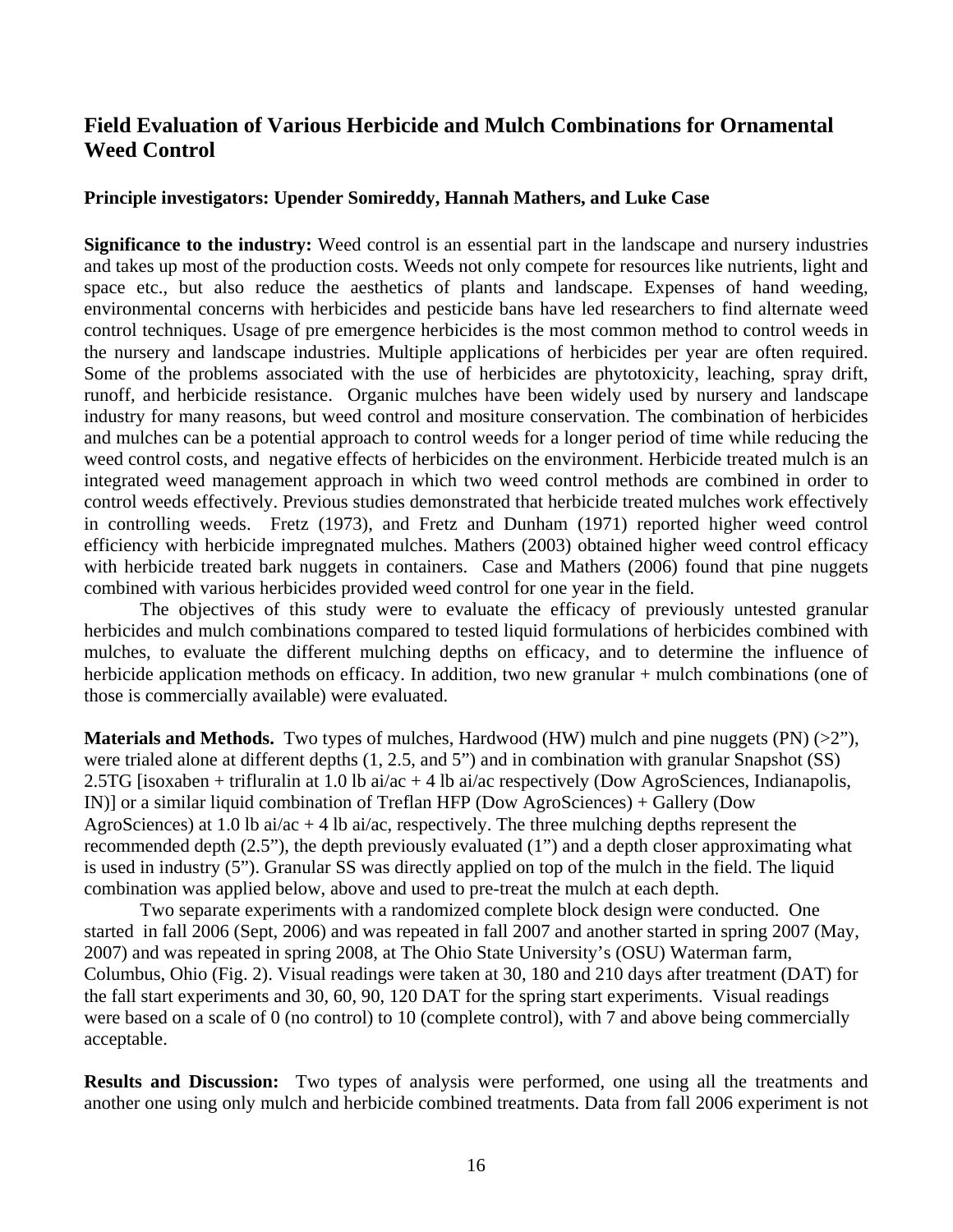included in the analysis as there were many perennial weeds in the experimental plot. Visual ratings at 30 DAT from fall 2007 experiment is not included in the analysis as there is no weed pressure at that time.

There is a significant difference in the efficacy between herbicide application methods only at 1" depth (except liquid-under @ 2.5" HW mulch in spring expt.) with both mulches and during both seasons. Liquid herbicide applied under the mulch performed better than the rest of the methods (Fig.1 and Fig.2). This may be attributed to the persistence of herbicide in the soil as it is protected from volatilization.

Three treatments, treflan+gallery (T+G), untreated hardwood at 1" depth, and control treatment, showed below commercially acceptable level of weed control in the fall experiment. All other treatments have shown above commercially acceptable level of weed efficacy. In spring experiment, six treatments-untreated HW @ 1", T+G (Treflan+Gallery), Snapshot, untreated PN @ 1", Snapshot over HW @ 1", and control, performed below commercially acceptable level of weed control (Fig.3). The difference in the number of treatments that performed below commercially acceptable level in fall and spring might be due to the difference in the intensity of weed pressure. There was less weed pressure (data not presented) in the fall experiment compared to spring experiment. Two commercially available granular herbicide treated mulches have shown commercially acceptable level of efficacy and equally with the other herbicide treated mulches @ 2.5" and 5" (Fig.3).

There is a significant difference between the three depths of mulches (main affects with all herbicide and combined treatments, data not presented). When mulches @ 1" depth combined with herbicides, the weed control efficacy is at 7 or above (Fig.1., Fig.2., and Fig.3). Though the difference between the 2.5" and 5" is statistically significant, application of 5" mulch is not cost effective. Mulches @ 2.5" combined with herbicides gives effective and long term weed control. The slow releasing ability of the herbicide from mulches explains their ability to control weeds for a longer period of time versus herbicides applied alone (Mathers, 2003).

#### **References:**

Case, L. and H. Mathers. 2006. Field evaluation of herbicide treated mulches. Proc. Southern Nurs. Assoc. Research Conference. 51:402-405.

Fretz, T.A. 1973. Herbicide-impregnated mulches for weed control in container nursery stock. Scientia Hort. 19:165-170.

Fretz, T.A. and C.W. Dunham. 1971. The incorporation of herbicides into organic mulches for weed control in ornamental plantings. J. Amer. Soc. Hort Sci. 96:280-284.

Mathers, H. 2003. Novel methods of weed control in containers. HortTechnology 13:28-31.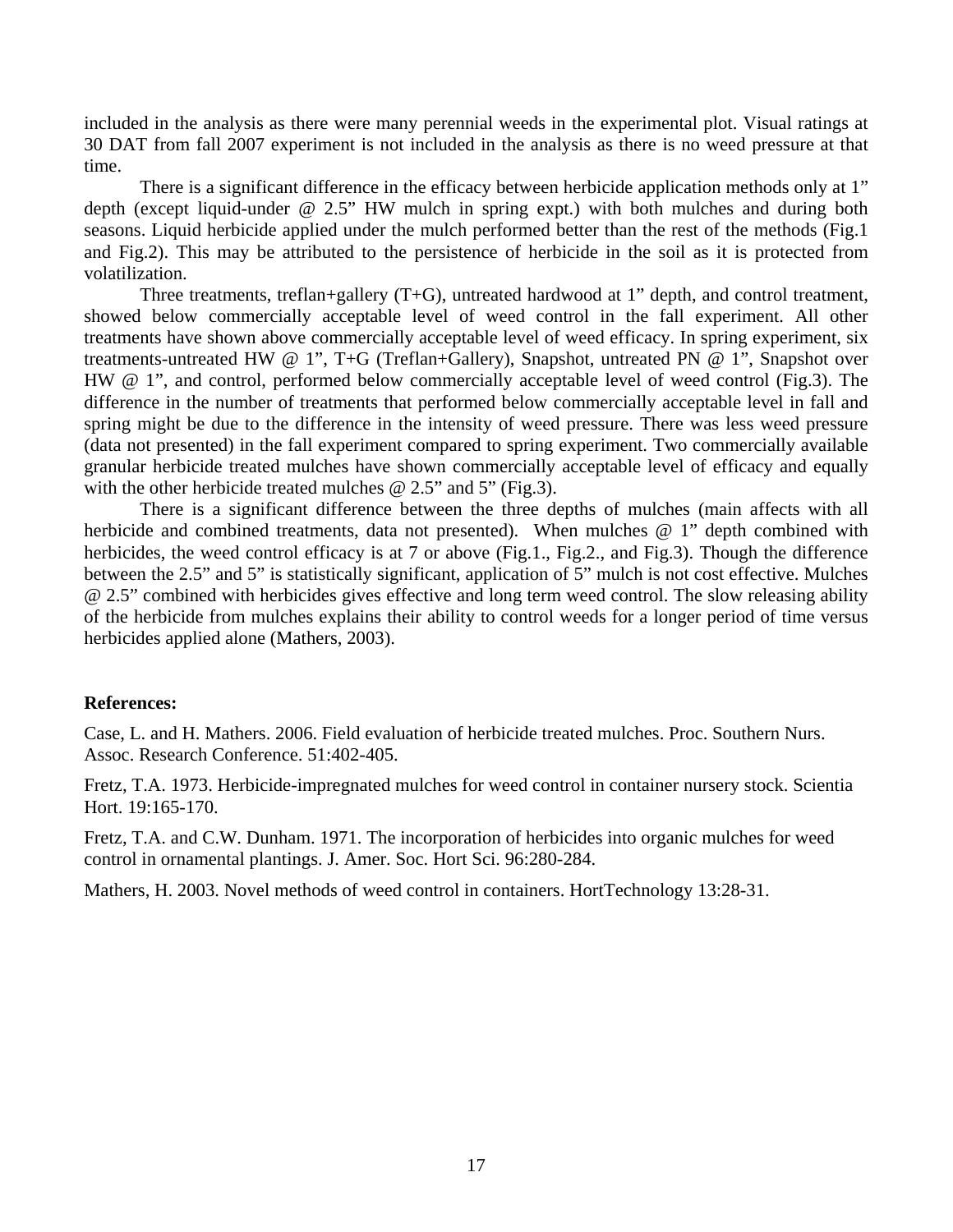

Fig.1. Fall 2007 experiment, mulch, depth and herbicide application methods interaction evaluated by visual ratings (0=0%, 10=100% and  $\geq$ 7 = 70% or more or commercial acceptable control) and over 180 and 210 DAT. Mulch alone treatments are included in the graph for the comparison.



Fig.2. Spring 2007 & 2008 experiments, mulch, depth and herbicide application methods interaction evaluated by visual ratings pooled over 30, 60, 90 and 120 DAT. Mulch alone treatments are included in the graph for comparison only.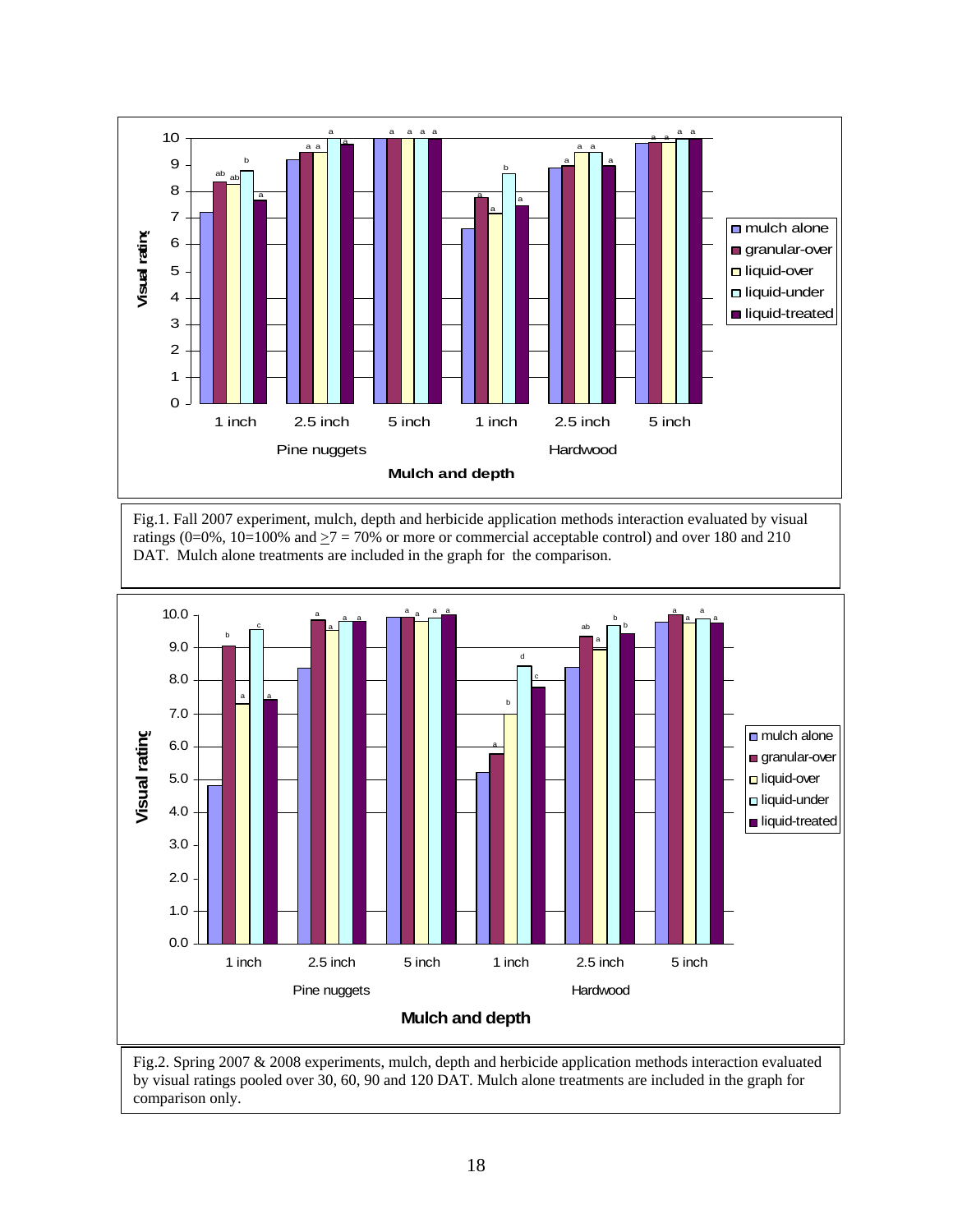

**Fig.3.** Weed control efficacy of all the treatments for the fall and spring start experiments. The data is pooled across the years and dates for spring experiment and across the dates for the fall (2007) experiment. Only important treatments are included in the graph. The redline indicates the commercially acceptable level.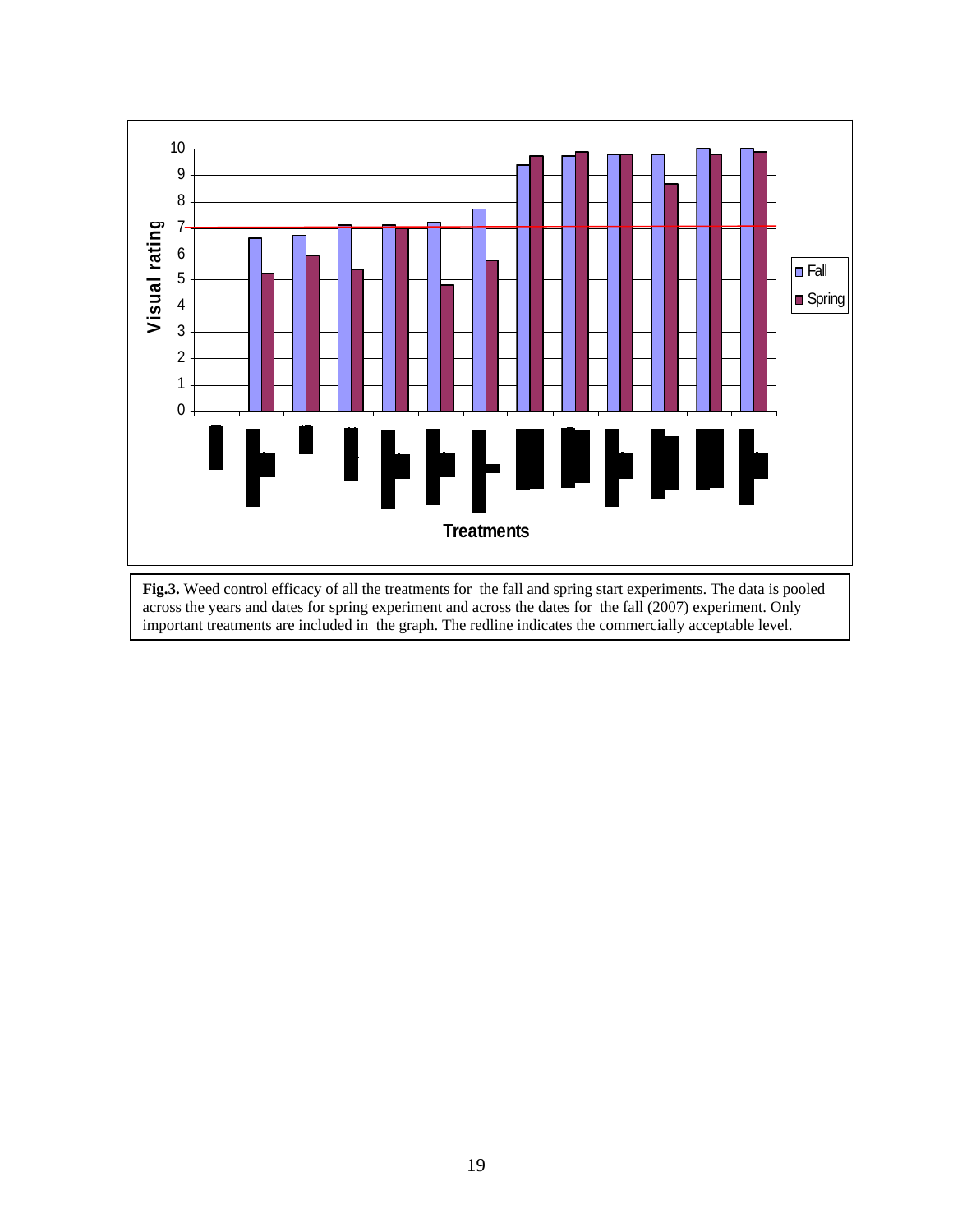## **Effect of Postemergent Herbicide on Sucker Removal/Injury of Field Tree Liners**

#### **Priniciple investigators: Kyle M. Daniel and Hannah M. Mathers**

#### **Significance to Industry:**

The economic cost to the U.S. nursery industry of bark cracking is conservatively estimated at \$6.6M annually (or 2.5% of finished inventory) according to recent calculations (Mathers, 2008). The nursery cost estimates continue a pattern of strong and steady increased severity and frequency of bark cracking throughout the US nursery/landscape industry since 2004. However, in 2005 researchers at Ohio State University (OSU) speculated that bark cracking was *not solely* related to cold injury, or Southwest injury, as was widely and previously accepted (Mathers, 2006) but that the absorption of glyphosate into thin or pigmented-bark was also a factor due to the reduction of cold hardiness. Exposure of an ornamental plant to glyphosate through green bark is considered a sub-lethal dose (Kuhns, 1992). In order for a crack to occur, there must first be a point of injury.

Many species of trees are susceptible to producing suckers (or waterspouts). Suckers are not appealing to the consumer, so they must be removed. Past practices of sucker removal included mechanically removing, then applying glyphosate to prevent the development of new suckers. When Roundup lost its' patent in 2000, many new formulations flooded the market. The concurrent trend for glyphosate-containing products includes the increased technologies of surfactants.

 The site of action for glyphosate is the EPSP-synthate (5-Enolpyruvylshikimate 3 phosphate synthase), which is located in the shikimic acid pathway. This pathway is vital for production of the precursors to lignin, tannins, IAA, and phenolic compounds (Weaver and Herrmann, 1997). Previous research has shown that these phenolic compounds, or secondary metabolites, provide defenses for the plant, such as environmental, insects and/or disease, and antioxidants (Close and Mcarthur, 2002; Rivero et. al., 2001). Chalker-Scott (1992) indicated that there is a direct relationship between cold hardiness and phenolic compounds.

Glyphosate is a very hydrophilic chemical. For the chemical to pass through the plasma membrane of the cell walls into the phloem, a surfactant must be mixed with the glyphosate. With new formulations' increased penetrant factor, more of the active ingredient is going into the vascular system. Companies that produce glyphosate containing products utilize different surfactant packages, differing rates, and carriers, thus the need for research to determine the product with least phytotoxicity and most efficacy on weeds. The objectives of this study include: 1) Evaluate the effects of chemical vs. mechanical control of sucker removal/injury in four species of trees on North and South sides. 2) Evaluate cold hardiness with regard to sucker removal/injury and postemergent herbicides.

#### **Materials and Methods.**

*Field Treatments:* At The Ohio State University (OSU) on October 5, 2003 Waterman Farm, Columbus, OH (latitude 40.0085, longitude -83.0368), four species of tree liners,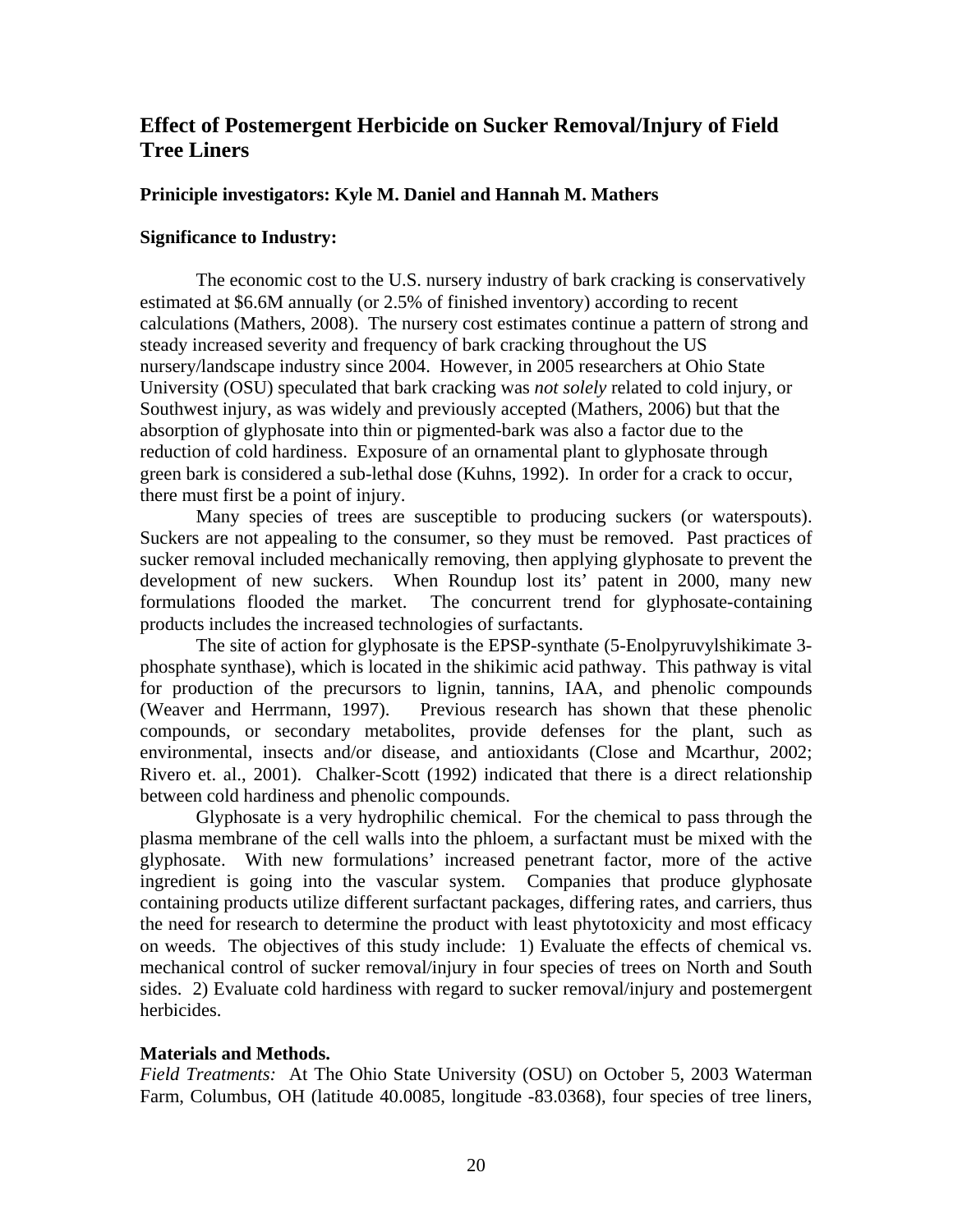*Acer* x *freemanii* 'Jeffersred' (Autumn Blaze™ red maple), *Malus* 'Prairifire' (Prairifire crabapple), *Cercis canadensis* (Eastern redbud) and *Quercus rubra* (red oak) were planted in the field. On July 27, 2007 the average calipers were 62, 38, 51, and 33 mm and average heights were 431, 279, 273, and 275 cm, respectively. Six treatments were imposed; Roundup Original Max (Monsanto, 800 St. Louis, MO) (48.7% glyphosate), Roundup Pro (Monsanto, St. Louis, MO) (41% glyphosate), Kleen-up Pro (Loveland Products, Inc., Greeley, Colorado) (41% glyphosate), Scythe (Dow AgroSciences, Indianapolis, IN) (57% pelargonic acid), mechanical (no herbicide), and a control (no injury, no herbicide). The herbicides were applied at a 5% solution of product, or 6.5 oz/gal of product. All herbicide treatments were applied using a five gallon backpack sprayer (Solo, Newport News, VA) with a LFG  $80^\circ$  nozzle applied directly to the trunk with a distance from the trunk of approximately 6 in. A completely randomized design with six single plant replications was utilized.

Trees had suckers removed mechanically in June 2007 and 2008 via Felco (Felco, Kirkland, WA) pruning shears. Trees that lacked suckers, such as oak, had an incision made 2.5 cm wide x 5 cm in length at approximately 10 inches from the base of the tree. Sucker removal and one incision made were conducted on the north and the south sides of each tree. Immediately after sucker removal and incisions herbicide treatments where applied according to Kuhns (1992) via a direct application immediately after injury.

Spad 502 chlorophyll meter (Konica Minolta, Tokyo, Japan) readings were obtained September 21, 2007. Shigometer (Osmos, Buffalo, NY) readings were taken on January 16, 2008 to assess trunk cambial resistance, according to Okie and Nyczepir (2004). Starch ratings were obtained on February 4, 2009 using Lugol's solution (Sigma Aldrich, St. Louis, MO). Lugol's solution was applied to one centimeter pieces of detached stem and analyzed visually under a 4x microscope (Fisher Scientific, Hampton, NH). Starch ratings were conducted on a 1-5 scale, with one being 0% starch and five being 100% starch, according to Pemberton and Schuch (2007).

*Freezing Treatments:* Detached terminal shoots of approximately 4 in. were collected January 7, 2008 and January 22, 2009 to assess cold hardiness. Shoots were placed in a walk-in cooler overnight,  $5^{\circ}$  C following removal from trees and held in Columbus, Ohio. The detached shoots were placed on tape and labeled by treatment and replication, and put in aluminum foil by temperature. The plants were then transferred to an ultra-low freezer (Forma Scientific Inc., Marietta, OH) and frozen to nine set point temperatures  $(-6^{\circ}, -9^{\circ}, -12^{\circ}, -15^{\circ}, -18^{\circ}, -21^{\circ}, -24^{\circ}, -27^{\circ},$  and  $-30^{\circ}$  C). The ultra low chest freezer was programmed using a 1/8 DIN Microprocessor-Based, Ramping Series 982 Watlow Controller (Watlow, St. Louis, MO) to lower the temperature at a rate of 3<sup>°</sup> C/hr. The aluminum foil, by temperatures, were monitored using an AM16/32 data logger with a CR10X wiring panel (Campbell Scientific, Logan, UT). Shoots were removed at each set point and transferred to the  $5^{\circ}$  C according to Mathers (2004). Two viability methods, visual (tissue browning) and electrical conductivity according to and Howell (1973) and Calkins and Swanson (1990) conducted. For the visual evaluations of detached shoots followed their incubation in a 100 percent humidity chamber for 7 days following freezing according to Mathers (2004). Visual injury was scored on a scale of one to five (1=no damage, intact, green cambium layer; 5=brown, non-intact cambium). For electrical conductivity evaluation, immediately after freezing, 3 milliliters of distilled water was added to 13x100 mm test tubes (Fisher Scientific, Pittsburgh, PA), and shaken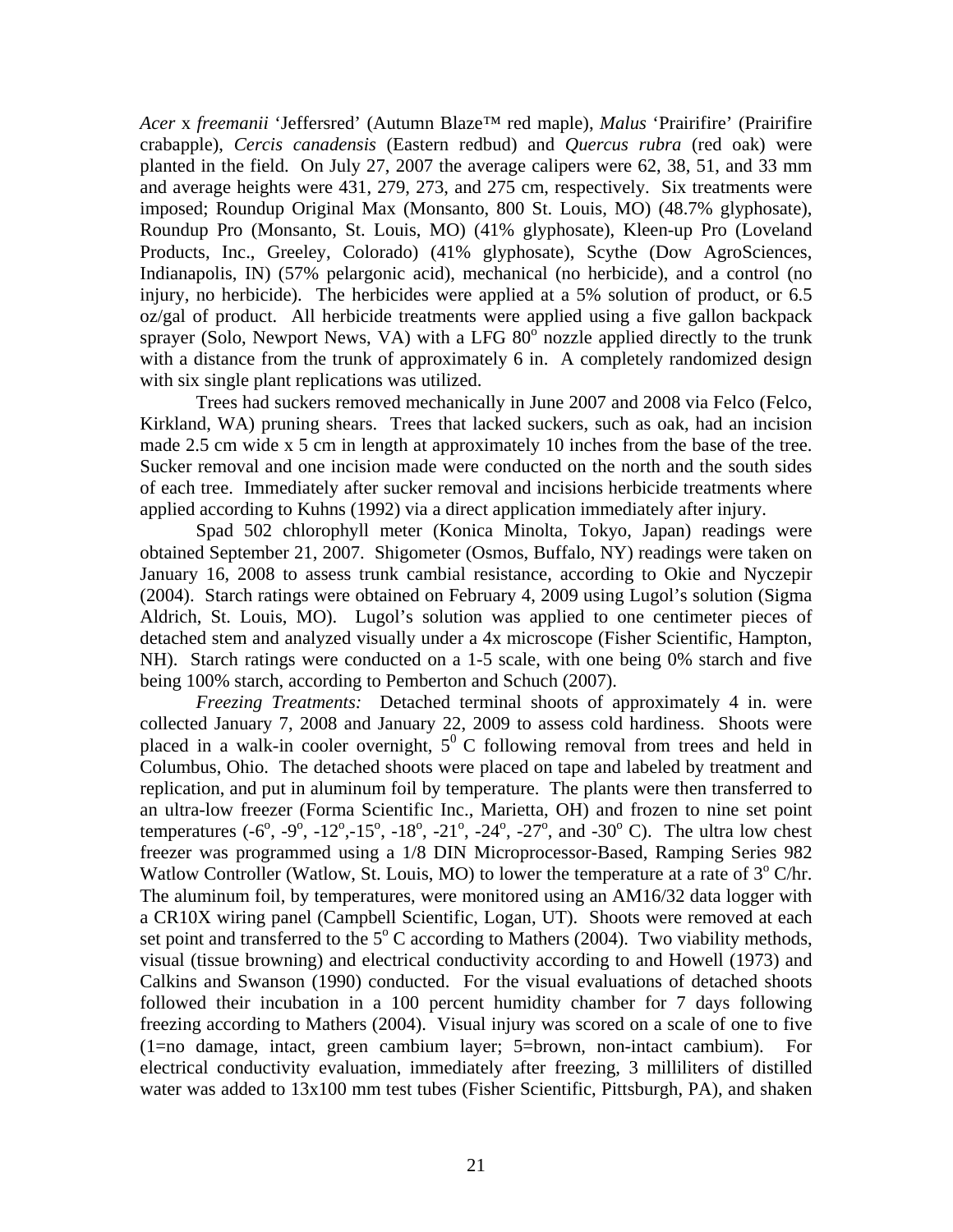overnight at 200 rpm using a G10 Gyrotory Shaker (New Brunswick Scientific, Edison, NJ). An initial baseline electrical conductivity (EC) reading was recorded for all samples following freezing. The test tubes were then autoclaved using an Amsco autoclave (Steris Corporation, Mentor, OH) at  $121^\circ$  C for 20 minutes to completely kill all tissue. The test tubes were then shaken again overnight at 200 rpm. After autoclaving and shaking, a final EC reading was obtained for all samples. The baseline EC was subtracted from the final EC and recorded as the differential EC. Higher differential EC reading represent greater tissue cold hardiness (Calkins and Swanson, 1990; Pellet and Heleba, 1998; Stergios and Howell, 1973).

*Data Analysis:* Visual observations, electrical conductivity, spad, starch, and shigometer data were subjected to analysis of variance (ANOVA) using the general linear models (GLM) procedure within SAS® (SAS Institute, Inc., Cary, NC, 2000). Fisher's least significance difference (LSD) test was used to compare means ( $P \le 0.05$ ) (SAS<sup>©</sup> Institute Inc.). The Type II Sum of Squares analyses was performed.

**Results and Discussion.** Maple exhibited the greatest number of cracks over all treatments (Figure 1). This is similar to what is being reported within the industry. Roundup Original Max produced significantly more cracks over all genus followed by Roundup Pro (Figure 2). This could be attributed to the increased concentration and/or surfactant. Control had significantly less cracking than other treatments (Figure 2). Roundup Original Max and Roundup Pro were significantly less cold hardy than control, mechanical, and Kleenup Pro treaments in both browning and electrical conductivity (Figure 3; Figure 4). The decrease in cold hardiness is attributed to the fact there is a disruption of the shikimate pathway due to the glyphosate, which causes a reduction in phenolics. Starch was not metabolized in Roundup products as compared to the control (Figure 4). Kozlowski and Pollardy (1997) indicates that simple sugars aid in cold hardiness, thus an accumulation of complex carbohydrates that are not broken down into these simple sugars indicates a reduction in cold hardiness. There was no correlation to orientation of cracking, indicating no correlation to Southwest Injury.

| Redbud   | Oak    | Crabapple | Maple   |
|----------|--------|-----------|---------|
| 1.9167 a | .833 a | 2.1667 a  | 5.333 b |

*Table 1*: Amount of cracking on four species of nursery trees subjected to six sucker removal/injury treatments: Roundup Original Maxx, Roundup Pro, Kleenup Pro, Scythe, Mechanical, and Control. Data is combined over all treatments. Numbers indicate the number of cracks. Letters indicate significance LSMeans α=0.05.

| Control | Mechanical | Kleenup Pro | Scythe | Roundup Pro | Roundup<br><b>Original Maxx</b> |
|---------|------------|-------------|--------|-------------|---------------------------------|
| 0.625a  | 2.375 b    | 2.375 b     | 2.75 b | 3.875 c     | 4.875 d                         |

*Table 2*: Amount of cracking of four genus of nursery trees subjected to six sucker removal/injury treatments: *Cercis canadensis, Quercus rubra, Malus* 'Prariefire'*.,* and *Acer x freemanii*  'Jeffersred' Data is combined over all genus of trees. Numbers indicate the number of cracks. Letters indicate significance LSMeans α=0.05.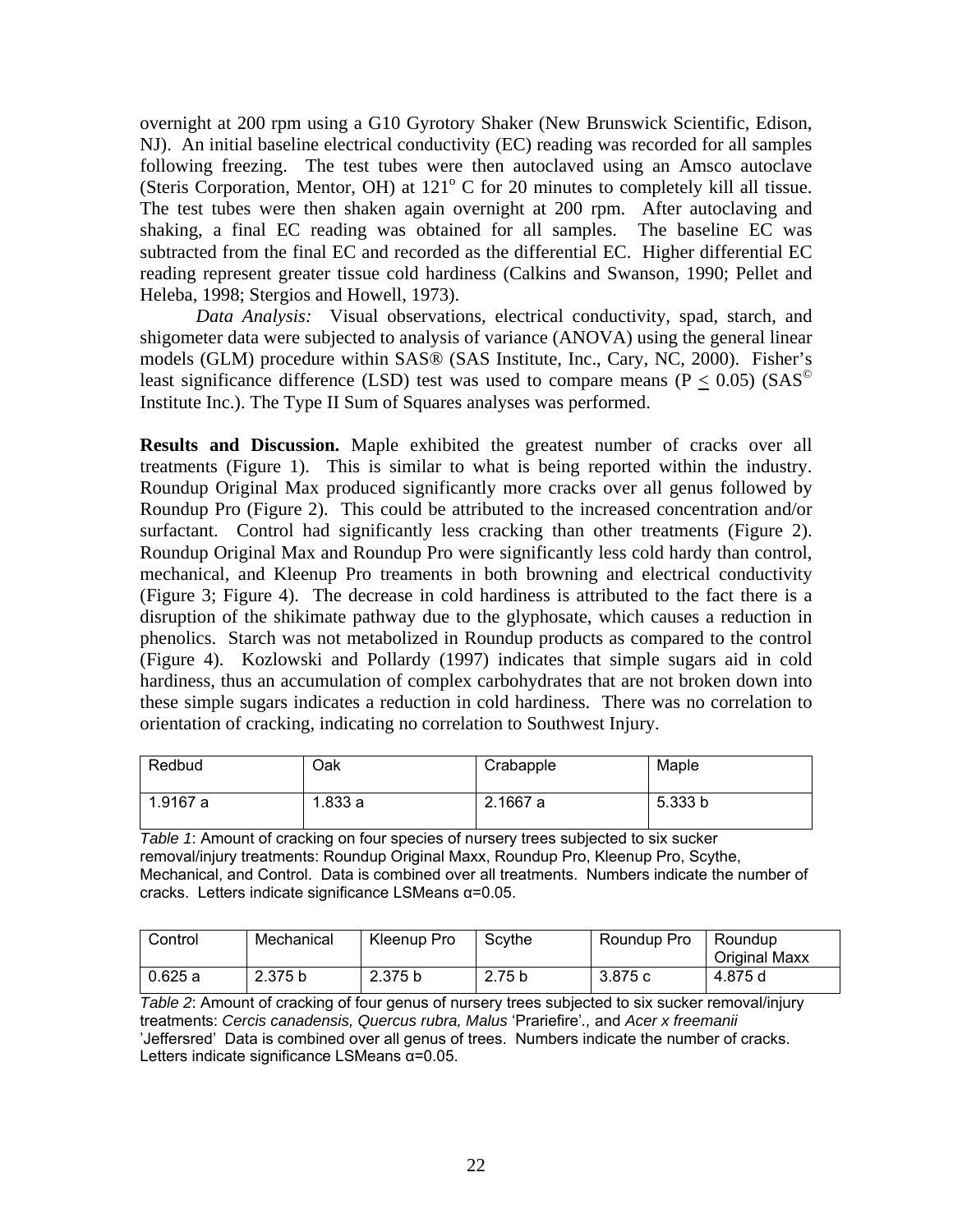| Control | Mechanical | Kleenup Pro | Scythe  | Roundup<br><b>Original Maxx</b> | Roundup Pro |
|---------|------------|-------------|---------|---------------------------------|-------------|
| 2.095a  | 2.478 a    | 2.318 a     | 2.574 b | 2.896 с                         | 2.766 d     |

*Table 3*: Visual browning of four genus of nursery trees subjected to freezing after six field treatments: *Cercis canadensis, Quercus rubra, Malus* 'Prariefire'*.,* and *Acer x freemanii*  'Jeffersred'. Data is combined over all genus of trees. Numbers indicate browning observation: 1=Alive, 5=Dead. Letters indicate significance LSMeans α=0.05.

| Control | Mechanical | Scythe  | Kleenup Pro | Roundup<br><b>Original Maxx</b> | Roundup Pro |
|---------|------------|---------|-------------|---------------------------------|-------------|
| .0583 a | 0582 a     | .0538 a | 0496 ab     | .0432 bc                        | .0371 c     |

*Table 4*: Differential electrical conductivity of four genus of nursery trees subjected to freezing after six field treatments: *Cercis canadensis, Quercus rubra, Malus* 'Prariefire'*.,* and *Acer x freemanii* 'Jeffersred'. Data is combined over all genus of trees. Letters indicate significance LSMeans  $α=0.05$ .

| Control | Mechanical | Kleenup Pro | Scythe    | Roundup<br><b>Original Maxx</b> | Roundup Pro |
|---------|------------|-------------|-----------|---------------------------------|-------------|
| 2.5625a | 2.4348 a   | .2.4375 a   | 2.6957 ab | 3.2273 a                        | 3.25a       |

*Table 5*: Starch accumulation of four genus of nursery trees after six field treatments: *Cercis canadensis, Quercus rubra, Malus* 'Prariefire'*.,* and *Acer x freemanii* 'Jeffersred'. Data is combined over all genus of trees. Letters indicate significance LSMeans  $\alpha$ =0.05.

### **References:**

- 1. Calkins, J.B. and Swanson, B.T. 1990. The Distinction Between Living and Dead Plant Tissue-Viability Tests in Cold Hardiness Research. Cryobiology. vol. 27. pgs. 194-211.
- 2. Chalker-Scott, L. 1992. Disruption of an ice-nucleation barrier in cold hardy Azalea buds by sublethal heat stress. *Ann. Bot.* 70:409-418.
- 3. Close, D.C. and McArthur, C. 2002. Rethinking the role of many plant phenolics – protection from photodamage not herbivores? *Oikos* 99 (1):166–172.
- 4. Kozlowski, T.T. and Pallardy, S.G. 1997. Physiology of Woody Plants. Elsevier Science & Technology Books. Pp. 159-167.
- 5. Kuhns, L.J. 1992. "Glyphosate applications to the bark of nine tree species." *Proceedings of the annual meeting - Northeastern Weed Science Society*: 23-26.
- 6. Mathers, H.M. 2008. Take Care When Using Glyphosate Around Trees. *Nursery Management & Production.* Vol. 24. no. 7. pgs. 43-44, 46, 48-49.
- 7. Mathers, H. M. 2006. Bark Cracking: Part 2. A horror and a mystery! *The Buckeye*. April. Pp. 24-26
- 8. Mathers, H. M. 2006. Recognize herbicide injury. *Nursery Management & Production*. 23(4):50-52, 54, 56, 60.
- 9. Mathers, H.M. 2004. "Supercooling and cold hardiness in sour cherry germplasm: vegetative tissue." *Journal of the American Society for Horticultural Science* 129: 682-689.
- 10. Mathers, H. M. 2006. Bark Cracking: Part 2. A horror and a mystery! *The Buckeye*. April. Pp. 24-26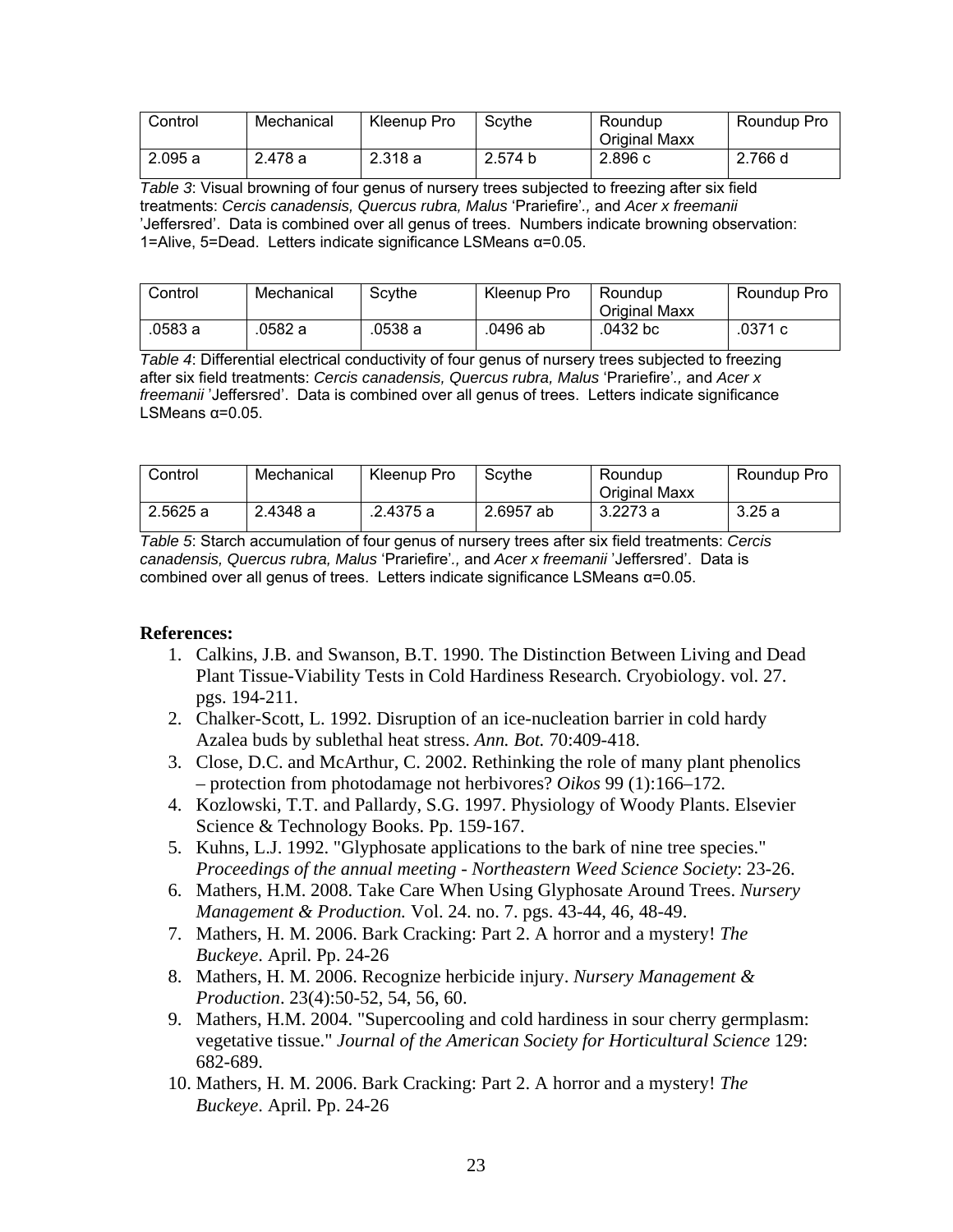- 11. Okie, W.R., and A.P. Nyczepir. 2004. Effect of winter root-zone temperature on root regeneration of peach rootstocks. *HortScience.* vol. 39. pgs. 1607-1610.
- 12. Pellett, N.E., and D.A. Heleba. 1998. Comparing callus growth with discoloration and electrical conductivity as measures of stem injury after freezing woody plants. *Journal of the American Society for Horticultural Science* 123, no. 5: 826-831.
- 13. Pemberton, H.B., and U.K. Schuch. 2007. "Relationship between visually determined starch content and flowering of containerized field-grown garden roses." *Acta horticulturae*: 105-109.
- 14. Rivero, R.M., Ruiz, J.M., Garcia, C., Lopez-Lefebre, L.R., Sanchez, E., and Romero, L. 2001. Resistance to Cold and Heat Stress: Accumulation of Phenolic Compounds in Tomato and Watermelon Plants. *Plant Science.* 160. pp. 315-321.
- 15. Stergios, B. G. and Howell, G. S. Jr. 1973. Evaluation of Viability Tests for Cold Stressed Plants. *Jour. Env. Hort.* 98 p. 325-330.
- 16. Weaver, L.M. and Hermann, K.M. 1997. Dynamics of the Shikimate Pathway in Plants. *Trend in Plant Science. Reviews*. vol. 2. no. 9. pp. 346-351.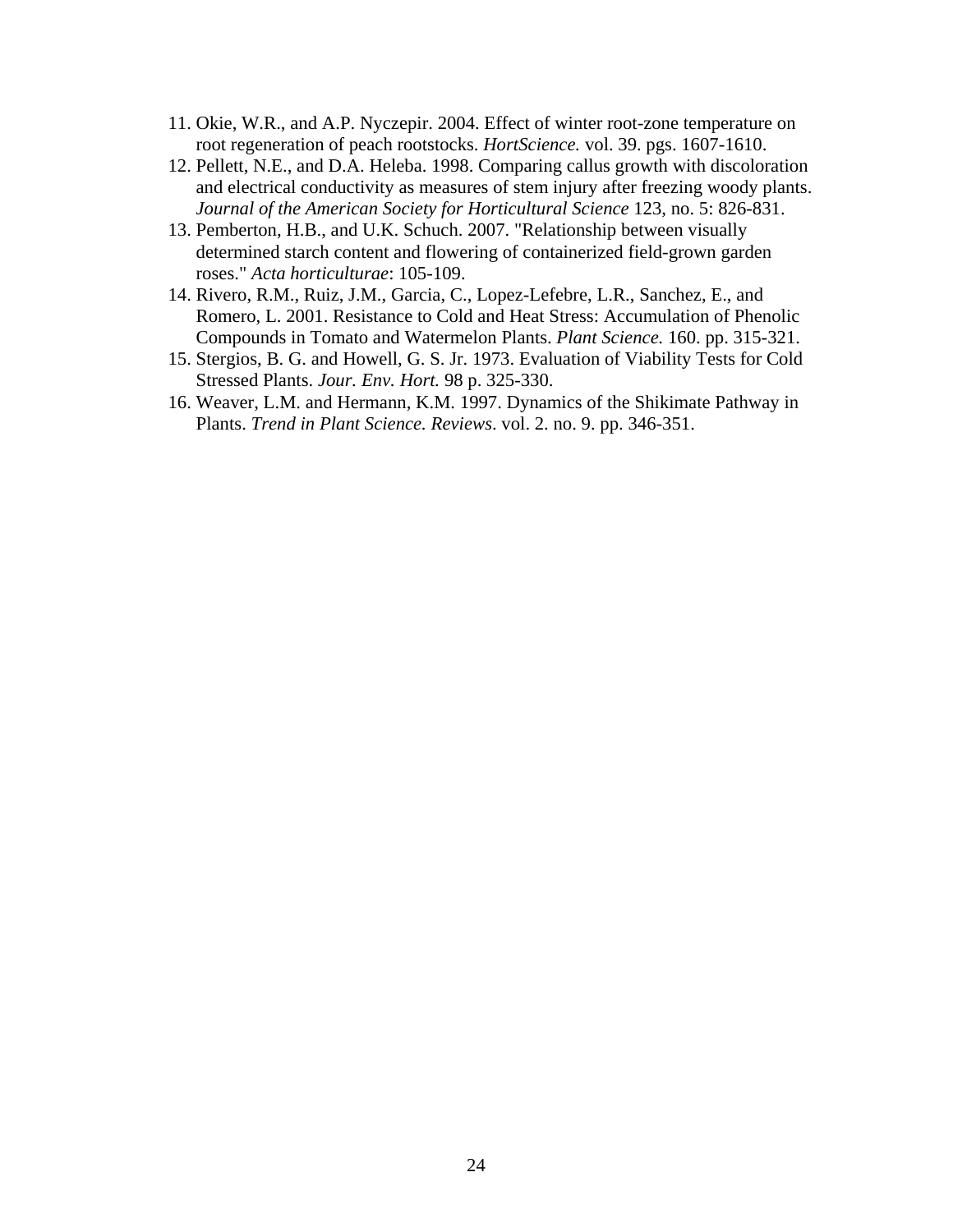# **Phytotoxicity of selected herbicides to containerized nursery stock in conjunction with the IR-4 program**

Principle investigators: Dr. Hannah Mathers and Luke Case

**Significance to the industry:** Weed control is essential in containerized nursery crops and continues to be a major expense for nursery growers, with some crop species having few, if any labeled herbicides. The IR-4 program helps to alleviate problems faced by nursery growers by adding new uses to existing pesticides or new pesticides to the nursery/landscape or any 'minor use' cropping industries. It is imperative that growers use this program because it is based largely on growers' needs. Anyone can go to the website [www.ir4.rutgers.edu](http://www.ir4.rutgers.edu/) and list the needs of the operation. The objectives of the IR-4 2009 program were to test numerous herbicides for phytotoxicity on selected ornamentals.

**Materials and Methods.** Ten species were selected to determine phytotoxicity of preemergence herbicides: yew (*Taxus* x*media* 'Densiformus'), sweetbay magnolia (*Magnolia virginiana*), arborvitae (*Thuja occidentalis* 'Emerald Green' ), thornless honeylocust (*Gleditsia triacanthos*), portulaca (*Portulaca* 'Margarita Rosita'), cotoneaster (*Cotoneaster apiculata*), forsythia (*Forsythia x* 'Meadowlark'), dwarf Alberta spruce (*Picea glauca* 'Conica'), crabapple (*Malus domestica*), and Avondale Chinese redbud (*Cercis chinensis* 'Avondale'). Herbicides and rates tested included Freehand (dimethenamid-p + pendimethalin) (BASF Corp.) at 2.65 (1X), 5.3  $(2X)$ , and 10.6  $(4X)$  lbs ai/ac, Tower (dimethenamid-p) (BASF Corp.) at 0.97  $(1X)$ , 1.94  $(2X)$ , and 3.88 (4X) lbs ai/ac, V-10142 (imazosulfuron) (Valent U.S.A Corp., Walnut Creek, CA) at  $0.75$  (1X), 1.5 (2X), and 3.0 (4X) lbs ai/ac, mesotrione 4 SC (mesotrione) (Syngenta Corp., Wilmington, DE) at 0.187 (1X), 0.25 (1.5X), and 0.37 (2X) lbs ai/ac, BroadStar 0.25G (flumioxazin) (Valent U.S.A. Corp.) at  $0.375$  (1X),  $0.75$  (2X), and 1.5 (4X) lbs ai/ac, Certainty (sulfosulfuron) (Monsanto Co., St. Louis, MO) at  $0.06$  (1X),  $0.12$  (2X), and  $0.23$  (4X) lbs ai/ac, F6875 0.3G (sulfentrazone + prodiamine)(FMC Co., Philadelphia, PA) at 0.375 (1X), 0.75 (2X), and 1.5 (4X) lbs ai/ac, and F6875 4SC (sulfentrazone + prodiamine)(FMC Co.) at 0.375 (1X), 0.75 (2X), and 1.5 (4X) lbs ai/ac. Tower, Certainty, and F6875 4SC are liquids which were sprayed with a  $CO<sub>2</sub>$  backpack sprayer with 8002 evs nozzles in a spray volume of 25 gallons per acre. All other herbicides were in the granular form and spread by shaker jars. Two applications of each herbicide were applied, approximately 6 weeks apart with the exception of BroadStar. The protocol indicated that BroadStar only be applied twice to species with larger than a 4 in (10 cm) diameter root ball at planting, only once at the second application timing to species with less than a 4 in diameter root ball. BroadStar was applied twice to magnolia and once to honeylocust, spruce, and crabapple. Immediately after each application, ½ acre-inch irrigation was applied. Phytotoxicity evaluations were performed at 1 WA1T (week after first treatment), 2 WAT, 4 WAT, 1 WA2T (week after second treatment), 2 WA2T, and 4 WA2T. Visual ratings were performed on a scale of 0-10 with 0 being no phytotoxicity, 10 being dead, and  $\leq$ 3 commercially acceptable. Growth was also assessed by measuring at the first and last evaluations. Growth for crabapple, magnolia, and honeylocust were determined by height only; growth for cotoneaster was determined by (width+width)/2; growth for forsythia, spruce, portulaca, arborvitae, and yew were determinded by (height+width+width)/3.

### **Results and discussion.**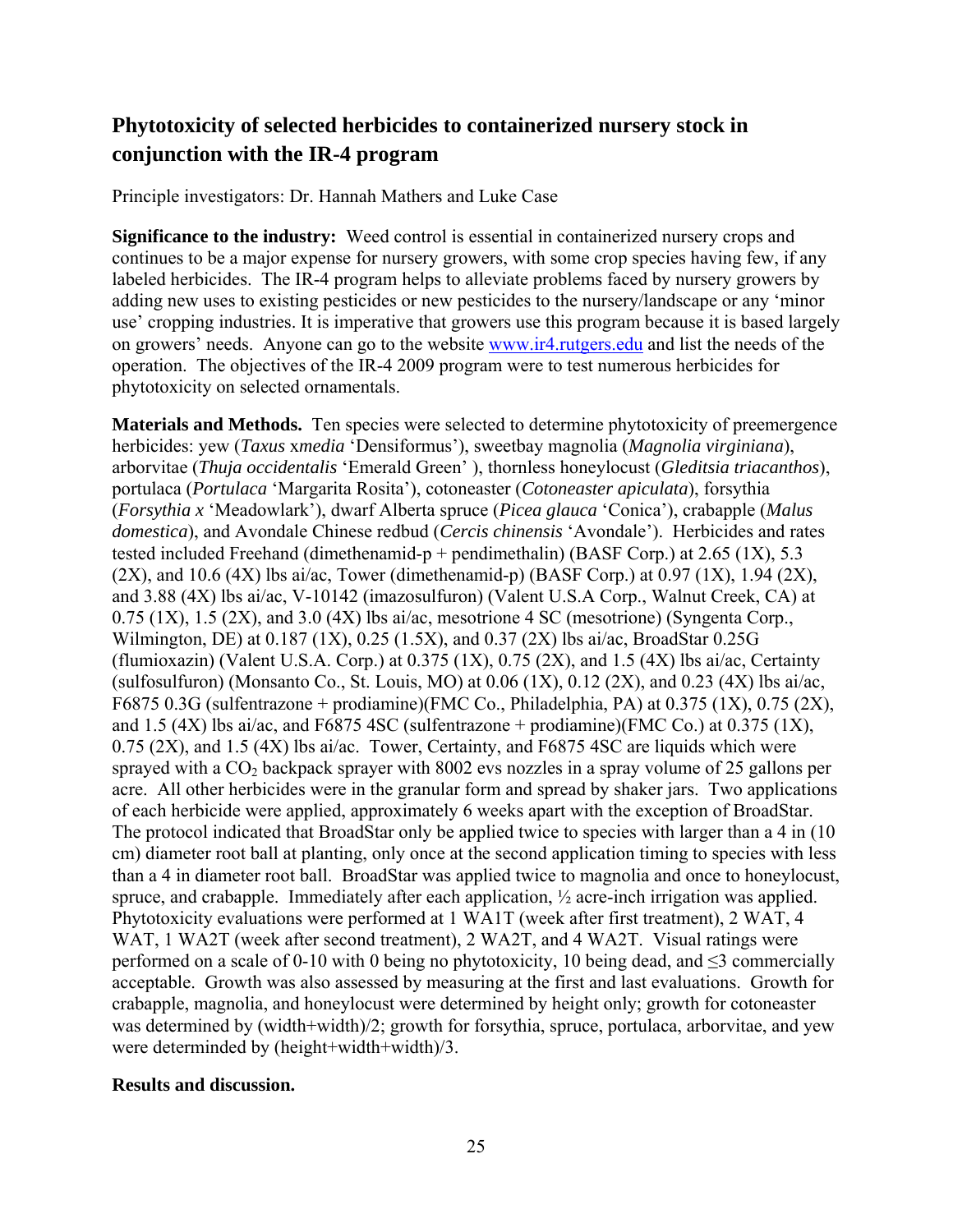*FreeHand*. FreeHand was safe at all rates on 'Avondale' redbud, honeylocust, and crabapple (Table 1). FreeHand was injurious at the 4X rate on forsythia, and at the 2X and 4X rates on portulaca. In previous trials (2008 Yearly Research Summary Report), honeylocust was stunted by a 3X rate of FreeHand; however, this was not the case in this year's trial. Injury to forsythia was in the form of death; when applied at the first application, forsythia was under some water stress, which indicates that FreeHand should not be applied at the 4X rate to forsythia when under stress. FreeHand caused stem brittleness to portulaca at the 2X and 4X rates. At first glance, portulaca seemed to be doing fine with all rates, but when touched, stems seemed to break much more easily than compared to the untreated controls or portulaca treated with the 1X rate. In previous trials (2008 Yearly Research Summary Report), portulaca 'Hot Shot Rose' was also injured by a 3X rate of FreeHand. FreeHand has good weed control and based on this research and previous research (data not shown), it can be applied to a wide range of crop species. FreeHand is already on the market, and the label will continue to include more crop tolerant species.

*Certainty*. Certainty was not safe on any of the species tested (Table 1) when all rates are taken into consideration. Although Certainty did not cause visual ratings to be significantly higher than the untreated controls, the ratings still indicated above commercially acceptable levels to the crabapple. Yew was tolerant at the 1X and 2X rates. Cotoneaster was injured by all rates of Certainty, with the 2X and 4X rates severely injuring cotoneaster. Portulaca was extremely sensitive to the rate of Certainty. The 1X rate caused just a slight injury level (stunting), but many of the plants sprayed with the 2X and 4X rates died or almost died. Certainty did cause higher visual ratings to the honeylocust when compared to controls, but not past commercially acceptable levels. Certainty does not have the weed control (data not shown) that would be desirable for nursery growers until the 0.24 lb ai/ac rate, which at this rate, most species tested are not tolerant of.

*V-10142*. Crabapple and spruce were not affected by any rate of V-10142 (Table 1). However, the 2X and 4X rates did injure cotoneaster. Growth of cotoneaster was severely affected by the V-10142. V-10142 has a similar chemical compound as Certainty, but it does not have quite the injury associated with it as does the Certainty. V-10142 also has acceptable weed control, even at the low rates (data not shown). V-10142 would have applications for the nursery industry, but labeled species would be more limited.

*F-6875*. Two formulations of F-6875 were tested, a granular and a sprayable. The granular was tested on cotoneaster and spruce. Growth index indicated that the 2X and 4X did stunt the cotoneaster, with the 2X rate being significantly different from the control at the  $\alpha = 0.10$  level. However, injury ratings on cotoneaster were still commercially acceptable. The spruce was unaffected by any rate of the granular formulation of F-6875. The sprayable formulation of F-6875 was applied to arborvitae and magnolia. Magnolia was not affected by the sprayable formulation of F-6875, but arborvitae did show slight stunting at the 2X and 4X rates; however, not beyond commercially acceptable levels. F-6875, like FreeHand, is a combination herbicide that controls a broad spectrum of weeds. Based on our research (all data not shown), it does not have as broad a range for crops, but it would still work well for a number of species.

*BroadStar*. BroadStar was applied to magnolia, crabapple, spruce, and honeylocust and was safe at all species at all the rates tested. Valent recently came out with a new formulation of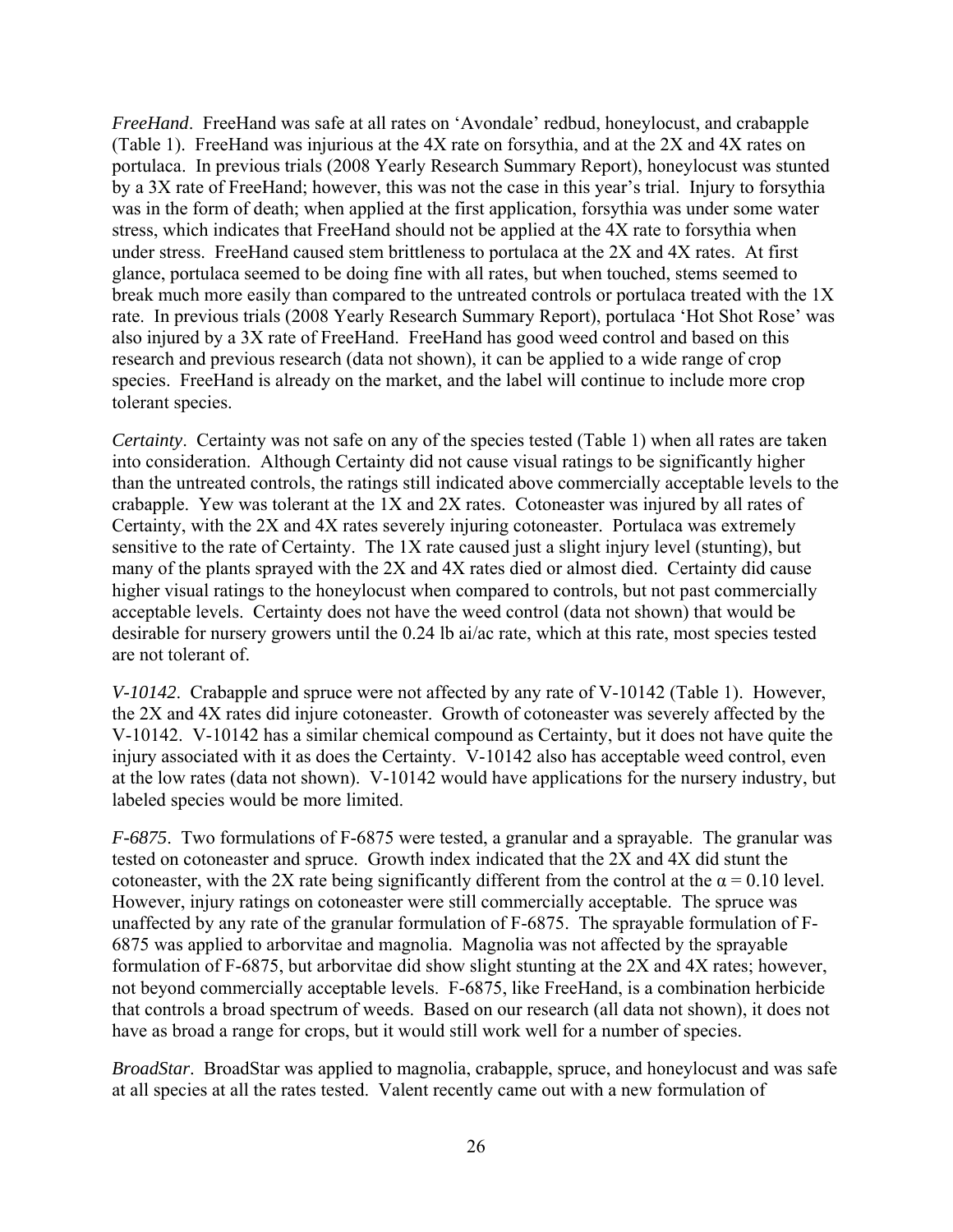BroadStar in order to increase the amount of crops that can be labeled. The new formulation does seem to be safer than the old formulation; however, great care must be taken to ensure that the new formulation is watered in to get the same amount of efficacy as the old formulation.

*Tower*. Tower was not injurious at any rate when applied to crabapple. Tower was slightly injurious to honey locust, but not beyond commercially acceptable levels, and only right after the first application. Tower is a sprayable formulation of dimethenamid-p, which is one of the chemical compounds in FreeHand. Tower has caused burning of young tissue, especially right after bud break, which is what the honeylocust showed. However, the honeylocust was not that effected. Tower would be a cheaper alternative to FreeHand, but the amount of weed control is not as good.

*Mesotrione*. Spruce was severely injured by all rates of mesotrione 4SC. Based on research conducted at The Ohio State University, mesotrione has limited application for nursery production. Deciduous (e.g. *Quercus, Acer*) trees seem to be the most tolerant of mesotrione (2008 Yearly Research Summary Report), and future research should be concentrated on those species. Mesotrione does have very good preemergence *and* postemergence weed control (data not shown).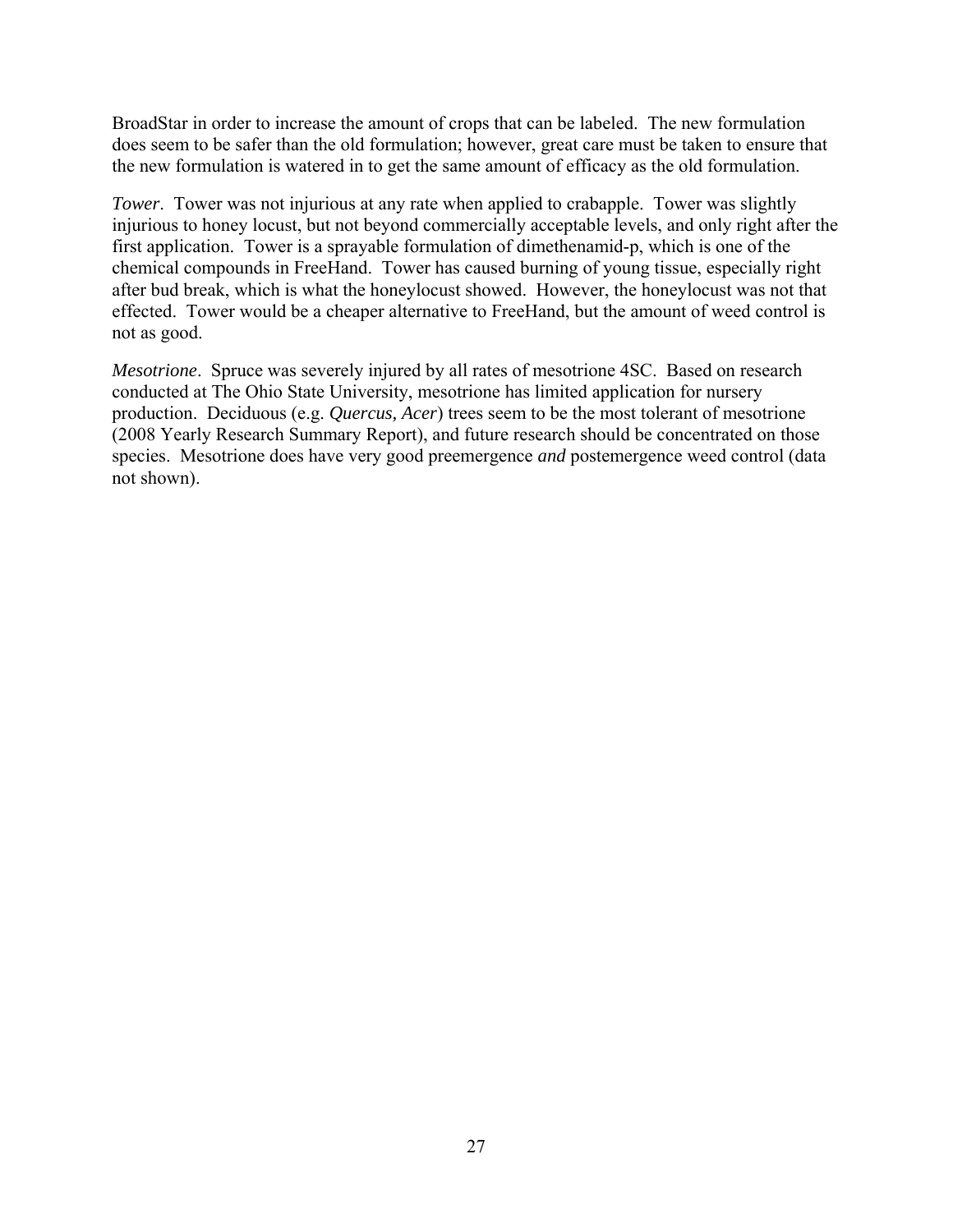| Cercis chinensis 'Avondale' |                 |                       |         | Phytotoxicity Ratings <sup>z</sup> |              |              |          |                |
|-----------------------------|-----------------|-----------------------|---------|------------------------------------|--------------|--------------|----------|----------------|
| Treatment                   | Rate            | $1$ WA1T <sup>y</sup> | 2 WA1T  | 4 WA1T                             | 1 WA2T       | 2 WA2T       | 4 WA2T   | $GI^x$         |
| FreeHand 1X                 | $2.65$ lb ai/ac | $1^w$                 | 1       | 1                                  | 1.5          | 1.5          | 1.4      | $\overline{7}$ |
| FreeHand 2X                 | 5.3 lb ai/ac    | 1                     | 1       | 1                                  | 1.2          | 2.1          | 1.6      | 13.2           |
| FreeHand 4X                 | 10.6 lb ai/ac   | 1                     | 1       | 1                                  | 1.6          | 1.8          | 1.6      | 5.8            |
| Untreated                   | --              | 1                     | 1       | 1                                  | 1.5          | 1.9          | 1.8      | 7.2            |
|                             |                 |                       |         |                                    |              |              |          |                |
| Cotoneaster apiculata       |                 |                       |         |                                    |              |              |          |                |
| Treatment                   |                 |                       |         |                                    |              |              |          |                |
| V-10142 1X                  | $0.75$ lb ai/ac | 1                     | 1       | 1                                  | 2.9          | 1.5          | 3.6      | $-3.6$         |
| V-10142 2X                  | 1.5 lb ai/ac    | $\mathbf{1}$          | 1       | 1                                  | $4.4**$      | $3.5**$      | 5.7      | $-11.1*$       |
| V-10142 4X                  | 3.0 lb ai/ac    | 1.2                   | 1       | 1                                  | $3.5*$       | $4.1**$      | 5        | $-10.8*$       |
| Certainty 1X                | $0.06$ lb ai/ac | 1.1                   | 1       | 1                                  | 1.4          | 2.2          | 3.5      | 4.8            |
| Certainty 2X                | $0.12$ lb ai/ac | 1                     | 1       | 1                                  | 2.1          | $2.9*$       | 4.2      | $-0.8$         |
| Certainty 4X                | 0.24 lb ai/ac   | 1                     | 1       | 1                                  | $4.2**$      | $5.3**$      | $6.9**$  | $-13**$        |
| Untreated                   |                 | 1                     | 1       | 1                                  | 1.1          | 1.1          | 2.7      | 5.1            |
| F6875.3G                    | 0.375 lb ai/ac  | 1.2                   | 1.1     | 1                                  | 1.6          | 1.8          | 1.8      | 4.6            |
| F6875.3G2X                  | $0.75$ lb ai/ac | 1.3                   | 1.2     | 1                                  | 1.8          | 2.1          | 1.8      | $-1.4*$        |
|                             | 1.5 lb ai/ac    |                       | 1.2     | 1                                  | 1.3          | 2.5          |          |                |
| F6875.3g4X<br>Untreated     |                 | 1<br>1                | 1       | 1                                  | 1.2          | 1.3          | 2.3<br>1 | 1.4<br>6.1     |
|                             |                 |                       |         |                                    |              |              |          |                |
| Forsythia x 'Meadowlark'    |                 |                       |         |                                    |              |              |          |                |
| Treatment                   |                 |                       |         |                                    |              |              |          |                |
| FreeHand 1X                 | 2.65 lb ai/ac   | 1.2                   | $1.2**$ | $1.2**$                            | $1.4***$     | $1.2**$      | $1.2***$ | 15.2           |
| FreeHand 2X                 | 5.3 lb ai/ac    | 1.9                   | $1.8**$ | $1.8**$                            | $2.2**$      | $2.2*$       | $2***$   | 13.8           |
| FreeHand 4X                 | 10.6 lb ai/ac   | 3.2                   | 6.3     | 6.9                                | 7.8          | 7.8          | $7.7*$   | $-4**$         |
| Untreated                   |                 | 3.1                   | 4.8     | 4.8                                | 5.5          | 4.8          | 5.1      | 5.2            |
|                             |                 |                       |         |                                    |              |              |          |                |
| Magnolia virginiana         |                 |                       |         |                                    |              |              |          |                |
| Treatment                   |                 |                       |         |                                    |              |              |          |                |
| BroadStar 1X                | 0.375 lb ai/ac  | $\mathbf{1}$          | 1       | 1                                  | $\mathbf{1}$ | 1.1          | 1        | 1.6            |
| BroadStar 2X                | $0.75$ lb ai/ac | 1                     | 1       | 1                                  | 1.2          | $\mathbf{1}$ | 1        | 2.5            |
| BroadStar 4X                | $1.5$ lb ai/ac  | 1                     | 1       | 1                                  | 1.1          | 1.1          | 1        | 2.2            |
| Untreated                   |                 | 1                     | 1       | 1                                  | 1            | 1.1          | 2.2      | 0              |
|                             |                 |                       |         |                                    |              |              |          |                |
| F6875 4SC 1X                | 0.375 lb ai/ac  | 1.1                   | 1.1     | 1                                  | 1.1          | 1.2          | 1.1      | 0.2            |
| F6875 4SC 2X                | $0.75$ lb ai/ac | $\mathbf{1}$          | 1       | 1.2                                | 1.3          | 1.4          | 1.1      | 3.2            |
| F6875 4SC 4X                | 1.5 lb ai/ac    | 1.3                   | 1.2     | 1.3                                | 1.2          | 1.2          | 1.2      | $-3.5$         |
| Untreated                   |                 | 1                     | 1       | 1                                  | 3.2          | 3.2          | 3.2      | $-30.9$        |

### **Table 1. Phytotoxicity of containerized ornamentals to selected herbicides for the IR-4 Program in 2009**

z = Visual ratings based on a 1-10 scale with 1 being no phytotoxicity and 10 death with ≤3 commercially acceptable.

y = WA1T: weeks after first treamtent application; WA2T: weeks after second treatment application x = GI: growth of species during the trial from growth indices. Growth for crabapple, magnolia, and honeylocust were determined by height only; growth for cotoneaster was determined by (width+width)/2; growth for forsythia, spruce, portulaca, arborvitae, and yew were determinded by (height+width+width)/3. w = Ratings marked with \*\* within the same column are significantly different from the control, based on Dunnett's t-test ( $α = 0.05$ ); those marked with a \* within the same column are significantly different at the  $α =$ 0.10 level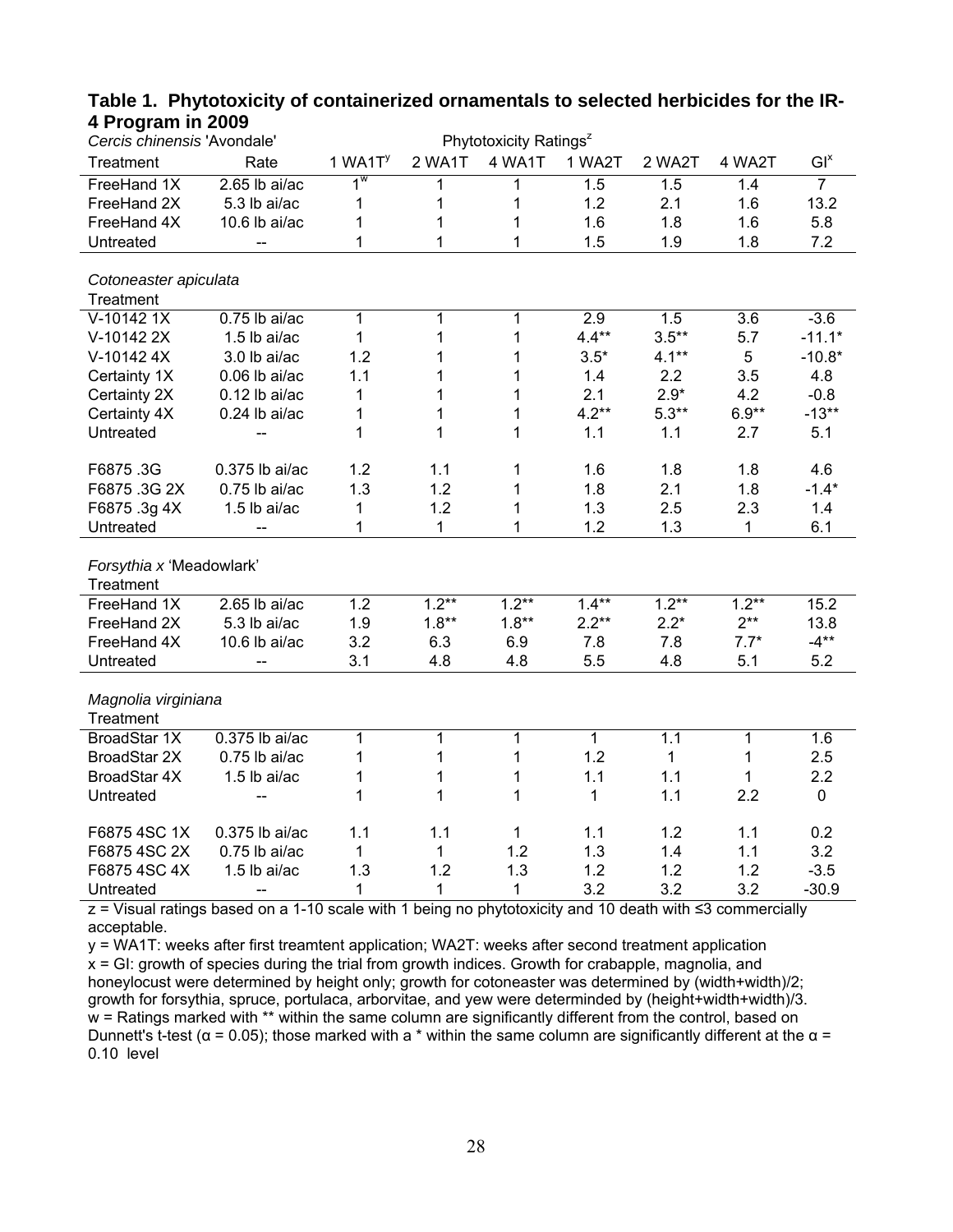| Malus domestica                                                                                          |                          |                       |                |                  | Phytotoxicity Ratings <sup>z</sup> |                |                |                |
|----------------------------------------------------------------------------------------------------------|--------------------------|-----------------------|----------------|------------------|------------------------------------|----------------|----------------|----------------|
| Treatment                                                                                                | Rate                     | $1$ WA1T <sup>y</sup> | 2 WA1T         | 4 WA1T           | 1 WA2T                             | 2 WA2T         | 4 WA2T         | $GI^x$         |
| FreeHand 1X                                                                                              | $2.65$ lb ai/ac          | 1                     | 1.2            | 1.5              | $\overline{2.2}$                   | 2.4            | 2.2            | 18.8           |
| FreeHand 2X                                                                                              | 5.3 lb ai/ac             | 1                     | $\mathbf 1$    | $\mathbf{1}$     | 1.5                                | 1.7            | $\overline{2}$ | 24             |
| FreeHand 4X                                                                                              | 10.6 lb $ai/ac$          | 1                     | $\mathbf{1}$   | $\mathbf{1}$     | 1.8                                | $\overline{2}$ | 2.2            | 21.6           |
| Untreated                                                                                                |                          | 1                     | 1.4            | 1.4              | 2.3                                | 2.7            | 3.1            | 8              |
|                                                                                                          |                          |                       |                |                  |                                    |                |                |                |
| V-10142 1X                                                                                               | $0.75$ lb ai/ac          | $\overline{2}$        | 1.7            | 4.1              | 2.8                                | 3.2            | 2.7            | 16.1           |
| V-10142 2X                                                                                               | $1.5$ lb ai/ac           | 2.2                   | 1.9            | 3.5              | 2.9                                | 3.1            | 2.2            | 19.2           |
| V-10142 4X                                                                                               | 3.0 lb ai/ac             | 2.6                   | 2.4            | 3.2              | 3.6                                | 2.9            | $\overline{4}$ | 13.5           |
| Tower 1X                                                                                                 | 0.97 lb ai/ac            | 1.9                   | 1.8            | 3.2              | 3.2                                | 2.7            | 2.9            | 20             |
| Tower 2X                                                                                                 | 1.94 lb ai/ac            | 1.9                   | 1.4            | 1.6              | 3                                  | 3.1            | 2.6            | 17.9           |
| Tower 4X                                                                                                 | 3.88 lb ai/ac            | 1.6                   | 1.3            | 2.7              | 4.3                                | 4.2            | 3.1            | 17.8           |
| Certainty 1X                                                                                             | $0.06$ lb ai/ac          | $2.7*$                | 2.2            | 2.4              | 3.8                                | 3.8            | 3.9            | 15.7           |
| Certainty 2X                                                                                             | $0.12$ lb ai/ac          | $2.7*$                | 2.2            | 1.8              | 3.8                                | $\overline{4}$ | 4.2            | 13.8           |
| Certainty 4X                                                                                             | $0.24$ lb ai/ac          | $2.9**$               | 2.2            | 3.1              | 3.8                                | 4.3            | 4.3            | 12.6           |
| Untreated                                                                                                | $\overline{\phantom{a}}$ | 1.4                   | 1.7            | 2.5              | 2.9                                | 3.1            | 2.9            | 12.2           |
|                                                                                                          |                          |                       |                |                  |                                    |                |                |                |
| BroadStar 1X                                                                                             | 0.375 lb ai/ac           |                       |                |                  | 2.9                                | 3.5            | 2.9            | 5.5            |
| BroadStar 2X                                                                                             | $0.75$ lb ai/ac          |                       |                |                  | 2.6                                | 2.6            | 2.5            | 7.7            |
| BroadStar 4X                                                                                             | 1.5 lb ai/ac             |                       |                |                  | 3.6                                | $4.5*$         | 4.4            | 3.8            |
| Untreated                                                                                                |                          |                       |                |                  | 2.1                                | 2.4            | 2.8            | $\overline{2}$ |
| Portulaca 'Margarita Rosita'                                                                             |                          |                       |                |                  |                                    |                |                |                |
| Treatment                                                                                                |                          |                       |                |                  |                                    |                |                |                |
| FreeHand 1X                                                                                              | $2.65$ lb ai/ac          | $\overline{1}$        | $\overline{1}$ | $\overline{1.2}$ | 1.1                                | 1.1            | 1.6            | 10.6           |
| FreeHand 2X                                                                                              | 5.3 lb ai/ac             | 1                     | 1.2            | 1.2              | 1.2                                | $1.4**$        | $4.5***$       | 7.6            |
| FreeHand 4X                                                                                              | 10.6 lb ai/ac            | 1                     | $2.2**$        | $1.7***$         | $2.1**$                            | $2.1**$        | $4.7**$        | $5.4**$        |
| Untreated                                                                                                |                          | 1                     | $\mathbf 1$    | $\mathbf 1$      | $1.1$                              | 1              | 1.2            | 11.6           |
|                                                                                                          |                          |                       |                |                  |                                    |                |                |                |
| Certainty 1X                                                                                             | $0.06$ lb ai/ac          | 1.5                   | $3.5***$       | $3.2**$          | $3.3**$                            | $3.3**$        | 2.7            | $\overline{7}$ |
| Certainty 2X                                                                                             | $0.12$ lb ai/ac          | $3.4**$               | $4.2**$        | $3.8**$          | $4.4**$                            | $3.8**$        | 3.4            | 7.6            |
| Certainty 4X                                                                                             | $0.24$ lb ai/ac          | $6.2**$               | $6.8**$        | $7.3**$          | $6.5***$                           | $6.6**$        | $6.5***$       | $-0.03**$      |
| Untreated                                                                                                | --                       | 1                     | $\mathbf{1}$   | $\mathbf 1$      | 1.2                                | 1.2            | 1.2            | 6.8            |
| Taxus densiformus                                                                                        |                          |                       |                |                  |                                    |                |                |                |
| Treatment                                                                                                |                          |                       |                |                  |                                    |                |                |                |
| Certainty1X                                                                                              | $0.06$ lb ai/ac          | 1.2                   | 1.3            | $\mathbf{1}$     | 2.1                                | $\overline{2}$ | 2.9            | 0.9            |
| Certainty 2X                                                                                             | $0.12$ lb ai/ac          | 1.4                   | 1.1            | 1                | 1.6                                | 1.3            | 2.2            | 5.6            |
| Certainty 4X                                                                                             | $0.24$ lb ai/ac          | 1.4                   | 1.2            | 1.5              | $3.2**$                            | $4.1**$        | $5.6**$        | $-0.4$         |
| Untreated                                                                                                | $-$                      | $\mathbf{1}$          | $\mathbf{1}$   | $\mathbf{1}$     | 1.3                                | 1.2            | 1.3            | 3.2            |
|                                                                                                          |                          |                       |                |                  |                                    |                |                |                |
| z = Visual ratings based on a 1-10 scale with 1 being no phytotoxicity and 10 death with ≤3 commercially |                          |                       |                |                  |                                    |                |                |                |

### **Phytotoxicity of containerized ornamentals to selected herbicides for the IR-4 Program in 2009, cont.**

acceptable.

y = WA1T: weeks after first treamtent application; WA2T: weeks after second treatment application  $x = G$ : growth of species during the trial from growth indices. Growth for crabapple, magnolia, and honeylocust were determined by height only; growth for cotoneaster was determined by (width+width)/2; growth for forsythia, spruce, portulaca, arborvitae, and yew were determinded by (height+width+width)/3. w = Ratings marked with \*\* within the same column are significantly different from the control, based on Dunnett's t-test ( $\alpha$  = 0.05); those marked with a \* within the same column are significantly different at the  $\alpha$  = 0.10 level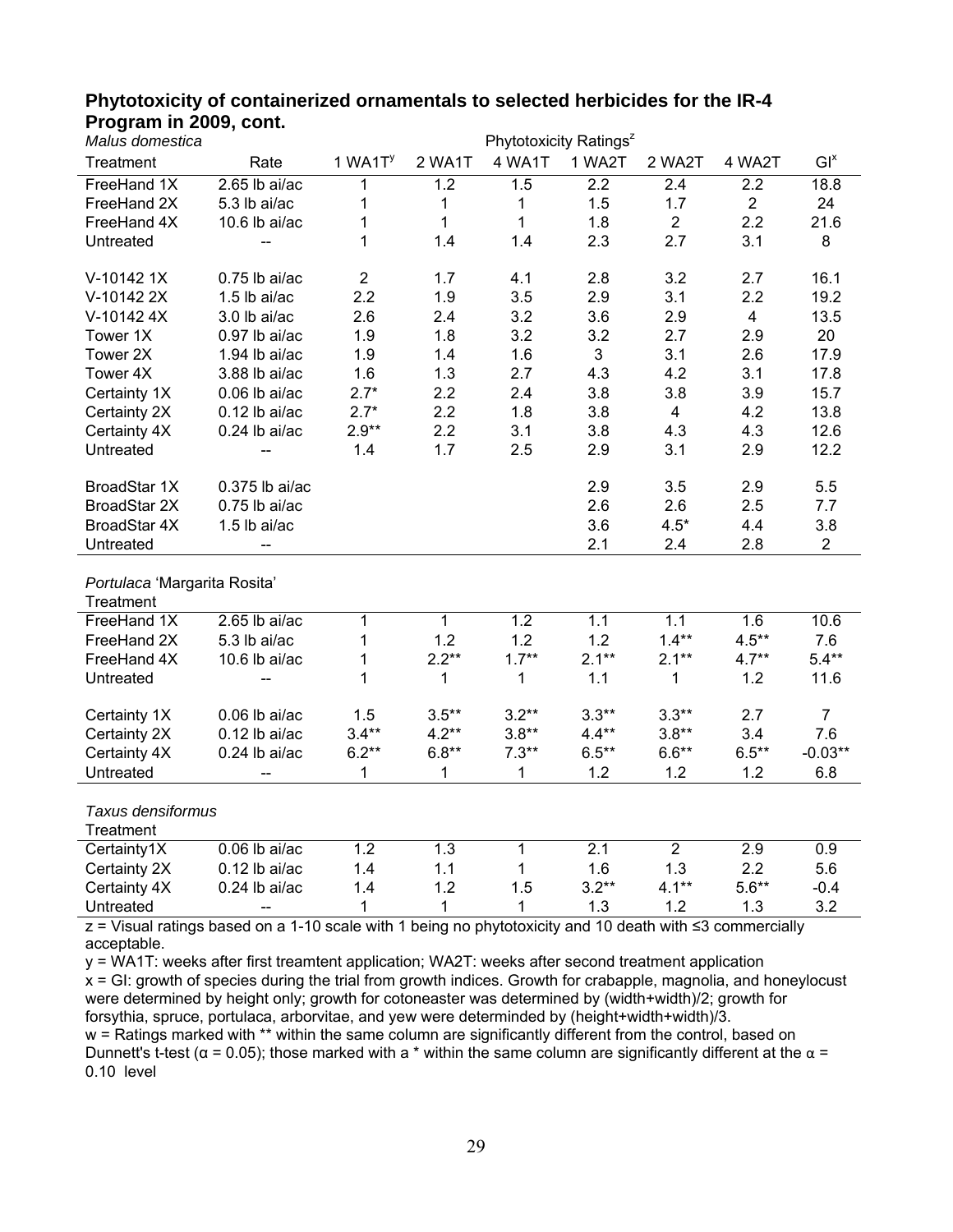| י ייטער בעט <sub>א</sub> זוו וווא ונא<br>Phytotoxicity Ratings <sup>z</sup><br>Picea glauca 'Conica' |                  |                       |         |                  |              |              |         |                 |
|------------------------------------------------------------------------------------------------------|------------------|-----------------------|---------|------------------|--------------|--------------|---------|-----------------|
| Treatment                                                                                            | Rate             | $1$ WA1T <sup>y</sup> | 2 WA1T  | 4 WA1T           | 1 WA2T       | 2 WA2T       | 4 WA2T  | GI <sup>x</sup> |
|                                                                                                      |                  |                       |         |                  |              |              |         |                 |
| V-10142 1X                                                                                           | $0.75$ lb ai/ac  | 1.2                   | 1       | $\overline{1.2}$ | 1.2          | 1.3          | 1.2     | 0.4             |
| V-10142 2X                                                                                           | 1.5 lb ai/ac     | 1.2                   | 1       | 1.2              | 1.2          | 1.3          | 1.2     | 0.2             |
| V-10142 4X                                                                                           | 3.0 lb ai/ac     | 1.1                   | 1       | $\mathbf{1}$     | 1.2          | 1.2          | 1.2     | 0.4             |
| Mesotrione 1X                                                                                        | $0.187$ lb ai/ac | 1.2                   | 1       | $3***$           | $3.7**$      | $4.1***$     | $4.2**$ | 0.2             |
| Mesotrione 1.5X                                                                                      | $0.25$ lb ai/ac  | 1.1                   | $1.2*$  | $2.8**$          | $3.6**$      | $4***$       | $3.7**$ | 0.1             |
| Mesotrione 2X                                                                                        | $0.37$ lb ai/ac  | 1                     | $1.6**$ | $3.3**$          | $4.5***$     | $4.8**$      | $4.8**$ | 0.1             |
| Untreated                                                                                            |                  | 1                     | 1       | 1.2              | 1.3          | 1.6          | 1.8     | 0.3             |
| F6875.3G                                                                                             | 0.375 lb ai/ac   | 1                     | 1       | 1.2              | 1.2          | 1.4          | 1.8     | 0.4             |
| F6875.3G2X                                                                                           | $0.75$ lb ai/ac  | 1                     | 1       | 1.1              | 1.3          | 1.3          | 1.4     | $\mathbf 0$     |
| F6875.3g4X                                                                                           | 1.5 lb ai/ac     | 1                     | 1       | 1.1              | 1.1          | $\mathbf{1}$ | 1.4     | 0.5             |
| Untreated                                                                                            |                  | 1                     | 1       | 1.2              | 1.6          | 1.7          | 2.1     | 0.2             |
| BroadStar 1X                                                                                         | 0.375 lb ai/ac   |                       |         |                  | 1.2          | 1.3          | 1.3     | $-0.1$          |
| BroadStar 2X                                                                                         | $0.75$ lb ai/ac  |                       |         |                  | 1.1          | 1.4          | 1.3     | $-0.3$          |
| BroadStar 4X                                                                                         | 1.5 lb ai/ac     |                       |         |                  | $\mathbf{1}$ | 1.2          | 1.1     | 0.3             |
| Untreated                                                                                            |                  |                       |         |                  | 1.5          | 1.8          | 1.8     | $-0.2$          |
|                                                                                                      |                  |                       |         |                  |              |              |         |                 |
| Gleditsia triacanthos<br>Treatment                                                                   |                  |                       |         |                  |              |              |         |                 |
| FreeHand 1X                                                                                          | $2.65$ lb ai/ac  | $\mathbf 1$           | 1.1     | $1.\overline{1}$ | 1.7          | 1.2          | 1.4     | 3.4             |
| FreeHand 2X                                                                                          | 5.3 lb ai/ac     | 1.1                   | 1.1     | 1.3              | 1.6          | 1.2          | 1.5     | 6               |
| FreeHand 4X                                                                                          | 10.6 lb $ai/ac$  | 1.3                   | 1.3     | 1.4              | 1.7          | 1.4          | 1.4     | 4.4             |
| Certainty 1X                                                                                         | $0.06$ lb ai/ac  | $2.2**$               | $1.8**$ | 2.3              | 1.9          | 1.6          | 1.7     | 5.2             |
|                                                                                                      | $0.12$ lb ai/ac  | 1.8                   | 1.6     | $2.7**$          | 1.7          | 1.8          | 1.9     | 5.5             |
| Certainty 2X                                                                                         |                  | $2.9**$               | $1.9**$ | $2.9**$          | 1.9          | 1.5          | 1.6     | 6.2             |
| Certainty 4X                                                                                         | $0.24$ lb ai/ac  | $2.2**$               |         |                  |              |              |         |                 |
| Tower 1X                                                                                             | 0.97 lb ai/ac    |                       | 1.7     | 1.4              | 1.6          | 1.3          | 1.7     | 5.3             |
| Tower 2X                                                                                             | 1.94 lb ai/ac    | 1.9                   | 1.2     | 1.1              | 1.3          | 1.2          | 1.4     | 7.9             |
| Tower 4X                                                                                             | 3.88 lb ai/ac    | $2.4**$               | $1.9**$ | 1.5              | 1.7          | 1.6          | 1.6     | 7.2             |
| Untreated                                                                                            |                  | 1                     | 1.1     | 1.2              | 1.3          | 1.3          | 1.3     | 3.3             |
| BroadStar 1X                                                                                         | 0.375 lb ai/ac   |                       |         |                  | 1.3          | 1.5          | 1.4     | 0.3             |
| BroadStar 2X                                                                                         | $0.75$ lb ai/ac  |                       |         |                  | 2.2          | 1.8          | 2.2     | $-0.7$          |
| BroadStar 4X                                                                                         | 1.5 lb ai/ac     |                       |         |                  | 1.6          | 1.8          | 1.4     | 0.4             |
| Untreated                                                                                            |                  |                       |         |                  | 1.2          | 1.3          | 1.2     | $-0.6$          |
|                                                                                                      |                  |                       |         |                  |              |              |         |                 |

## **Phytotoxicity of containerized ornamentals to selected herbicides for the IR-4 Program in 2009, cont.**

*Thuja occidentalis* 'Emerald Green'

| Treatment    |                   |    |     |         |        |     |     |
|--------------|-------------------|----|-----|---------|--------|-----|-----|
| F6875 4SC 1X | $0.375$ lb ai/ac  |    |     | 1 $9**$ |        | 1.6 | 3.5 |
| F6875 4SC 2X | $0.75$ lb ai/ac   | 12 | 1.3 |         | $1.8*$ | つ** | 2.8 |
| F6875 4SC 4X | 1.5 lb ai/ac      |    |     | $2.1**$ | 1.5    |     | 3.1 |
| Untreated    | $\hspace{0.05cm}$ |    |     |         |        |     | 3.5 |

z = Visual ratings based on a 1-10 scale with 1 being no phytotoxicity and 10 death with ≤3 commercially acceptable.

y = WA1T: weeks after first treamtent application; WA2T: weeks after second treatment application x = GI: growth of species during the trial from growth indices. Growth for crabapple, magnolia, and honeylocust were determined by height only; growth for cotoneaster was determined by (width+width)/2; growth for forsythia, spruce, portulaca, arborvitae, and yew were determinded by (height+width+width)/3. w = Ratings marked with \*\* within the same column are significantly different from the control, based on Dunnett's t-test ( $α = 0.05$ ); those marked with a \* within the same column are significantly different at the  $α =$ 0.10 level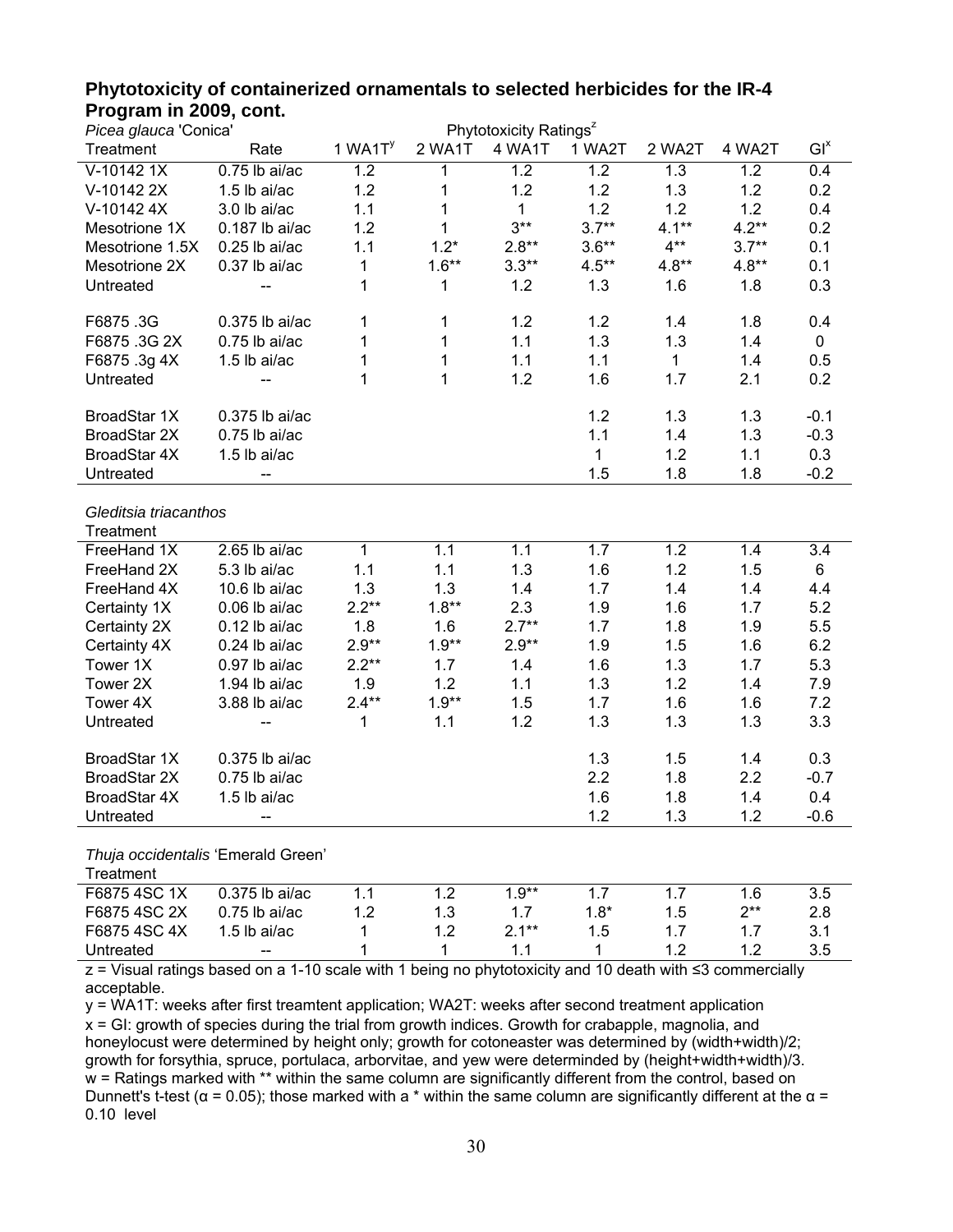## **Efficacy of Pre-emergence Sedge Control Materials**

Principle investigators: Dr. Hannah Mathers, Dania Rivera, Luke Case

**Significance to the Industry.** Controlling sedge in nursery production has been one of the leading objectives of the IR-4 Ornamental weed control program. Yellow nutsedge (*Cyperus esculentus*) is a common perennial weed in Ohio, and few known chemical controls exist. SedgeHammer (halosulfuron) (Gowan Co., Yuma, AZ) and Pennant Magnum (s-metolachlor) (Syngenta Corp., Wilmington, DE) are two products that will control yellow nutsedge preemergence. There is a need for other preemergence herbicides that will effectively control yellow nutsedge. The objective of this study is to compare efficacy of preemergence herbicides on yellow nutsedge and total weed control.

**Materials and Methods.** This experiment was conducted at Klyn Nursery near Perry, Ohio. The plots utilized were in between rows of *Salix* and *Taxodium* trees; the plots were about 3 feet (0.9 m) wide by 3 feet (0.9 m) long in size. The trial was set up in a randomized complete block design with four replications. One tree-row was a replication. The treatments included the following: Tower (dimethenamid-p) (BASF Corp., Research Triangle Park, NC) at 1.5 lb ai/ac  $(1.7 \text{ kg/ha})$ , FreeHand (dimethenamid-p + pendimethalin) (BASF Corp.) at 3.5 lb ai/ac (3.9 kg/ha), Eptam G (eptc) (Gowan Co.) at 3.0 lb ai/ac (3.4 kg/ha), F6875 4SC (sulfentrazone + prodiamine) (FMC Corp., Philadelphia, PA) at 0.375 lb ai/ac (0.4 kg/ha), F6875 0.3G (sulfentrazone + prodiamine) (FMC Corp.) at 0.375 lb ai/ac (0.4 kg/ha), Pennant Magnum (smetolachlor)(Syngenta Corp.) at 2.0 lbs ai/ac (2.24 kg/ha), V-10142 75WG (imazosulfuron) (Valent U.S.A. Corp., Walnut Creek, CA) at 0.75 lb ai/ac (0.8 kg/ha), V-10142 0.5G (imazosulfuron) (Valent U.S.A. Corp.) at 0.75 lb ai/ac (0.8 kg/ha), Casoron G (diclobenil)(Chemtura U.S.A. Corp., Middlebury, CT) at 4.0 lbs ai/ac (4.5 kg/ha) and SedgeHammer (halosulfuron) (Gowan Co.). Sprayable formulations were applied with a backpack sprayer equipped with 8002 evs nozzles with a spray volume of 25 gal/ac (234 l/ha). The products were applied on March 27, 2009. Visual data was collected on May 7, 2009 and July 1, 2009. The visual ratings were based on a scale of 0-10 with 0 for no control and 10 for total control. We collected data for the sedge control and total weed control.

**Results and Discussion.** The incidence of sedge was higher in the replication that was in *Taxodium*; very little sedge was located in the other replications, which were located in the *Salix*. Visual ratings indicate that the untreated control had substantial weed control, especially in May. Ratings were performed "blindly", with no knowledge of actual treatments. In May, there was no significant difference in the control for all the weeds. There was very little weed growth in May, which is evident by the untreated control (Table 1). Also in May, the visual ratings indicate there was no significant difference for the sedge control for most of the herbicides. FreeHand had the highest sedge control rating in May, with Casoron G providing the highest overall weed control (Table 1). F6875 (both formulations) and Tower provided the poorest ratings for sedge control in May. In July, SedgeHammer provided the best sedge control (9.3) and Casoron again had the best overall weed control (7.0)

 Many of the products showed good sedge control one month following application with the exception of Tower and F6875 0.3G. Preemergence weed control normally last approximately 60 days in Ohio; this is highly dependent on a number of factors including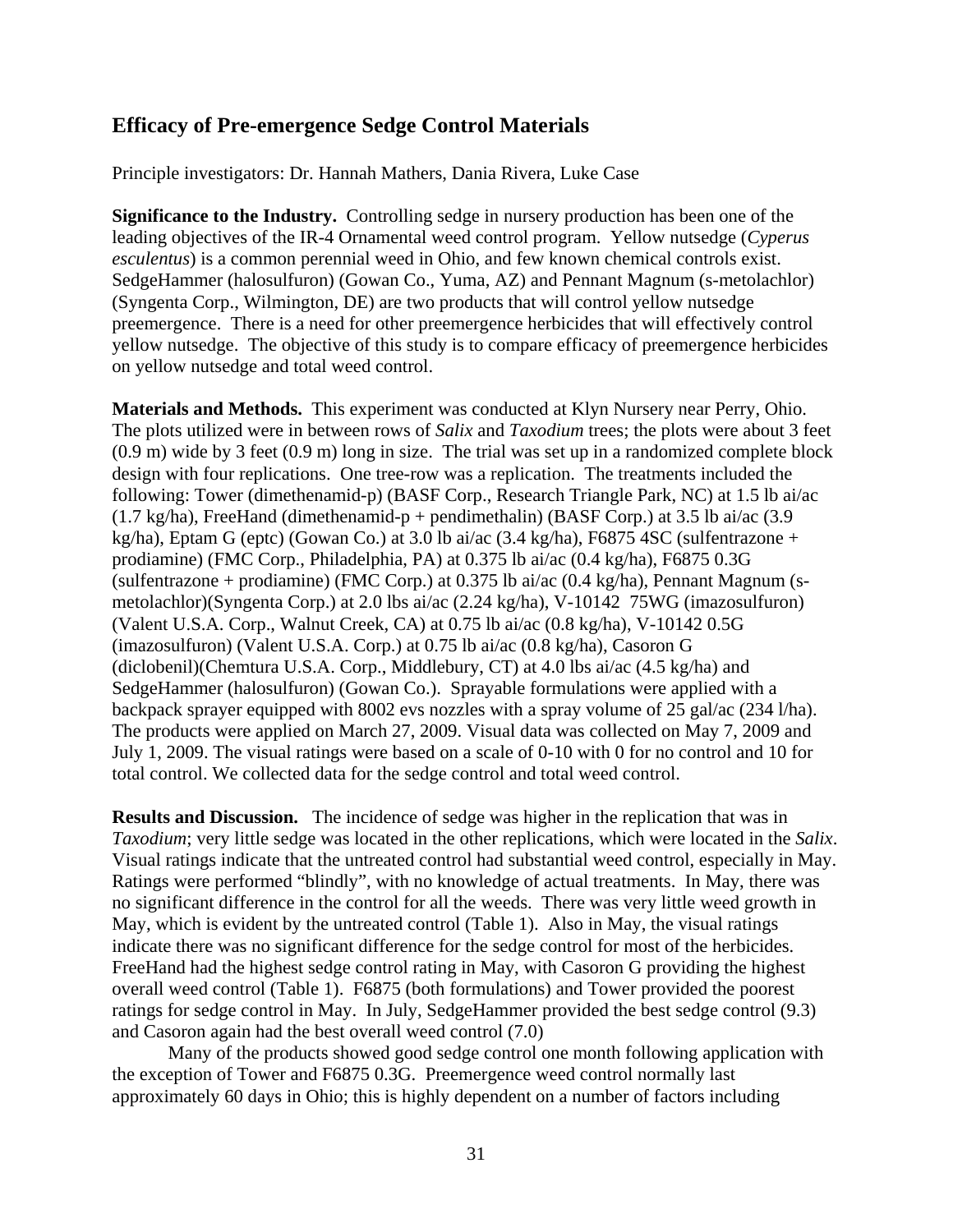compound used, weather, type of soil, and microbial action. However, SedgeHammer controlled sedge out to 3 months after application, which is evident by the July ratings. FreeHand, a combination herbicide, also shows promise, which had a visual rating of 10 in the May evaluation and 6.7 in the July evaluation, which is just below commercially acceptable.

|                |                      | May    |         | July  |    |       |
|----------------|----------------------|--------|---------|-------|----|-------|
| Treatment      | Sedge                |        | Total   | Sedge |    | Total |
| Tower          | $6.7^{\overline{z}}$ | $ab^y$ | $7.3^x$ | 3.2   | b  | 4.6   |
| FreeHand       | 10                   | a      | 7       | 6.7   | ab | 4.3   |
| Eptam G        | 9.8                  | a      | 6.2     | 6     | ab | 4     |
| F6875          | 8                    | ab     |         | 5     | ab | 5     |
| Pennant Magnum | 9.8                  | a      | 7.2     | 5.3   | ab | 5     |
| F 6875 0.3G    | 6                    | b      | 7       | 5.3   | ab | 3.7   |
| V 10142        | 9.2                  | ab     | 7.5     | 4     | ab | 2.7   |
| V 10142 0.5G   | 9.8                  | a      | 7.2     | 5.7   | ab | 4.7   |
| Casoron G      | 9.5                  | ab     | 8.2     | 6     | ab | 7     |
| Sedgehammer    | 9.5                  | ab     | 8       | 9.3   | a  | 6.3   |
| Untreated      | 8.25                 | ab     | 7.5     | 5.3   | ab | 5.3   |

Table 1. Efficacy visual ratings for sedge control and overall weed control for various compounds at Klyn Nursery in 2009.

z = Visual ratings based on a 0-10 scale with 0 being no weed control and 10 perfect weed control

y = Visual ratings within the same column followed by the same letter are not significantly different based on lsd ( $\alpha$  = 0.05).

x = no significant differences were found for total weed control for May or July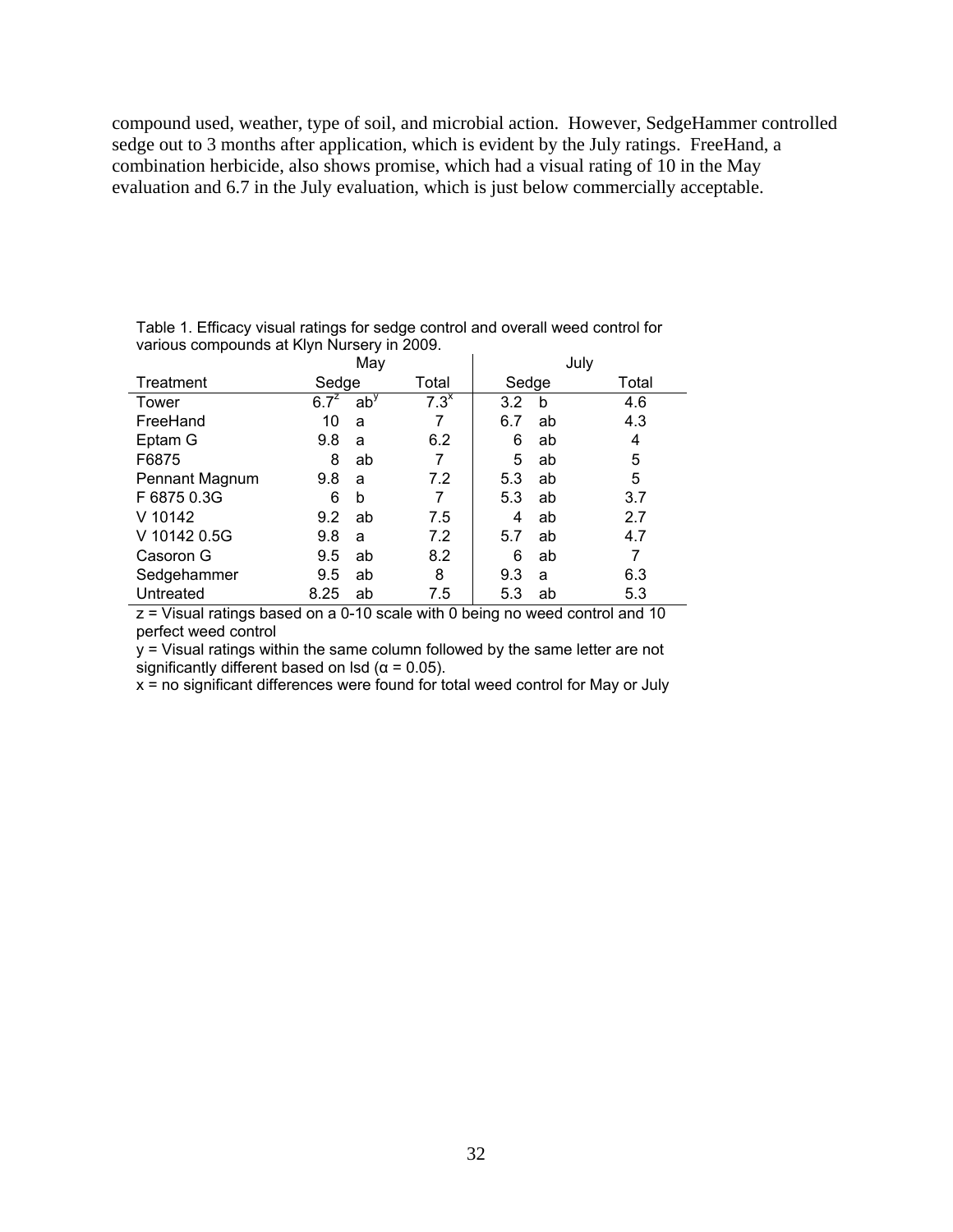## **Development of a RRG Double Crop Production System and GeoHumus amendments**

Principle investigators: Dania Rivera and Dr. Hannah Mathers

**Significance to the industry.** The United States (US) and Canadian nursery/ landscape industries are exhibiting characteristics of a maturing market and the input of innovative production methods to rejuvenate and advance the industry are becoming critical (Hall et al. 2005). In an industry where over 40% of production costs and 20 to 39% of gross sales go to labor, it would follow that the innovations with the greatest gain would occur in increased plant production efficiencies and reduced production times to increase labor utilization. Increasing restriction being placed on natural resources, especially with watering in landscape sites also create additional strains on the industry and augment the need for reduced input production practices that ease landscape transplant survival. Systems that improve root growth would be logical choices for increasing labor efficiency and transplant survival. Although 80% of a plant is the above-ground portion (60% trunk, 15% branches, 5% leaves) and only 20% is below ground (5% feeder roots, 15% transport roots) (Perry, 1989) the influence of the roots on plant survival far-surpasses their contribution in mass. More than 50% of the \$26 billion wholesale production of woody nursery crops in the US is produced in containers (Mathers et al., 2007). Part of container popularity results from increased root growth and survival versus field production.

In recent years, increased interest in retractable roof greenhouses (RRG's) and pot-in-pot (PIP) systems to accelerate tree liner/caliper production has occurred (Mathers, 2006 and 2007). PIP and RRG's as production systems to manipulate the growing environment have been shown to increase root mass (Ruter, 1995; Stoven et al., 2006) and improve plant adaptation to stress (Mathers et al., 2007) versus conventional container or bare-root grown plants. Root dormancy as a physiological process to manipulate plant growth is unexplored in ornamentals. Media GeoHumus amendments that increase plant water use efficiency during production and could potential carry through production to increase transplant survival in landscapes has not been explored (Hummel et al. 2007); including, the impact on multiple container up-shifts, with varying times of media amending. Although RRG's, PIP, root dormancy and GeoHumus media amendments offer opportunities to manipulate root growth for maximum production gains, limited information is available regarding root morphology, anatomy and growth subsequent to the manipulations they afford. The goal of this project is to accelerate nursery tree production via innovative processes of root manipulation and GeoHumus media amendments to advance the industry. The objectives of this study are: 1) evaluate root growth of three landscape trees from cell (plugs) to 3-, 7- or 15-gallon black rounded pot when grown double cropped (6-month) versus a twelve- month-cycle in a RRG; 2) evaluate the time of up-shift and out-planting fall versus summer on root growth; and 3) explore root dormancy and GeoHumus media amendments at up-shifting as means of manipulating plant growth to significantly reduce production times and increase transplant landscape survival and 4) evaluate transplant survival from various amended medias, pot sizes and dates of planting.

### **Materials and Methods.**

*Double- vs Single cropping*. At The Ohio State University, Columbus, Ohio, three landscapes tree species, Red Maple ([A] *Acer rubrum* 'October Glory®'), Avondale Redbud ([C] *Cercis*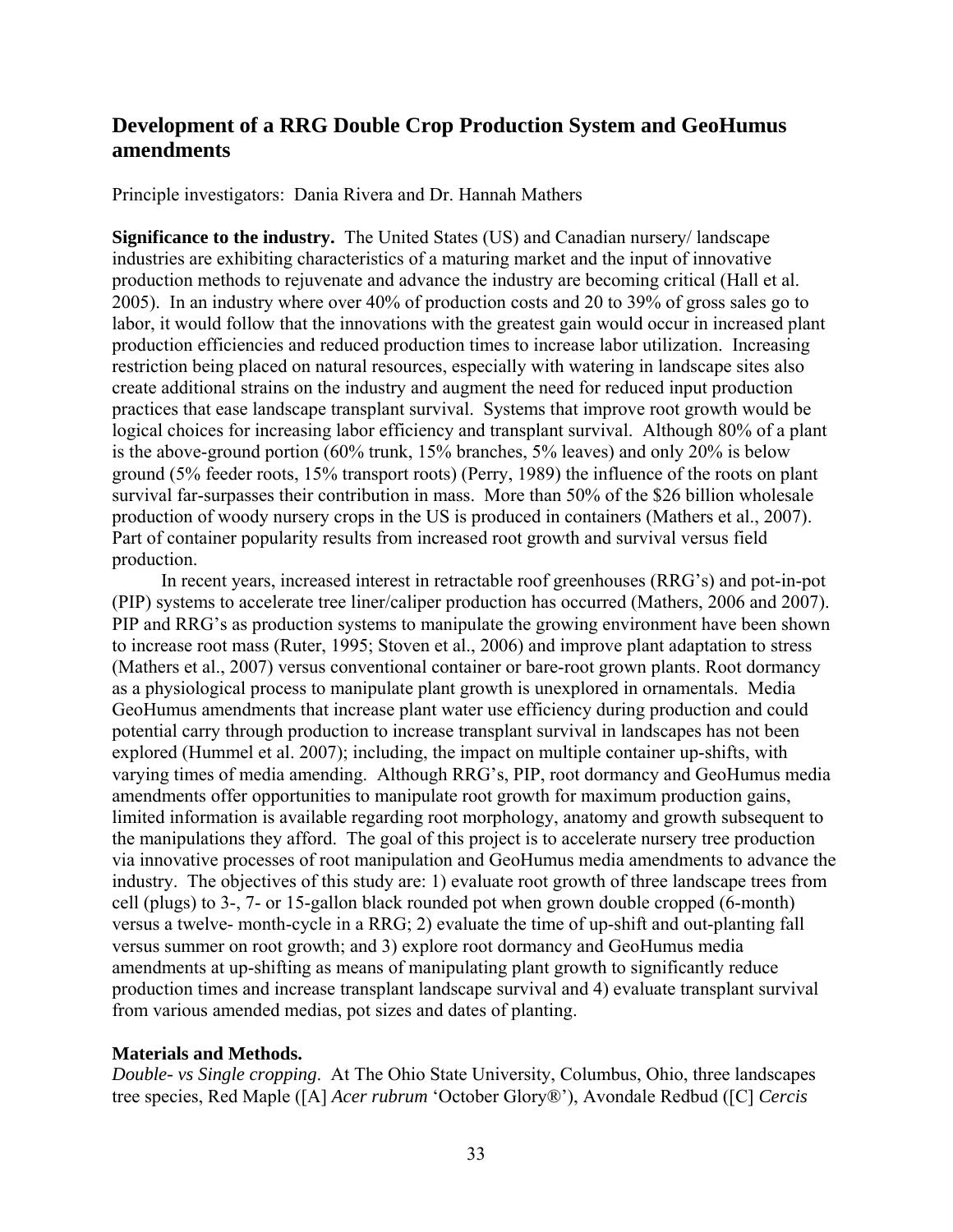*chinensis* 'Avondale') and Littleleaf Linden ([T] *Tilia cordata* 'Greenspire®')were selected for double cropping production in retractable roof greenhouses (RRG's). The trees were planted from tissue culture into 3 gallon containers (black rounded pots) with a soilless mix [60% pine bark, 20% rice hulls, 10% sand, 5% comtil (composted sewage sludge), and 5% stone aggregate]. For the first experiment with GEOHummus, the substrate was amended with 1% GeoHumus by volume (1G) for half of the plants and the others remained without GeoHumus (0G). The double cropping system started with a fall planting in October 2008 and is ongoing, with the double crop planting starting in June 2009. The roof and sidewalls of the OSU, RRG is controlled by a MicroGrow control system (MicroGrow Systems, Temecula, Calif.) set to operate according to outside air temperatures. The roof and sidewalls are programmed to close at 70° F during the day and 50° F during the night during the growing season (March through November). All plants were irrigated using cyclic-micro-irrigation. The plants are receiving the same water frequency two times/day, applying 500 ml of water per day during the growing season. Supplemental irrigation was applied as needed during the winter months. Plants were fertilized using a 40g of control release (CR) fertilizer (Osmocote 19-5-8, Scott's Co., Marysville, OH) applied at potting.

October plantings were further divided into two groups; one group received no bottom heat [ambient temperature (AT)] and the other group received 42°F (6 °C) bottom heat (BH) from December to March (during dormancy) to compare effects on root growth before spring. In late January the temperature of the bottom heat mat was increased to 70°F (21 °C). The sidewalls of the RRG were set to open at 40°F (5 °C) during winter cropping. If temperatures dropped below 28 °F (-2 °C), the RRG was warmed with supplemental heated. Measurements of height, caliper (taken at 2.4 cm), leaf area, root deformations evaluation and shoot and root dry weights were taken in beginning of April (after bud break) and then again in late June. The Red Maples (A) were received as small size plugs (North American Plants (NAP), Oregon, USA) and were not harvested in April due to some death during overwintering. The Avondale Redbud (C) were received as medium size plugs and the Littleleaf Linden (T) were received as large size plugs. The measures will be analyzed in ANOVA using PROC GLM at a least significant differences with  $\alpha$  = 0.05 using SAS software (SAS Institute, Inc., Cary, NC).

*Future methods and materials to include the double crop*. As previously stated, double cropping involves two plantings within the same year, one if fall (September – October), and one in early summer (June). Subsamples from each planting will be harvested at the onset of the new crop, kept in 3 gallon pots, or up shifted into 7- or 15 gallon pots and transferred to a PIP system. Once in the PIP system, the trees will be harvested in six or twelve months after the upshift.

#### **Results and Discussion**

*April 2009 Harvest.* Plant shoot dry weights were greater with BH than with AT (Fig. 1). Shoot dry weights were similar for both species in the bottom heat treatment even though the Tilia were larger plants at the initiation of the trial. Root weights were not affected by bottom heat unlike the shoot dry weights (Fig. 2). Root masses of T were greater initially than C and remained so after BH treatments. Plants of both species in the BH treatments broke bud dormancy about a week before AT plants. This could account for the increase in shoot mass but not root mass. No increase in root mass supports the conclusion that C and T have true root dormancy and can not be forced to grow regardless of warm temperature manipulations during dormancy. We have also observed this with Cornus (Daniel and Mathers, 2008).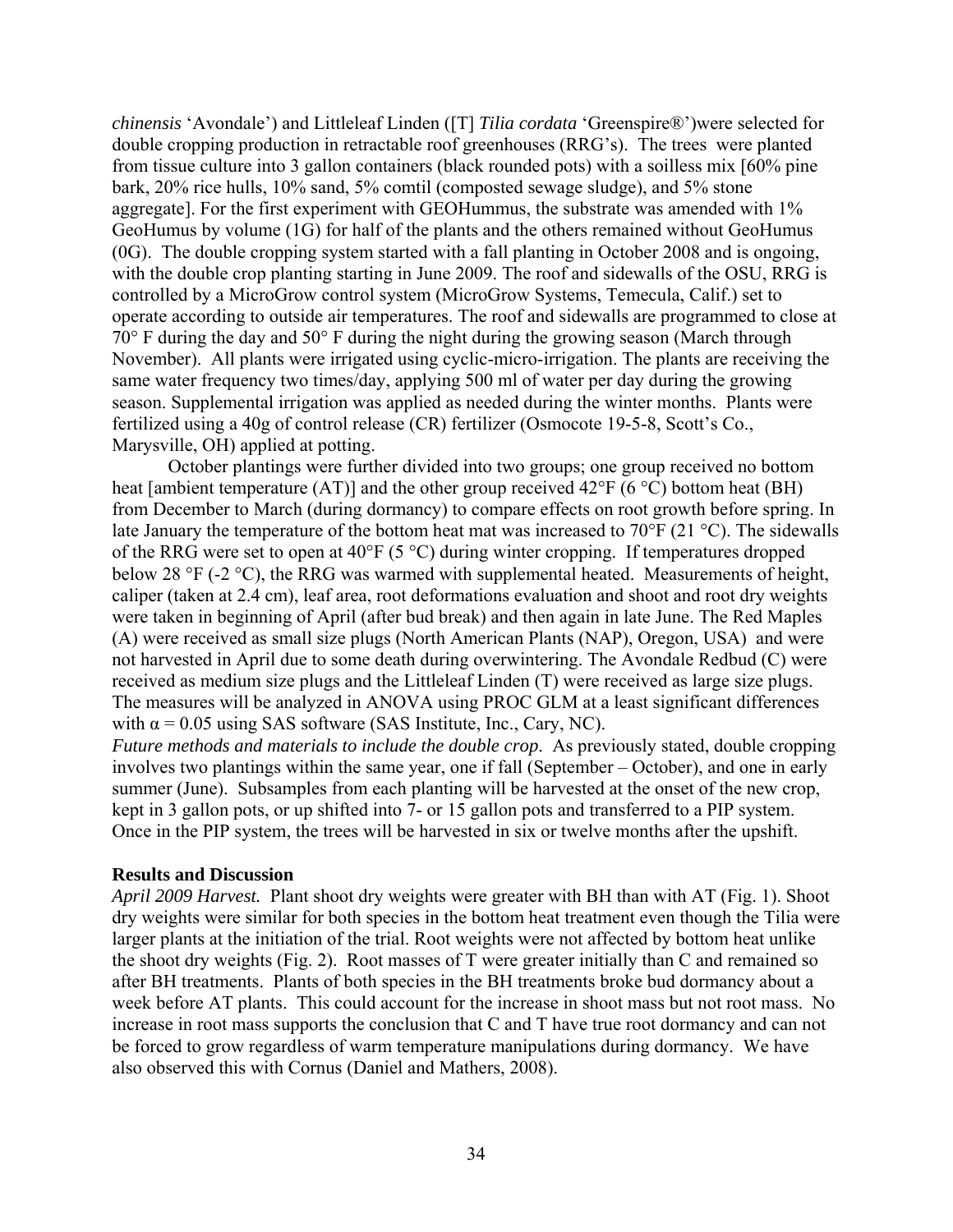Shoot dry weights with (1G) and without GeoHumus (0G) were not significantly different (Fig. 3). During the winter, water was supplied only as needed. Since March plants have been watered using cyclic-micro-irrigation, two times/day, for 500 ml total. Similar to the results of the shoot dry weight, there was no significantly difference in root dry weights (Fig. 4). We can conclude from this data collected April 2009 that shoots are positively impacted by the bottom heat used during winter dormancy. Plants achieve an earlier bud break providing them with a growth advantage early in the season.

*June 2009 Harvest*. The data collected in June shows that the bottom heat temperature promotes the growth of the plant after bud break. Across species and GeoHumus treatment, plants grown in BH were taller and had increased caliper than plants grown in AT. Leaf area measures were not significantly different (Table 1). The data collected of dry weight do not show a significant difference for the root or shoot dry weight. The species were started from different sizes and they have different growth rates and root dormancy. When comparing the temperature by specie there are interactions in height and caliper (Table 2). For A and C there was an increase in height and caliper with the BH treatment (Table 3). For T there was a decrease in height and caliper when plants were in BH treatment. No interaction was found for the other measures.

 In April no significant differences were found with the Geohumus amendment main effect. The data collected in June show that also there is no significant difference for the height, caliper, leaf area and shoot dry weight measures. However, the root dry weight was significantly different (Table 4). The visible parts of the plants (shoots) did not have a significant growth but the roots that were in contact with the Geohumus were growing faster than without it. When we compare this by specie, there were no interactions found (Table 5).

When the temperature and Geohumus amendment is combined, height and caliper measures show an interaction. Plants with BH were taller without Geohumus than with it (Table 6). But when Geohumus was present in AT the height was greater than without GeoHumus. Averaged across species, plants without BH *and* Geohumus had the smallest calipers. Root dry weight data followed the same trends as the height data.

Plant growth is important for growers at the liner level. The plants need a better root system to grow higher with better calipers and adapt to future conditions (e.g. transplanting). According to this data, addition of bottom heat promotes the growth of the plants after bud break and continues to carry the difference during production. Geohumus also promotes growth, especially to the root mass. This was not observed at the beginning of the experiment, right after dormancy, but plants had a larger root mass during production time. This could promote the height and caliper later. The interaction between the BH and Geohumus suggests that different species are affected differently by the BH. Future harvest comparisons in which trees were upshifted to a pot in pot system with bigger pot sizes will contribute to these conclusions.

This data also suggests that tree liners can be grown in Ohio in RRG's starting in fall, with possible upshifts by June into PIP systems. June plantings into soil (field) are not advised for most species. Future data will include growth from trees started in June and harvested in fall to support of disprove the double cropping system.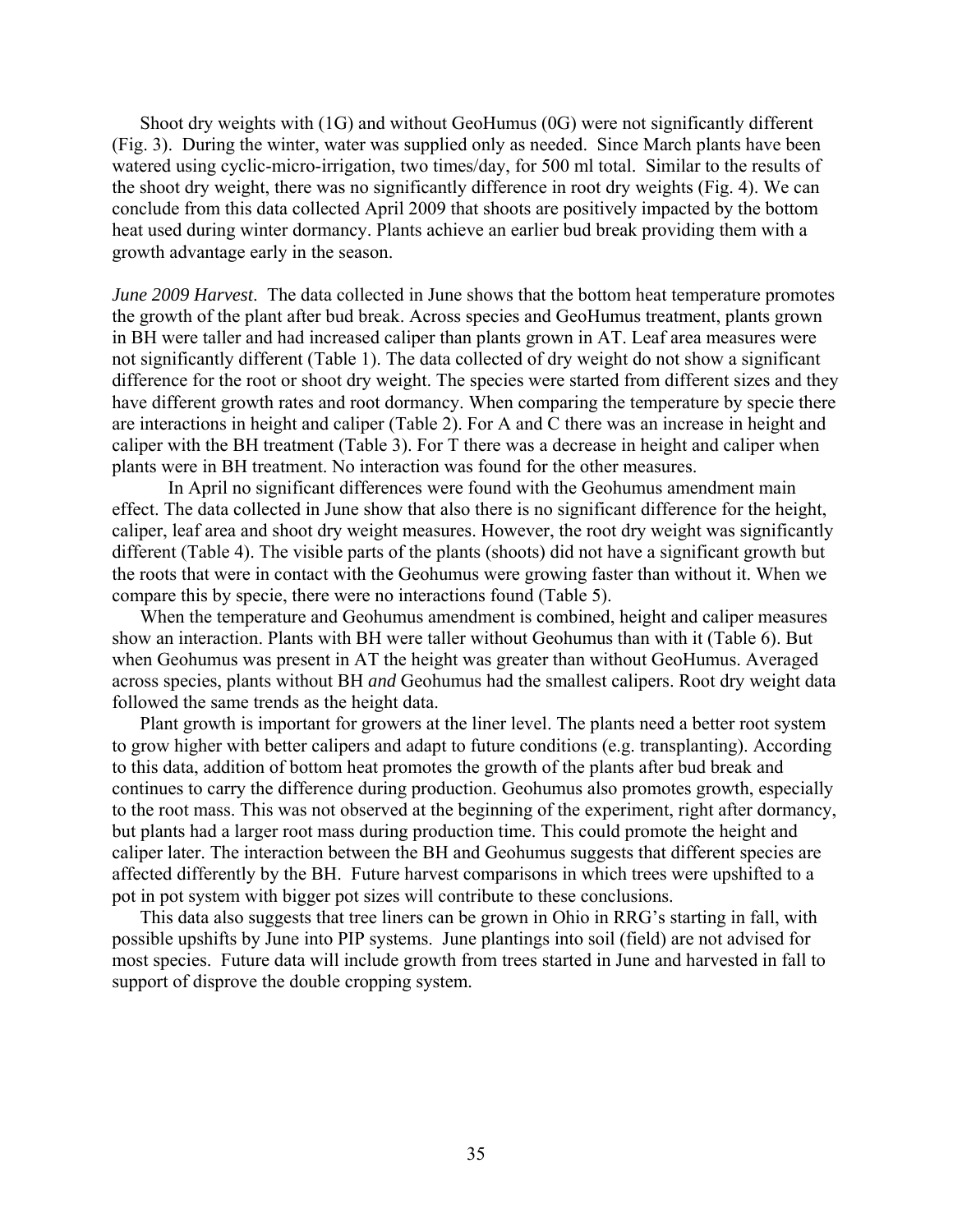

**Figure 1. The effect of bottom heat during dormancy on shoot dry weights of Cercis chinensis 'Avondale' and Tilia cordata 'Greenspire'. Plants were potted in September, 2008 and harvested April, 2009.** 





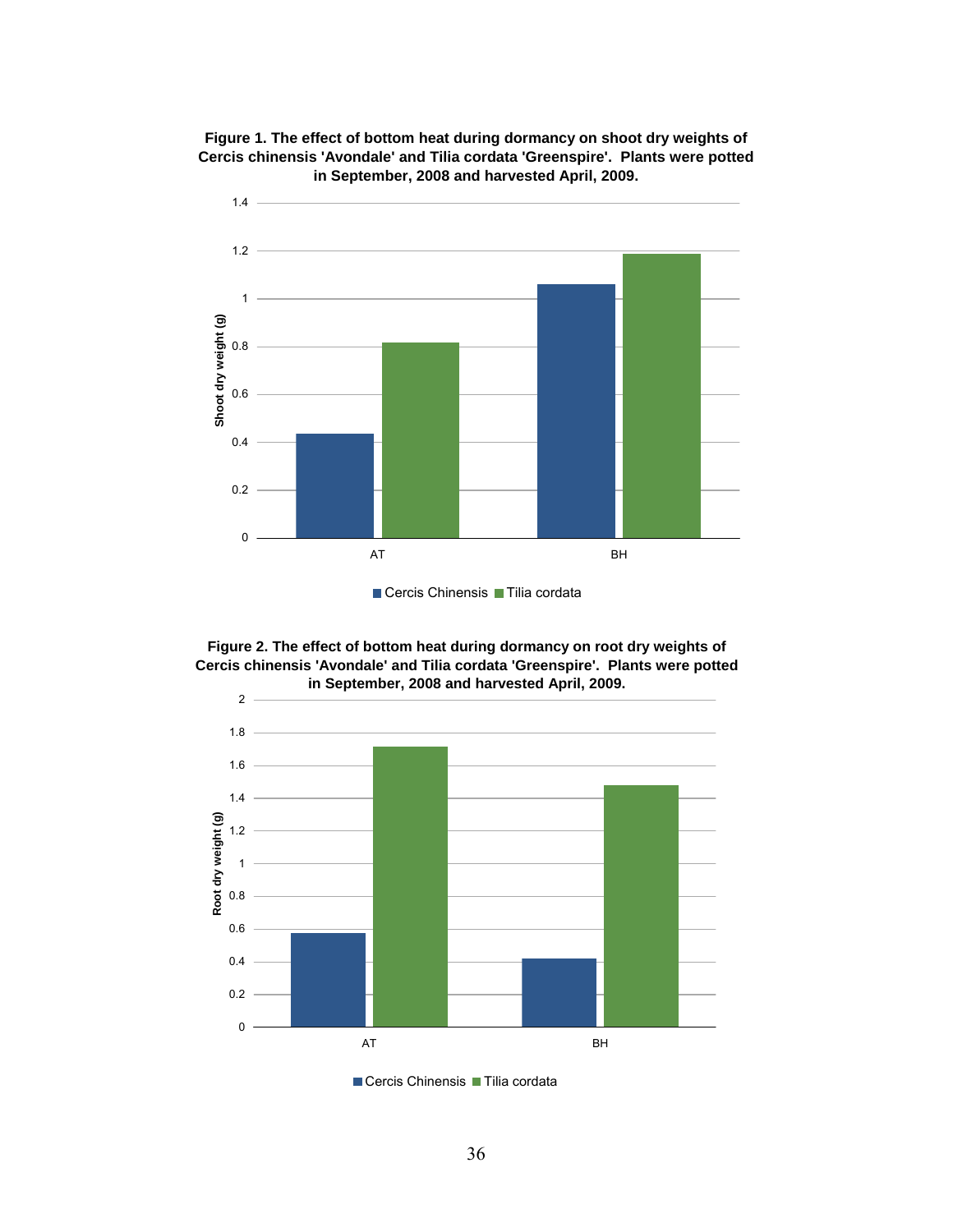

**Figure 3. The effect of GeoHumus on shoot dry weight of** *Cercis chinensis*  **'Avondale' and** *Tilia cordata* **'Greenspire'. Plants were potted October, 2008 and harvested April, 2009**

Cercis Chinensis Tilia cordata

**Figure 3. The effect of GeoHumus on root dry weight of Cercis chinensis 'Avondale' and Tilia cordata 'Greenspire'. Plants were potted October, 2008 and harvested April, 2009.**



Cercis Chinensis Tilia cordata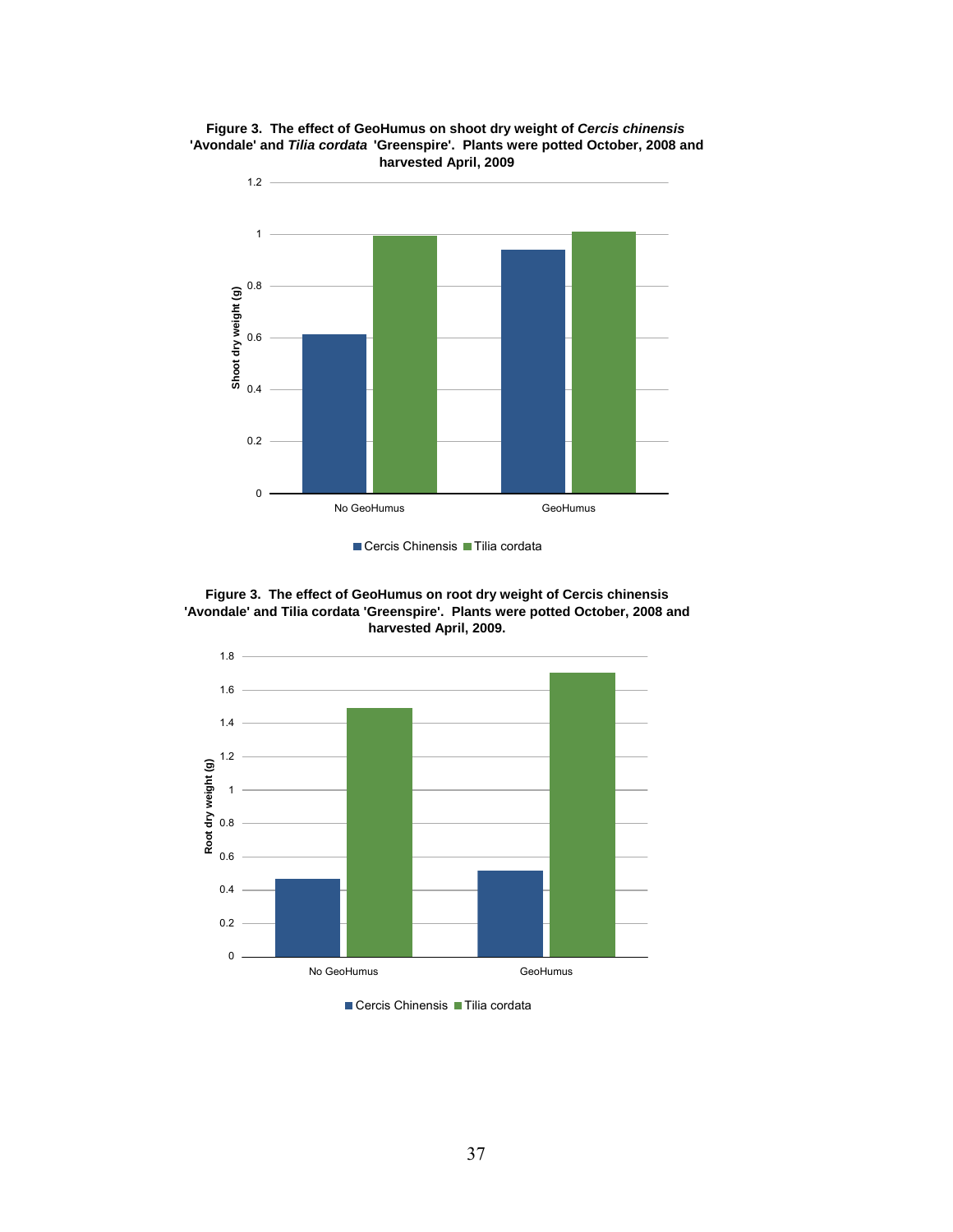Table 1. Effect of bottom heat during dormancy on growth measurements across GeoHumus treatment and three species; *Acer rubrum* 'October Glory', *Cercis chinensis* 'Avondale', and *Tilia cordata* 'Greenspire'. Plants were potted October, 2008 and harvested June, 2009.

| Temperature        | Caliper<br>Height<br>(cm)<br>(mm) |       | Leaf area<br>(mm2) | Roots Dry<br>Weight (g) | Shoot Dry<br>Weight (g) |
|--------------------|-----------------------------------|-------|--------------------|-------------------------|-------------------------|
| <b>Bottom Heat</b> | 90.2 $a^2$                        | 6.1 а | 1604.2 a           | 3.4 a                   | 13.4 a                  |
| No bottom heat     | 87.1 b                            | 5.4h  | 1536.8 a           | 3.3 a                   | 12.8 a                  |

z = measures followed by the same letter in the same column are not significantly different, based on LSmeans ( $α = 0.05$ )

Table 2. Growth measurements averaged across bottom heat treatments and GeoHumus treatment. Plants were potted October, 2008 and harvested June, 2009.

| Specie                         | Height<br>(cm)     | Caliper<br>(mm)  | Leaf area<br>(mm2) | Roots Dry<br>Weight $(q)$ | Shoot Dry Weight<br>(g) |
|--------------------------------|--------------------|------------------|--------------------|---------------------------|-------------------------|
| Acer rubrum<br>'October Glory' | 111.8 <sub>b</sub> | 6.6 <sub>b</sub> | 2567.1 a           | 3.6a                      | 22.4a                   |
| Cercis chinensis<br>'Avondale' | 51.5c              | 4.1c             | 1184.0 b           | 2.3 <sub>b</sub>          | 7.6 <sub>b</sub> c      |
| Tilia cordata<br>'Greenspire'  | 113.4 a            | 7.1 a            | 1213.8 b           | 4.2a                      | 11.1 b                  |

z = measures followed by the same letter in the same column are not significantly different, based on LSmeans ( $α = 0.05$ )

Table 3. Interaction of bottom heat during dormancy and species on growth measurements averaged across GeoHumus treatment of three species. Plants were potted October, 2008 and harvested June, 2009.

| Temperature       | Specie                            | Height<br>$(cm)*$ | Caliper<br>$(mm)$ $*$ | Leaf area<br>(mm2)  | Roots Dry<br>Weight (g) | Shoot Dry<br>Weight (g) |
|-------------------|-----------------------------------|-------------------|-----------------------|---------------------|-------------------------|-------------------------|
| No bottom<br>heat | Acer rubrum<br>'October Glory'    | 94.5 c            | 5.6 <sub>b</sub>      | 2837.9 a            | 4.1a                    | 24.7a                   |
| Bottom heat       | Acer rubrum<br>'October Glory'    | $115.0$ ab        | 7.0a                  | 2373.7 a            | 3.4ab                   | 20.9a                   |
| No bottom<br>heat | Cercis<br>chinensis<br>'Avondale' | 47.1 e            | 3.7c                  | 1000.3 <sub>b</sub> | 2.0 <sub>c</sub>        | 6.4 c                   |
| Bottom heat       | Cercis<br>chinensis<br>'Avondale' | 55.6d             | 4.5c                  | 1367.6 b            | 2.5 <sub>b</sub> c      | 8.8c                    |
| No bottom<br>heat | Tilia cordata<br>'Greenspire'     | 118.7 a           | 7.3a                  | 1260.2 b            | 4.5a                    | 11.8 <sub>c</sub>       |
| Bottom heat       | Tilia cordata<br>'Greenspire'     | 107.9 b           | 6.9a                  | 1167.3 b            | 4.0a                    | 10.4c                   |

z = measures followed by the same letter in the same column are not significantly different, based on LSmeans ( $α = 0.05$ )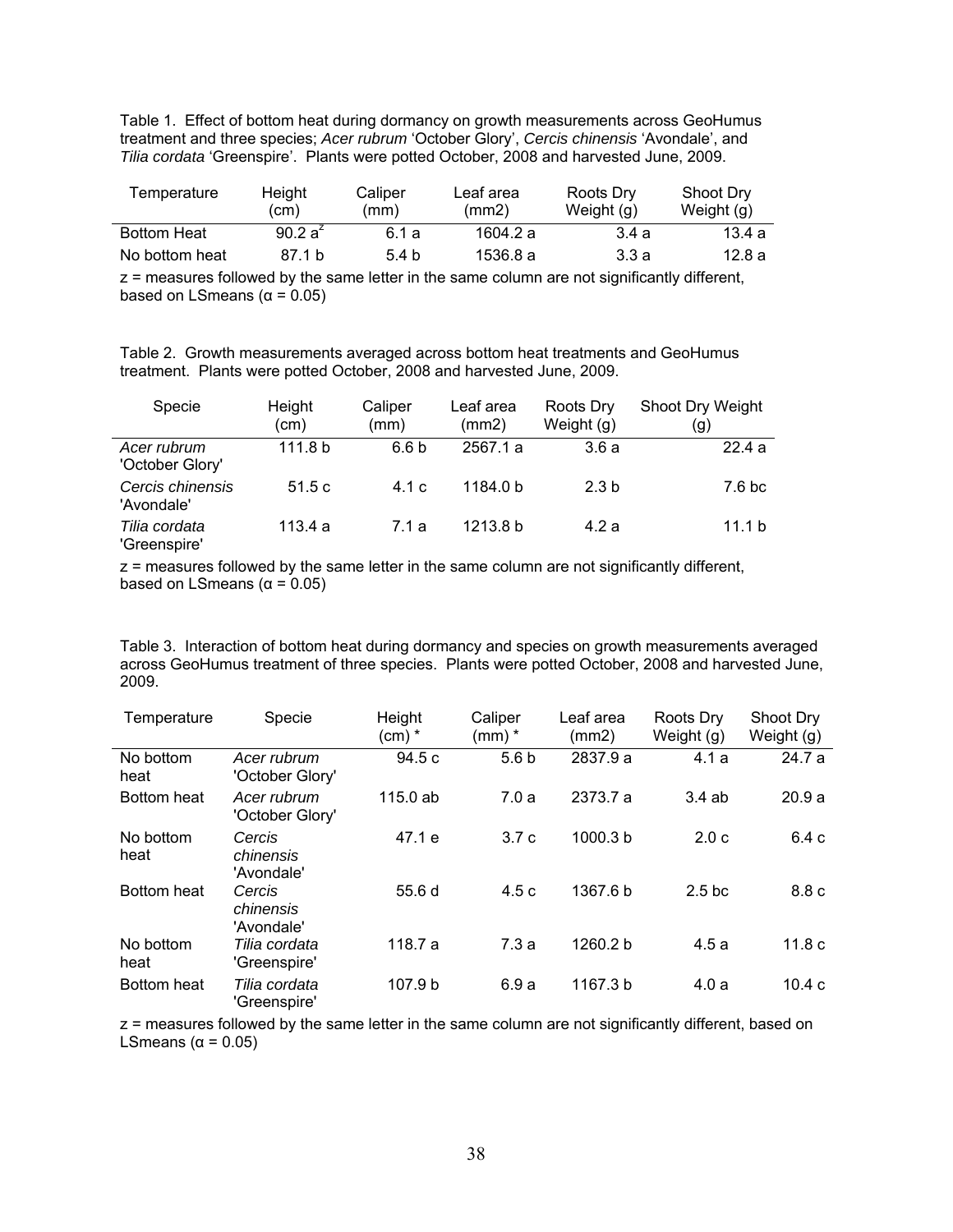Table 4. Main effect of GeoHumus averaged over bottom heat treatments and three species on growth measurements; *Acer rubrum* 'October Glory', *Cercis chinensis* 'Avondale', and *Tilia cordata* 'Greenspire'. Plants were potted October, 2008 and harvested June, 2009.

|                 | Height (cm) | Caliper (mm) | Leaf area<br>(mm2) | Roots Dry<br>Weight (g) | Shoot Drv<br>Weight (g) |
|-----------------|-------------|--------------|--------------------|-------------------------|-------------------------|
| <b>GeoHumus</b> | 89.7 a      | 6.0 a        | 1604.2 a           | 4.3 a                   | 14.5 a                  |
| No              | 87.8 a      | 5.7 a        | 1539.9 a           | 2.3 <sub>b</sub>        | 11.7 a                  |

Geohumus

z = measures followed by the same letter in the same column are not significantly different, based on LSmeans ( $α = 0.05$ )

Table 5. Interaction of GeoHumus and species averaged over bottom heat treatments on growth measurements. Plants were potted October, 2008 and harvested June, 2009

| Geohumus              | Specie                            | Height<br>(cm) | Caliper<br>(mm)   | Leaf area<br>(mm2) | Roots Dry<br>Weight $(g)$ | Shoot Dry<br>Weight $(g)$ |
|-----------------------|-----------------------------------|----------------|-------------------|--------------------|---------------------------|---------------------------|
| No<br>GeoHumus        | Acer rubrum<br>'October Glory'    | 102.4 b        | 5.8c              | 2368.8 a           | 2.6 <sub>b</sub> c        | 18.5ab                    |
| GeoHumus              | Acer rubrum<br>'October Glory'    | $107.0$ ab     | 6.4 <sub>bc</sub> | 2765.4 a           | 4.6 ab                    | 25.7a                     |
| <b>No</b><br>GeoHumus | Cercis<br>chinensis<br>'Avondale' | 51.0c          | 4.1 <sub>d</sub>  | 1221.1 b           | 1.3c                      | 6.9 c                     |
| GeoHumus              | Cercis<br>chinensis<br>'Avondale' | 52.1c          | 4.1 <sub>d</sub>  | 1146.8 b           | 3.2 <sub>bc</sub>         | 8.3 c                     |
| <b>No</b><br>GeoHumus | Tilia cordata<br>'Greenspire'     | 112.3ab        | 6.9ab             | 1236.9 b           | 3.1 <sub>bc</sub>         | 11.3 <sub>b</sub> c       |
| GeoHumus              | Tilia cordata<br>'Greenspire'     | 114.4 a        | 7.3a              | 1190.6 b           | 5.2a                      | 11.0 <sub>bc</sub>        |

z = measures followed by the same letter in the same column are not significantly different, based on LSmeans ( $α = 0.05$ )

Table 6. Interaction of bottom heat treatment and GeoHumus treatment on growth measurements averaged across three species; *Acer rubrum* 'October Glory', *Cercis chinensis* 'Avondale', and *Tilia cordata* 'Greenspire'. Plants were potted October, 2008 and harvested June, 2009.

| Temperature | Geohumus | Height<br>(cm)    | Caliper<br>(mm)  | Leaf area<br>(mm2) | Roots Dry<br>Weight (g) | Shoot Dry<br>Weight (g) |
|-------------|----------|-------------------|------------------|--------------------|-------------------------|-------------------------|
| No bottom   | No       | 82.4c             | 5.1 <sub>b</sub> | 1522.6a            | 2.2a                    | 11.6a                   |
| heat        | GeoHumus |                   |                  |                    |                         |                         |
| No bottom   | GeoHumus | 93.0ab            | 5.8a             | 1549.8 a           | 4.3 b                   | 14.0 a                  |
| heat        |          |                   |                  |                    |                         |                         |
| Bottom heat | No       | 96.3a             | 6.2a             | 1554.3 a           | 2.3a                    | 11.8a                   |
|             | GeoHumus |                   |                  |                    |                         |                         |
| Bottom heat | GeoHumus | 89.2 <sub>b</sub> | 6.1 a            | 1658.5 a           | 4.3 b                   | 15.0a                   |

z = measures followed by the same letter in the same column are not significantly different, based on LSmeans ( $α = 0.05$ )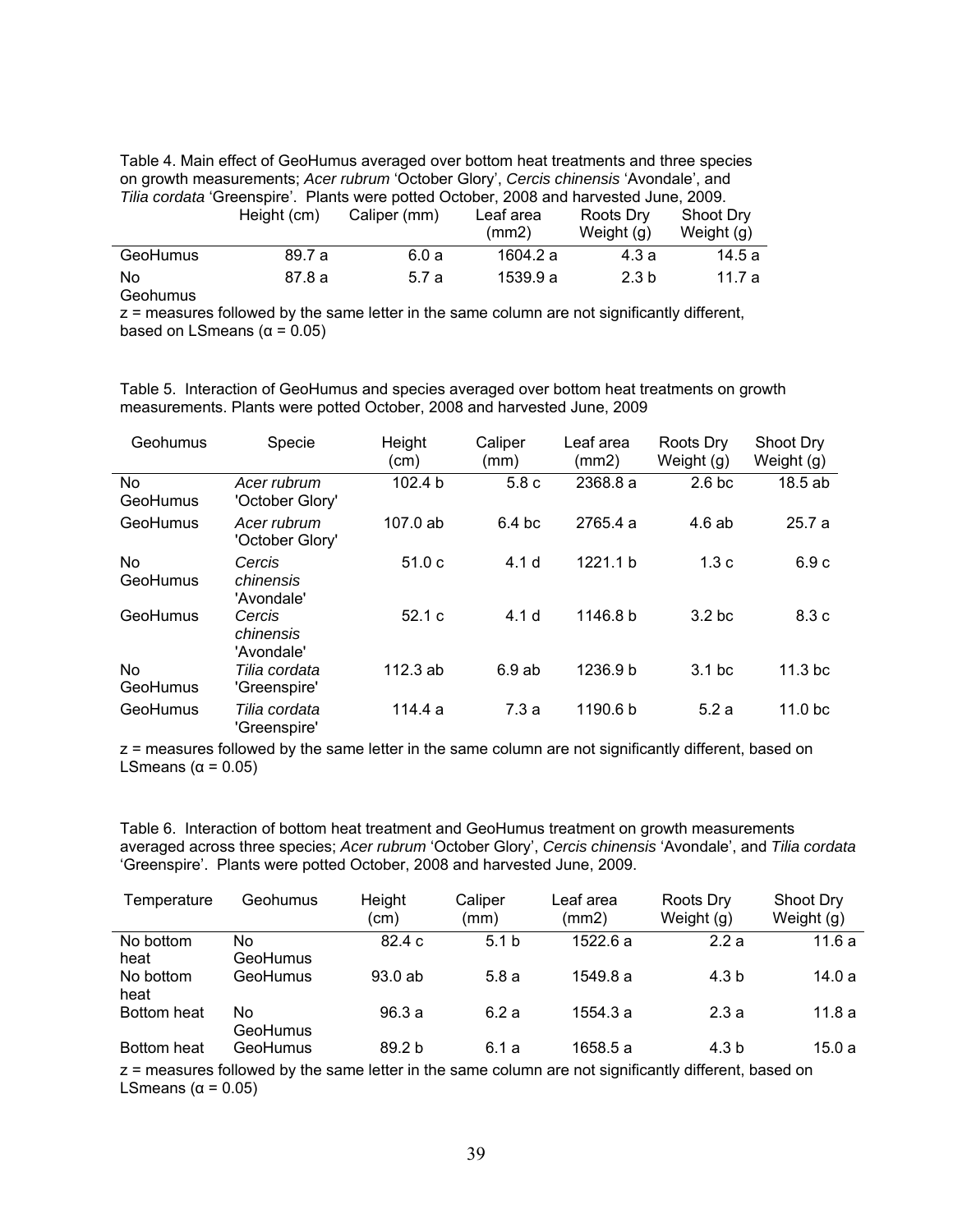## **Efficacy of Dimension 2EW With and Without Gallery as a Tank Mix Partner**

Principle investigators: Dr. Hannah Mathers and Luke Case

**Significance to the Industry.** Preemergence herbicides continue to be the "backbone" of the nursery industry, and weed control methods are always improving. The expense for developing new herbicides is very large, and many times, industry will not develop herbicides specifically for the ornamental market. Most of the ornamental herbicides actually come from row crop production. However, industry also sees a large need by the ornamental industry for good weed control, and they are proactive to find weed control solutions. One of the ways to expand labels and increase worker safety is to alter the formulation (e.g. liquids into granulars). Dimension 2EW is an emulsifiable liquid that has the same active ingredient as Dimension WSP, which is a water soluble powder. The objective of this study is to compare efficacy of Dimension 2EW and Dimension 2EW in combination with Gallery to competitive standards.

**Materials and Methods.** Herbicide treatments consisted of Dimension 2EW (dithiopyr) (Dow AgroSciences, Indianapolis, IN) at 0.5 lb ai/ac, Dimension 2EW + Gallery (isoxaben) (Dow AgroSciences) at 0.5 + 1.0 lb ai/ac, respectively, Gallery at 1.0 lb ai/ac, Barricade (prodiamine) (Syngenta Corp., Wilmington, DE) at 0.85 lb ai/ac, Barricade + Gallery at  $0.85 + 1.0$  lb ai/ac, respectively, and Dimension Ultra WSP (Dow AgroSciences) at 0.5 lb ai/ac. Each treatment was applied to six replications of one-gallon  $(\#1)$  containers with a  $CO<sub>2</sub>$  backpack sprayer 8002 evs nozzles delivering 25 gal/ac. Just prior to herbicide application, 1/8 teaspoon equal ratio of annual bluegrass (*Poa annua*), common groundsel (*Senecio vulgaris*), bittercress (*Cardamine hirsute*), prostrate spurge (*Chamaesyce prostrata*), and common yellow woodsorrel (*Oxalis stricta*) was spread over the six replications. Treatments were applied on 6 July 2009. Evaluations of efficacy were conducted at 30 and 60 DAT (days after treatment) by visual ratings using a 0-10 scale with 0 being no control and 10 perfect weed control. The study was set up in a randomized complete block design. A visual rating of each weed specie was conducted at each evaluation, and an overall weed control rating was also conducted at the 60 DAT evaluation.

**Results and Discussion.** Common groundsel, common yellow woodsorrel, and bittercress had poor germination and will not be discussed. However, other weed species, like spiny sowthistle (*Sonchus asper*) and purslane germinated from the media. At 30 DAT, the spurge was controlled very well by the Gallery (8.2), Dimension 2EW + Gallery (9.2), and Barricade + Gallery (9.0) (Table 1). The annual bluegrass was controlled to commercially acceptable levels as 30 DAT by Dimension 2EW (8.5), Dimension  $2EW +$  Gallery (9.3), Barricade + Gallery (9.8), and Dimension Ultra (7.5). At 60 DAT, the only treatments controlling spurge to commercially acceptable levels were the combination treatments, which were Dimension 2EW + Gallery (7.3) and Barricade  $+$  Gallery (8.2) (Table 1). The annual bluegrass was controlled at 60 DAT to acceptable levels by the Dimension  $2EW$  (7.0), Dimension  $2EW +$  Gallery (7.3), and Barricade + Gallery (9.2). Overall, the best weed control at 60 DAT was from the Barricade + Gallery (8.2),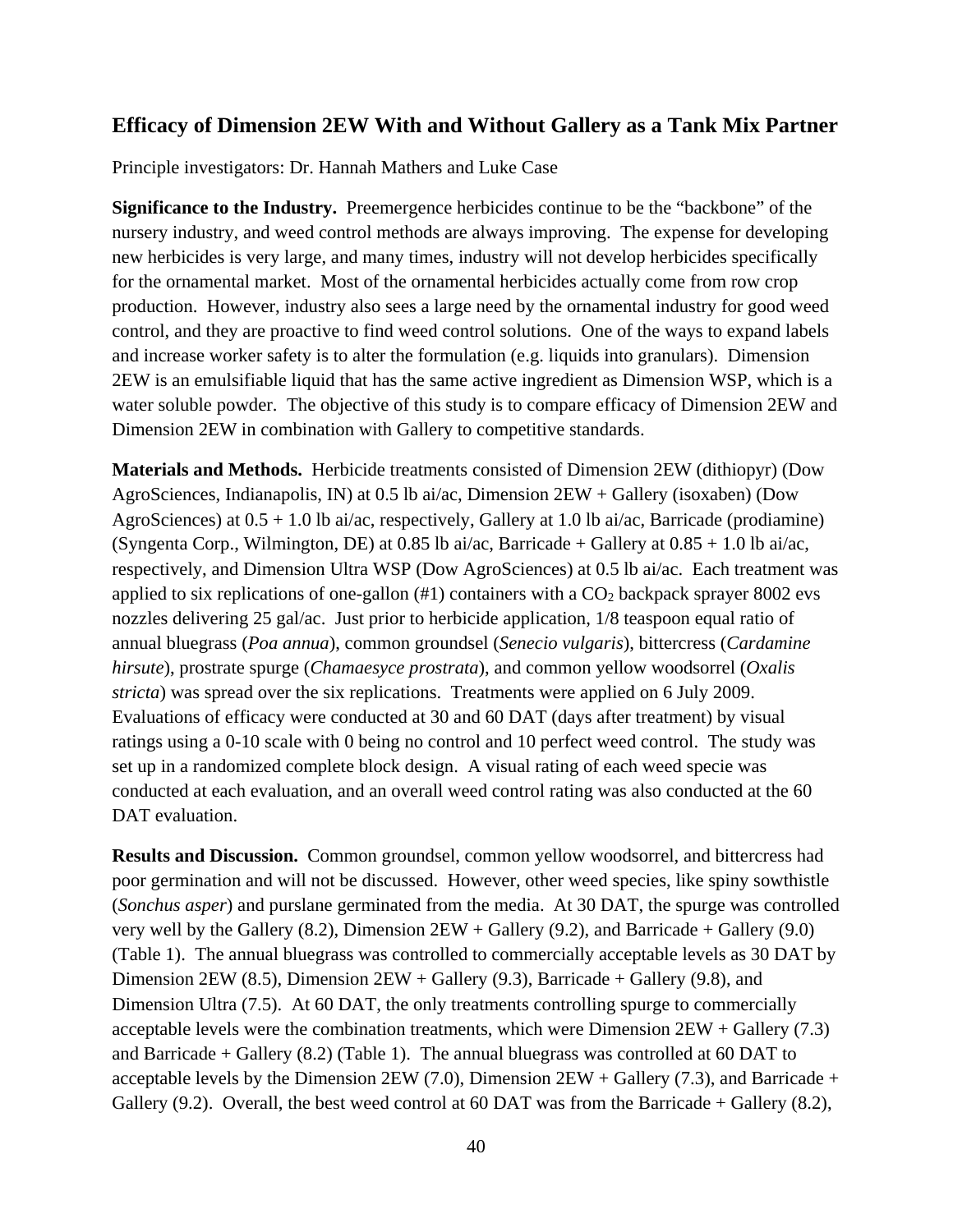but the Dimension 2EW + Gallery also had acceptable levels of control (7.3). For broad spectrum weed control, it is best to use a combination of products, which is evident in this trial. However, depending on weed species present in the nursery, a combination treatment may not be warranted, which is why it is essential to scout and know which weeds are present. The combination products also were effective through 60 DAT, but the single chemical treatments were not.

|                        | Spurge                |          |               |    | Annual bluegrass |              |        |    | Overall |             |
|------------------------|-----------------------|----------|---------------|----|------------------|--------------|--------|----|---------|-------------|
| Treatment              | $30$ DAT <sup>z</sup> |          | 60 DAT        |    | 30 DAT           |              | 60 DAT |    | 60 DAT  |             |
| Dimension 2EW          | 3.2                   | $B^{yx}$ | $2.2^{\circ}$ | bc | 8.5              | ab           | 7      | ab | 3.7     | bc          |
| Dimension 2EW          | 9.2                   | a        | 7.3           | a  | 9.3              | a            | 7.3    | ab | 7.3     | a           |
| + Gallery              |                       |          |               |    |                  |              |        |    |         |             |
| Gallery                | 8.2                   | a        | 3.5           | b  | 3.7              | $\mathbf{c}$ | 2      | de | 3.3     | bcd         |
| <b>Barricade</b>       | $\overline{2}$        | b        | 6             | a  | 6.3              | h            | 3.8    | cd | 4.2     | $\mathbf b$ |
| Barricade +            | 9                     | a        | 8.2           | a  | 9.8              | a            | 9.2    | a  | 8.2     | a           |
| Gallery                |                       |          |               |    |                  |              |        |    |         |             |
| <b>Dimension Ultra</b> | 2                     | b        | 2.3           | bc | 7.5              | ab           | 5.3    | bc | 2.5     | cd          |
| Untreated              | 0                     | C        | 0             | C  | 0                | d            | 0      | e  | 0       | e           |
| control                |                       |          |               |    |                  |              |        |    |         |             |

**Table 1. Efficacy of Dimension 2EW and Dimension 2EW + Gallery to Dimension Ultra, Barricade, and Barricade + Gallery.** 

z = days after treatment

y = Visual ratings based on a 0-10 scale with 0 being no control and 10 perfect weed control

 $x$  = Ratings within each column followed by the same letter are not significantly different,

based on lsmeans ( $α = 0.05$ )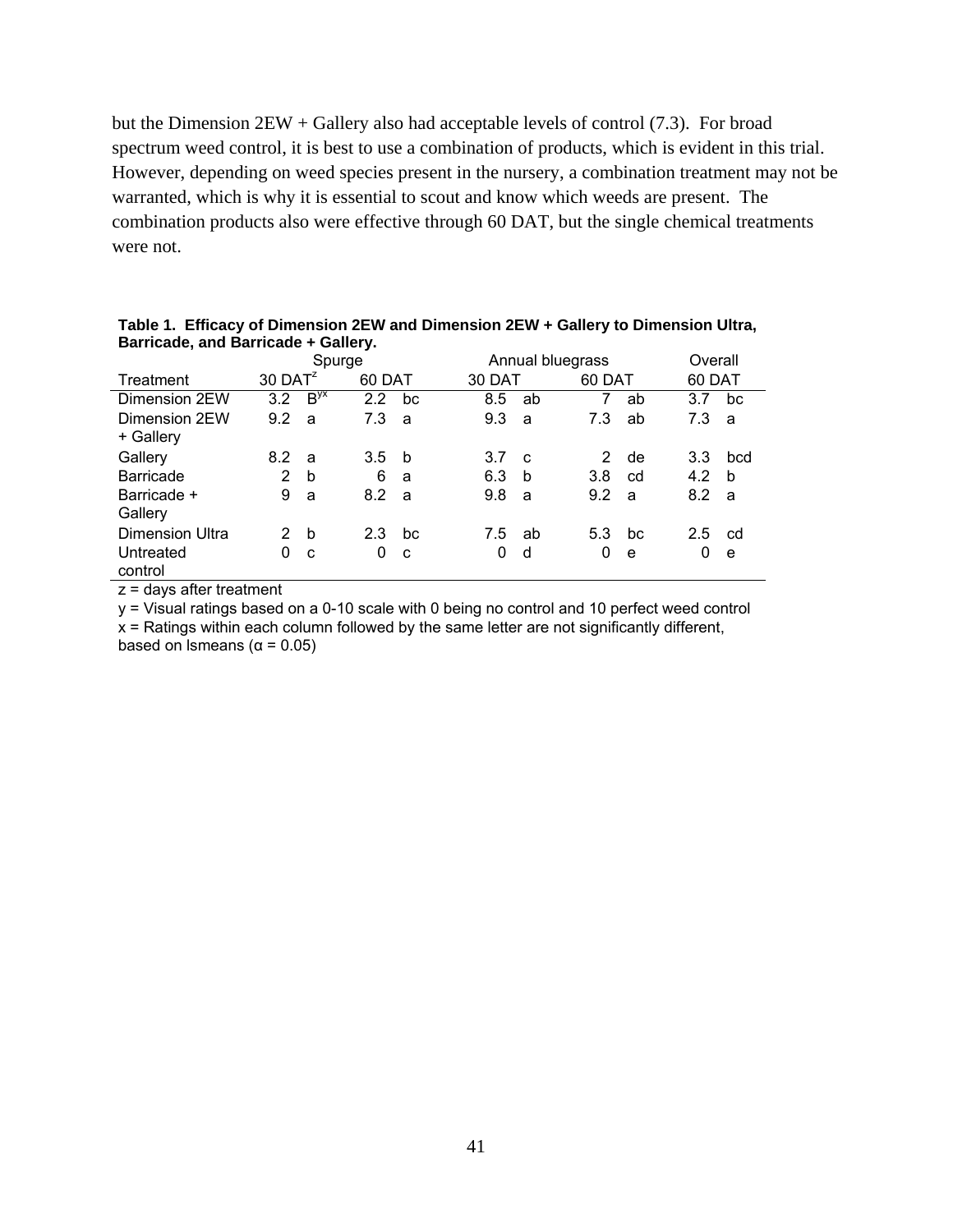## **Evaluation of the invasive and noxious weed species propagule-bank in nurseries and natural areas**

**Principle Investigators:** Dr. Hannah Mathers, Luke Case, and Jason Parrish

**Significance to the Industry:** The ornamental industry thrives on new introductions, most of which are harvested from other countries and cultivated in North America. CFIA has stated that a PRA will be required to introduce new plants into Canada and that the grower will have to pay part of the costs of the PRA and wait until it is completed before getting permission to cultivate introduced plants (2007 Annual Report to Ontario Agricultural Services Coordinating Committee). There is a need to develop research data regarding plant groups (e.g. deciduous trees, value, acreage and pests) to help quantify the impacts of Invasive Alien Species, trade (etc.) on nursery stock. No studies have been conducted of the Propagule-bank in nurseries and/or landscapes. This lack of investigation is surprising considering the intense interest in invasive species and their spread from the ornamental industry. The objectives of this research is to characterize the movement, diversity and abundance of invasive and weedy plants present in propagulebanks at different stages of nursery production and plant use by consumers, and to determine what role nurseries are actually playing in invasive species spread.

**Materials and Methods:** A total of 6 nurseries, 3 in Lake County, Ohio and 3 in Ontario, Canada were surveyed beginning in 2008 for populations of vegetation and weed propagule-banks.  $10 - 1-m^2$  plots were surveyed at each site, with 6 plots "on-site" in active nursery fields and 4 plots in "wild areas" bordering the nursery. Samples were taken in July 2008. In each of the plots, actively growing plant species were identified and their presence recorded, and multiple soil cores were taken to obtain an approximate volume of 1.5-L of soil per plot. These samples were taken back to the greenhouse in Columbus, OH to allow growth of the propagules. Plants were identified, counted, and removed to allow for subsequent flushes of germination. The samples also received a prolonged cold treatment during Winter 2008-2009, to provide stratification of ungerminated seeds. Weeds growing within the plots at the time of the survey are only reported as the number of plots in which they were identified, whereas weeds growing from the greenhouse samples are reported as total number of plants.

**Results and Discussion:**. In both Ohio and Ontario, the most common species germinating from the on-site soil samples were bluegrass (*Poa spp.*) and common purslane (*Portulaca oleracea*) (Tables 1 and 2). These species were also commonly found actively growing in our July survey, in Ohio, but less commonly in Ontario (Tables 3 and 4). There are several factors which could account for this, including timing of our visit and weed control actions taken by the nurseries. *Oxalis* species were found in many areas, both within and outside of the nurseries, and in both Ohio and Ontario (Tables 3 and 4). Woody species including brambles (*Rubus spp.*), maple (*Acer spp.*), and cherry (*Prunus spp.*) were frequently noted in the seed bank from the areas outside of the nursery, though more likely because of the existing vegetation than from the nursery production. The primary weed species identified from within the nurseries are generally annual weeds commonly found in nursery production. While there is currently no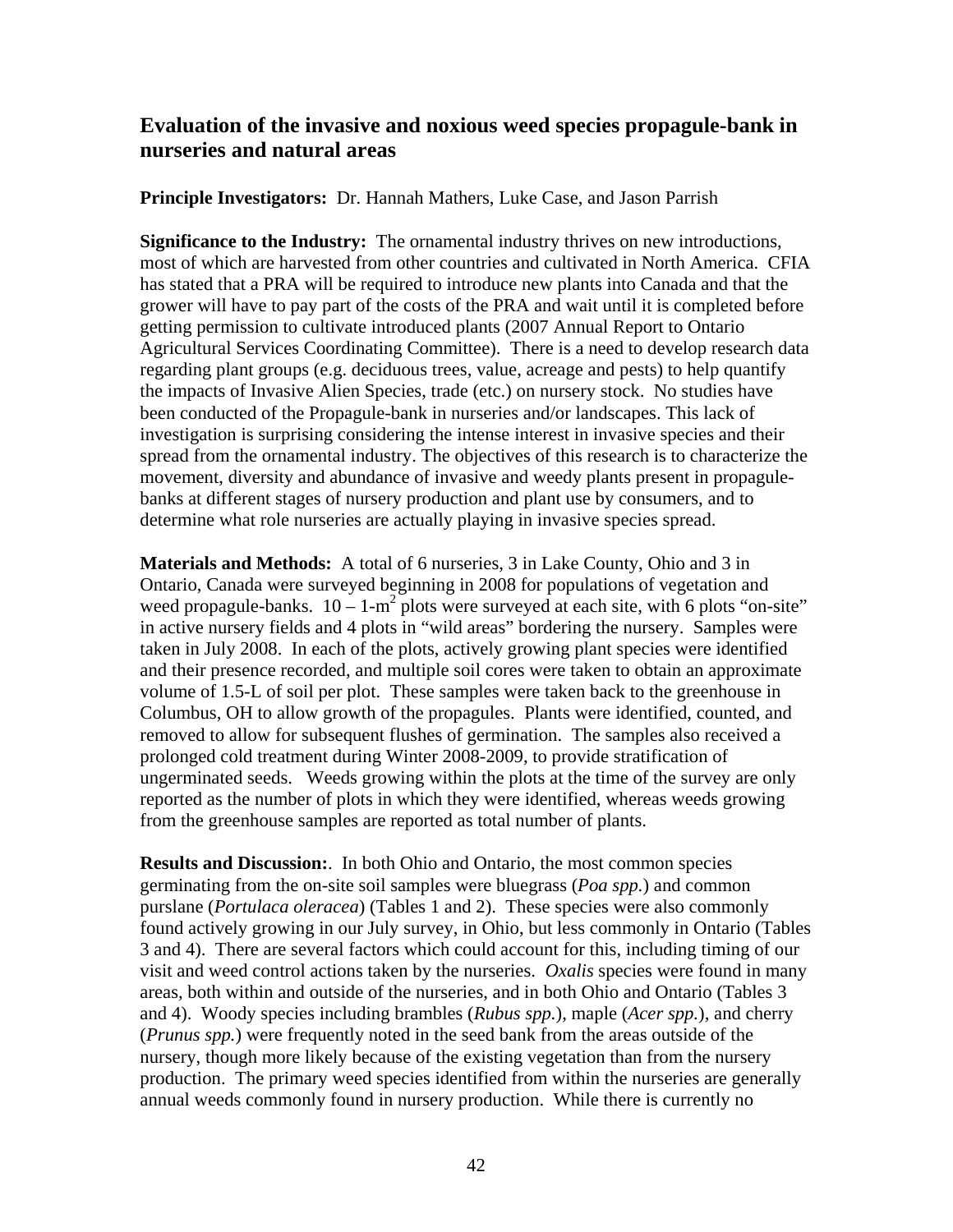conclusive evidence regarding spread of nursery plants into wild areas, this information does allow for more specific weed control recommendations to participating nurseries. By identifying the most prevalent weeds, shortfalls in the current practices can be spotted and improved. At the present time, there is not enough data to suggest that invasive plants may be encroaching from the nurseries into surrounding areas.

| Wild               | On-Site |                      |     |  |
|--------------------|---------|----------------------|-----|--|
| Rubus spp.         | 42      | Poa spp.             | 121 |  |
| Oxalis spp.        | 33      | Portulaca oleracea   | 80  |  |
| Acer spp.          | 9       | Cardamine spp.       | 37  |  |
| Poa spp.           | 8       | Stellaria media      | 27  |  |
| Rhus spp.          | 8       | Chamaesyce prostrata | 19  |  |
| Galium mollugo     |         | Oxalis spp.          | 14  |  |
| Cardamine spp      | 4       | Galium mollugo       | 13  |  |
| Rumex obtusifolius | 3       | Rorippa islandica    | 11  |  |
| Portulaca oleracea | 3       | Senecio vulgaris     | 5   |  |
| Daucus carota      | 3       | Cerastium vulgatum   | 4   |  |

Table 1. The most numerous weeds that germinated from the soil cores from 3 nurseries in Ohio by germination count.

Table 2. The most numerous weeds that germinated from the soil cores from 3 nurseries in Ontario, Canada by germination count.

| Wild                       |    | On-Site                 |    |  |  |  |  |
|----------------------------|----|-------------------------|----|--|--|--|--|
| Veronica spp.              | 44 | Portulaca oleracea      | 74 |  |  |  |  |
| Poa spp.                   | 18 | Poa spp.                | 36 |  |  |  |  |
| Solanum ptycanthum         | 15 | Veronica spp.           | 27 |  |  |  |  |
| Portulaca oleracea         | 14 | Lepidium spp.           | 6  |  |  |  |  |
| Daucus carota              | 9  | Cardamine spp.          | 4  |  |  |  |  |
| Oxalis spp.                | 8  | Stellaria media         | 4  |  |  |  |  |
| Galium aparine             | 5  | Geranium spp.           | 4  |  |  |  |  |
| Polygonum spp. (smartweed) | 5  | Capsella bursa-pastoris | 4  |  |  |  |  |
| Chenopodium album          | 5  | Solanum ptycanthum      | 3  |  |  |  |  |
| Bromus tectorum            | 4  | Chenopodium album       | 3  |  |  |  |  |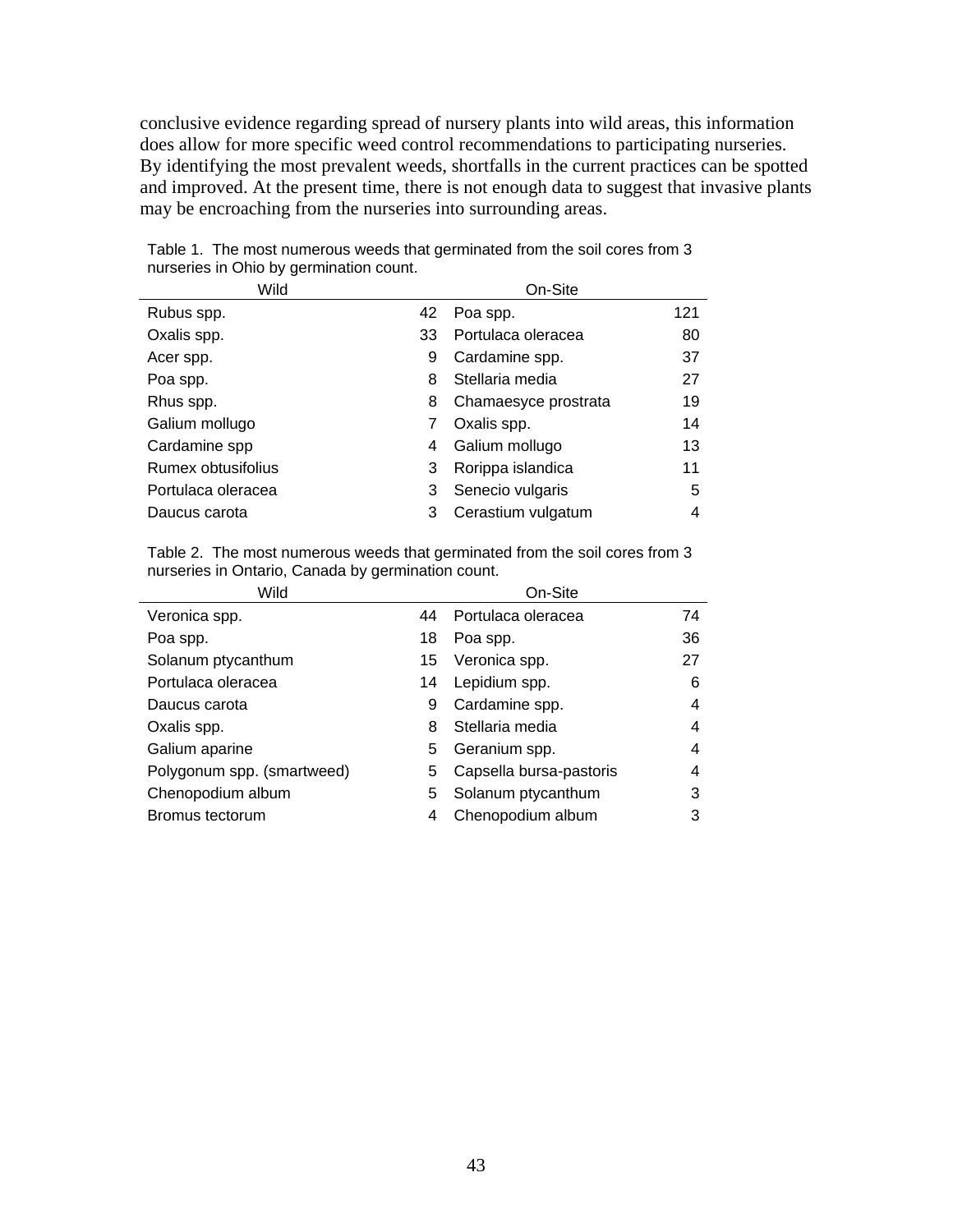| Wild                        | On-Site |                        |   |  |  |  |
|-----------------------------|---------|------------------------|---|--|--|--|
| Parthenocissus quinquefolia | 6       | Portulaca oleracea     | 8 |  |  |  |
| Acer spp.                   | 5       | Poa spp.               | 6 |  |  |  |
| Oxalis spp.                 | 5.      | Senecio vulgaris       | 5 |  |  |  |
| Prunus spp.                 | 5       | Oxalis spp.            | 5 |  |  |  |
| Solidago spp.               | 4       | Polygonum aviculare    | 5 |  |  |  |
| Vitis spp.                  | 4       | Malus spp.             | 3 |  |  |  |
| Toxicodendron radicans      | 4       | Amaranthus spp.        | 3 |  |  |  |
| Alliaria petiolata          | 3       | Trifolium repens       | 3 |  |  |  |
| Lonicera spp.               | 3       | Epilobium spp.         | 3 |  |  |  |
| Malus spp.                  | 3       | Echinochloa crus-galli | 2 |  |  |  |

Table 3. Weeds with the most number of occurrences (out of 30 possible) that were found in sample areas from three Ohio nurseries.

Table 3. Weeds with the most number of occurrences (out of 30 possible) that were found in sample areas from three Ohio nurseries.

| Wild                       |   | On-Site                  |   |  |  |  |  |
|----------------------------|---|--------------------------|---|--|--|--|--|
| Solidago spp.              | 4 | Chenopodium album        | 5 |  |  |  |  |
| Polygonum spp. (smartweed) | 3 | Stellaria media          | 4 |  |  |  |  |
| Lonicera spp.              | 3 | Ambrosia artemisiifolia  | 4 |  |  |  |  |
| Poa spp.                   | 2 | Erigeron spp.            | 4 |  |  |  |  |
| Acer spp.                  | 2 | Poa spp.                 | 3 |  |  |  |  |
| Malus spp.                 | 2 | Lepidium spp.            | 3 |  |  |  |  |
| Taraxacum spp.             | 2 | Capsella bursa-pastoris  | 3 |  |  |  |  |
| Glechoma hederacea         | 2 | Senecio vulgaris         | 2 |  |  |  |  |
| Conyza canadensis          | 2 | Polygonum aviculare      | 2 |  |  |  |  |
| Dactylis glomerata         |   | Matricaria matricariodes | 2 |  |  |  |  |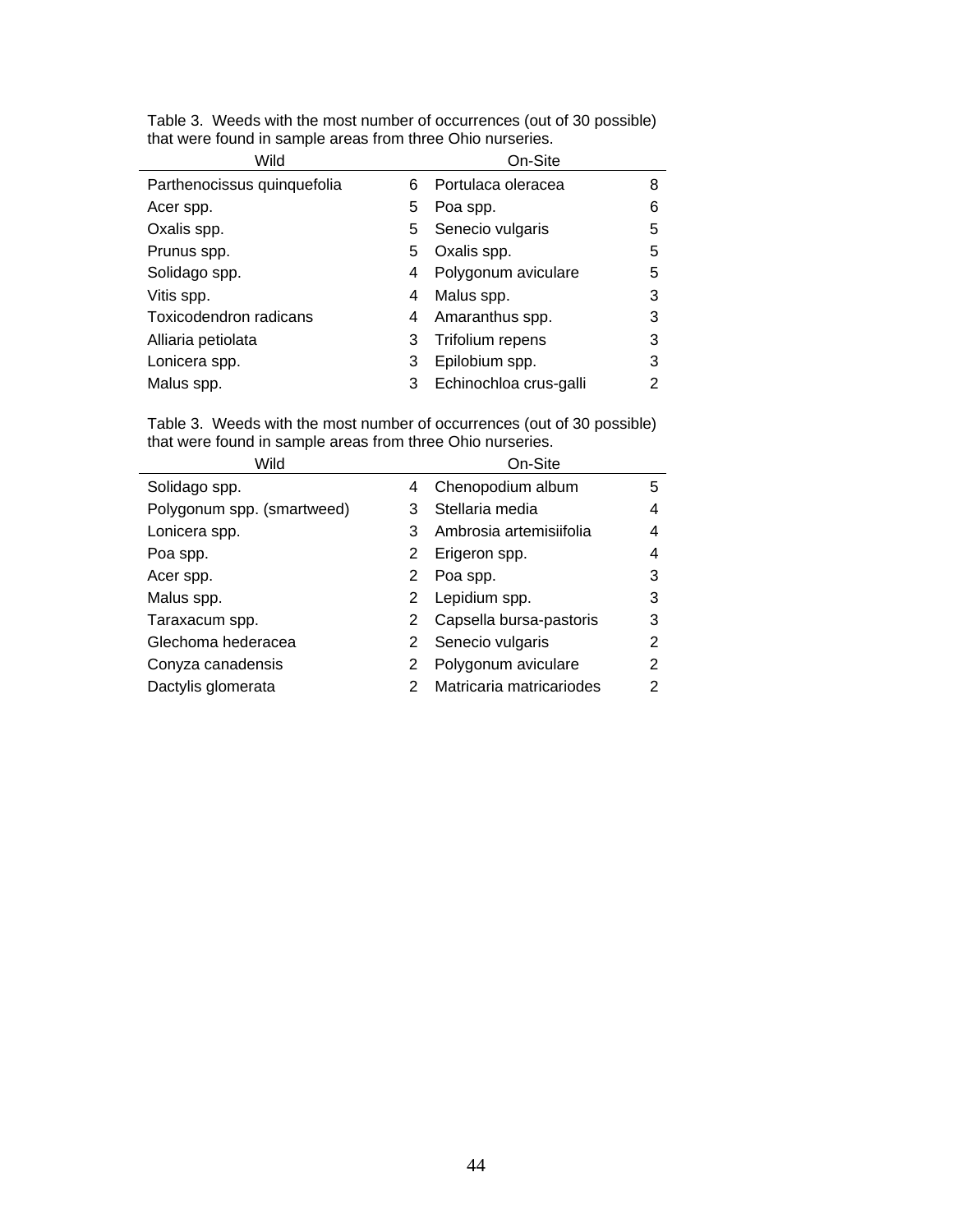### **BIO-HERBICIDES WEED CONTROL INITIATIVE FOR NURSERY AND LANDSCAPE INDUSTRIES**

Principle Investigator: Dr. Hannah Mathers

**Significance to Industry.** Nursery growers spend \$967 to \$2,228/A for supplemental hand weeding over -and above herbicide application costs, in addition three to four yearly herbicide applications costing on average \$1200.00 per acre are made. Economic losses due to improperly controlled weed infestations have been estimated at approximately \$9000/acre. Thus, the expense of traditional weed control in nursery crop production and landscape management far surpasses all other forms of pest control. New weed control methods that are effective, economical and have reduced environmental impact are required. Access to the latest herbicides and comprehension of up to date practices and systems are essential to ensure the economic survival of the nursery/landscape industry. Ornamental weed control is critical for several reasons. Weeds detract from the appearance of the plants, harbor pests, and reduce plant size, quality, and marketability. Thresholds weed populations are not acceptable (unlike other commodities) because of the competitive nature of the weeds with the ornamental crop, nursery shipping regulations, devaluing of the market potential and the possibility of weeds introducing insect and disease pressure. Therefore, herbicide applications for weed control are preventative controls that are normally calendar based not just part of IPM programs. Lack of safe postemergent applied herbicides currently prevents weed management strategies based on economic thresholds, as is common with disease and insect control strategies. The objective of this study is to investigate strategies for controlling weeds with non-chemical practices, such as bio-herbicide mulch combinations and bio-rational approaches to reduce overall costs and amounts of herbicides applied. This report discusses only Bio-herbicides.

**Introduction:** This study utilizes research from Ohio State University (OSU), Dr. Mathers' and colleagues have conducted for nine years with herbicide and mulch combinations. This research has resulted in many interesting discoveries of value in the landscape and nursery industry. These combinations, however, were not picked up for commercialization until 2006. Many companies felt homeowners would be reluctant to purchase mulch with herbicide and that potential safety issues posed to small children and pets factored too high in the consumers mind to consider development. In 2006, the tremendous success of a new home-landscape weed control product combining mulch and a granular herbicide, *Vigoro: Premium Mulch Plus Weed Stop,* proved consumers did not have these fears. Product acceptance wand sales were significantly higher than ever expected. This has resulted in another mulch plus granular herbicide product being developed, *Lebanon Seaboard Corporation: Preen Garden Weed Preventer with Mulch* (available Spring 2007) and *United Phosphorus, Inc.* is working on the formulation of mulch plus a new granular Surflan + Gallery (available Spring 2009). The time for development of other organic carriers for herbicides and bio-herbicides is right. The Ohio State University ornamental weed program is best position to research these new carriers and combinations. Our research has lead to the creation of the new products listed above and we have evaluated more mulch and herbicide combinations than any other program in the US. Based on our research results from past experiments pelletized bark dust, dried distilled grains (DDG's) and paper waste will be created containing specific amounts of optimal traditional and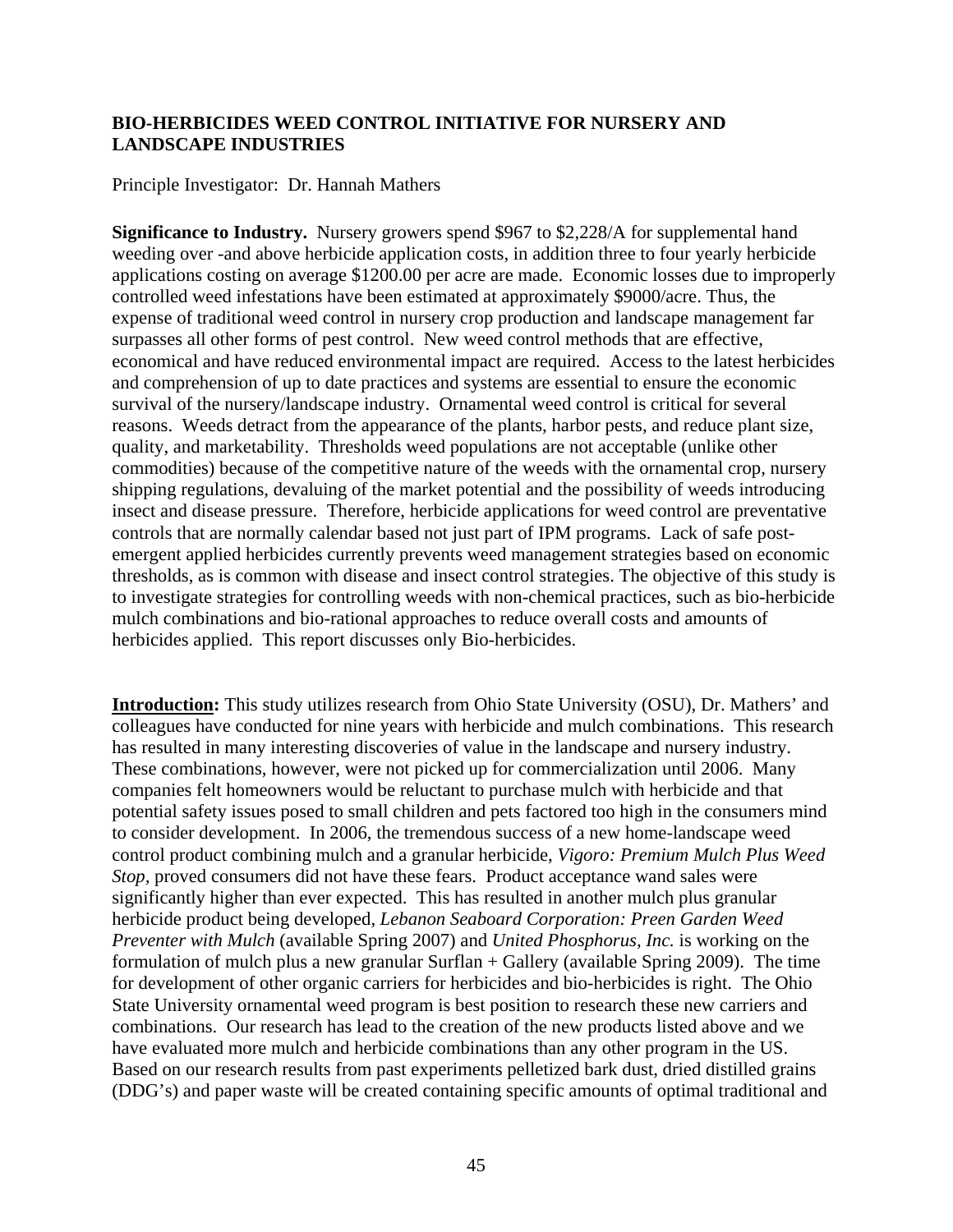bio-herbicides discovered in our program. These will be evaluated over mulch applications and pre-incorporated into bagged mulches for efficacy and phytotoxicity.

**Materials and Methods.** Pine bark mulches of  $>1$ " and  $<1$ " and herbicide treated barks were applied to #1 containers filled with Gro-Bark nursery substrate. Herbicide and bio-herbicide treatments were applied once at the label rate of pounds of active ingredient per acre or at concentrations of 5, 10 and 15% (for the bioherbicides). Mulches were also applied untreated, as single layers, over the top of media surfaces.

A completely randomized design with five replications and an unbalanced factorial treatment arrangement was used. There were 25 treatments. The SAS<sup>©</sup> procedure GLM will be used to perform the analyses. Fisher's least significance difference test will be used to compare means (SAS© Institute Inc. 1989). Timeline: *The research was begun May 19, 2009 at Sheridan Nursery, Georgetown, Ontario*.

Phytotoxicity evaluations with three species of plants will be evaluated, one deciduous shrub and one broadleaf evergreen at 90 and 120 DAT. A visual rating score of 1 (no injury) to 10 (complete kill) will be used for the shoots. The mulches and herbicide treated mulches will be compared to sprays of chemicals applied directly to the surfaces of the plots, the two untreated mulches applied to the plots and a weedy check (no herbicide, no mulch) as in the efficacy evaluations.

A visual rating of weed control 0 (no control) to 10 (complete control) and 7 (commercially acceptable) was used. All liquid treatments were applied with  $GSCO<sub>2</sub>$  sprayer on 16" centers, with 8002VS medium droplet nozzles spraying at 45-50 psi.

**Results and Discussion.** At 90 DAT there were 14 treatments or 25 with efficacy ratings of  $>7$ (commercially acceptable (Fig.1). Of those 14, only eight had phytotoxicity ratings of  $<$  3. Of those eight, seven were bio-herbicide treatments (Fig. 1). The vinegar applied to pine bark mulch  $\langle 1$ " had the highest efficacy rating (9.6) with a corresponding low phytotoxicity of (1.67). Of the two bio-herbicides used in this study (BH1 and BH2), developed at Ohio State University, BH1with bark <1" was involved in two of the top 7 treatments and (BH2) was involved in four. One of the top BH2 treatments did utilize a 1/3 rate of Ronstar; however, there was no significant increase in efficacy with the Ronstar addition only an increase in phytotoxicity. This study indicates especially BH2 shows promise at 5 or 10% concentrations applied on either  $\langle 1$ " or  $>1$ " of pine bark in ornamental weed control. 15% concentrations did not supply greater efficacy than untreated barks. Phytotoxicity of the untreated barks was much higher than expected. All of the best 7 bio-herbicide treatments had significantly lower phytotoxicity than the untreated barks (Fig. 1).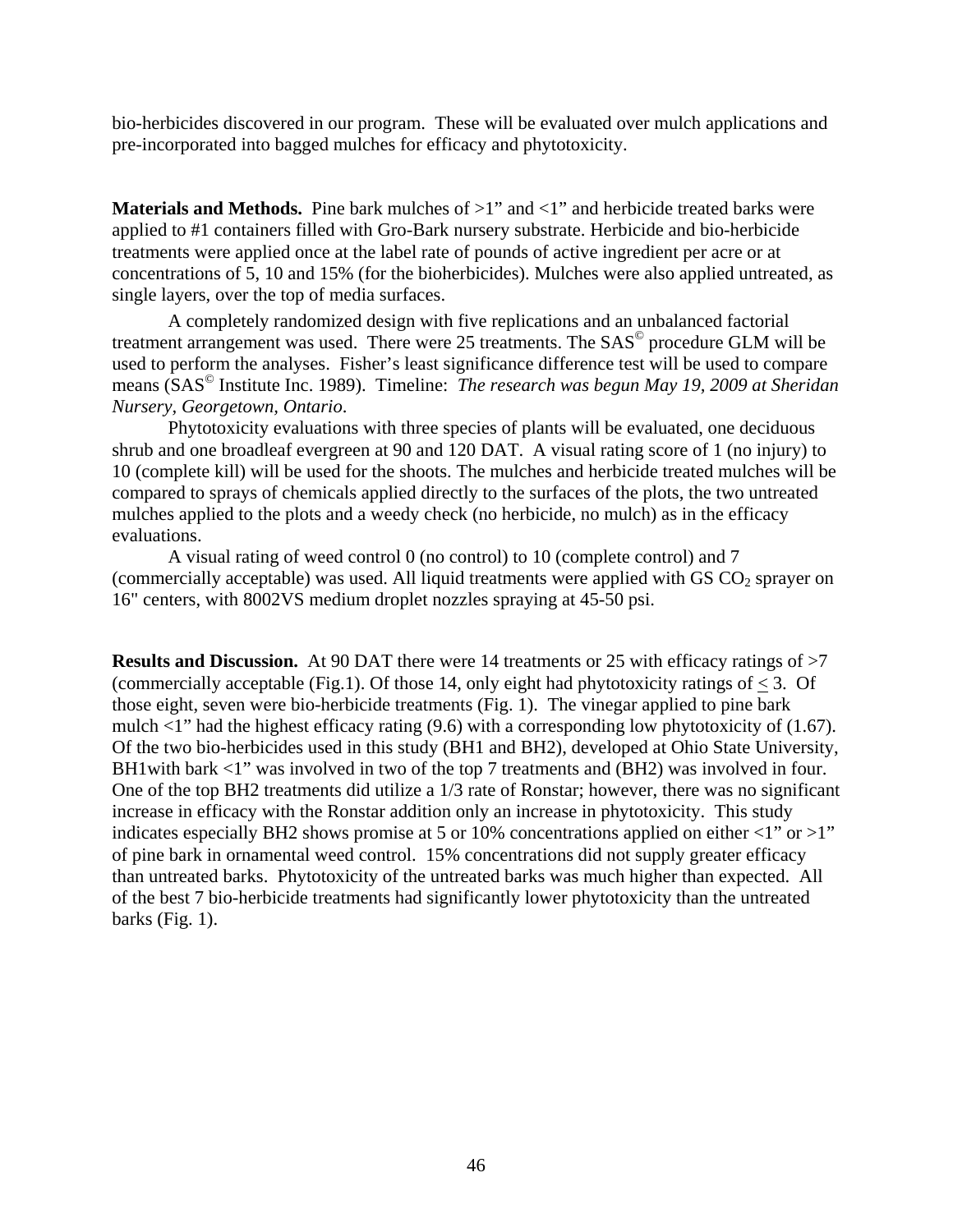

## **Efficacy of various organically herbicide treated mulches in comparison to untreated control and herbicide standard**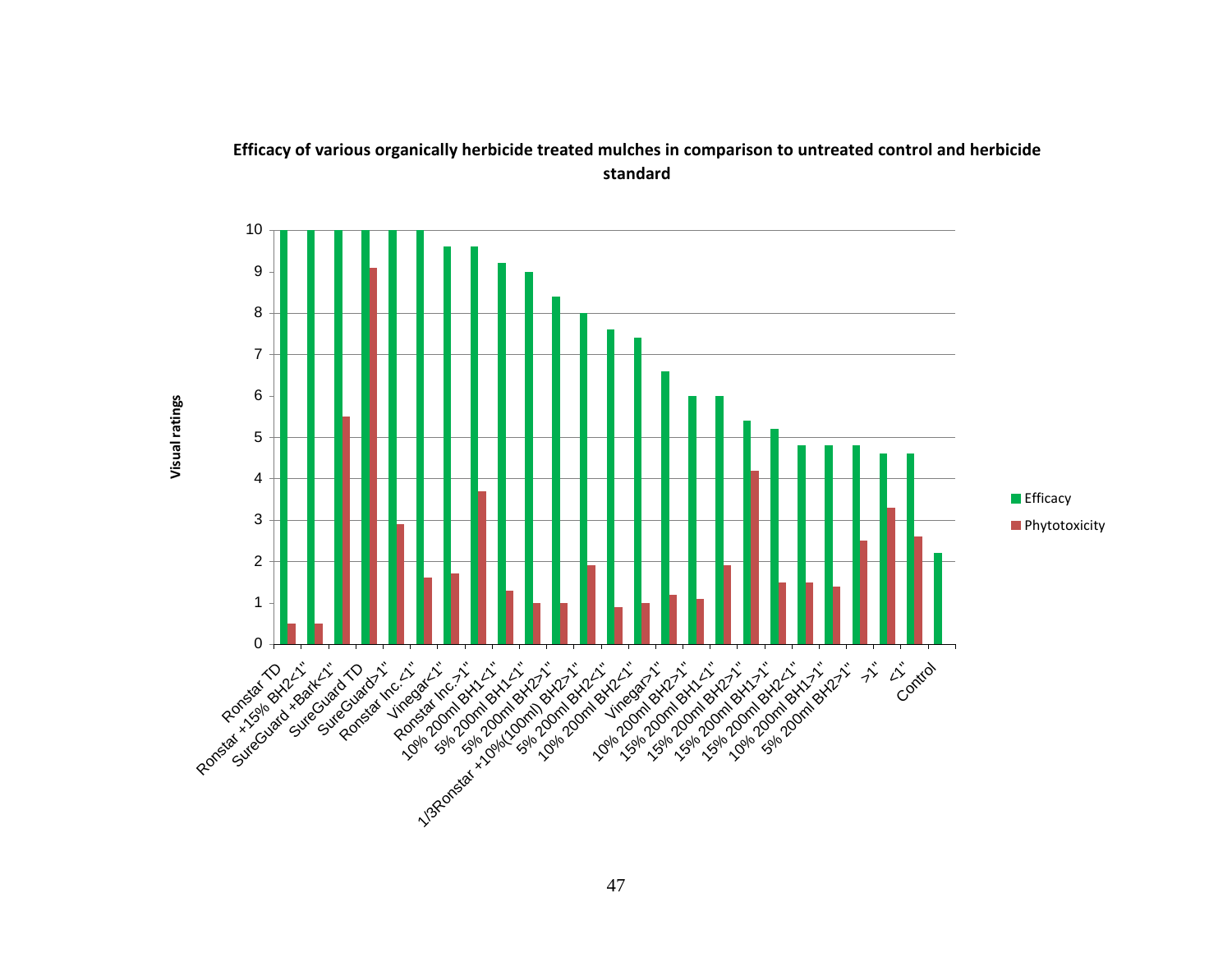# **Appendix**

n.

|       | Weather data for the 2009 growing year, showing high, low, and average temperatures and total<br>precipitation for that day, data are in English units. |                    |                 |                    |                |                     |                    |                    |                    |                |                     |                    |                    |                    |
|-------|---------------------------------------------------------------------------------------------------------------------------------------------------------|--------------------|-----------------|--------------------|----------------|---------------------|--------------------|--------------------|--------------------|----------------|---------------------|--------------------|--------------------|--------------------|
| March | Precip                                                                                                                                                  | Max<br>Air<br>Temp | Min Air<br>Temp | Avg<br>Rel.<br>Hum | April          | Precip              | Max<br>Air<br>Temp | Min<br>Air<br>Temp | Avg<br>Rel.<br>Hum | May            | Precip              | Max<br>Air<br>Temp | Min<br>Air<br>Temp | Avg<br>Rel.<br>Hum |
| 15    | 0                                                                                                                                                       | 61.6               | 34.4            | 50                 | $\mathbf{1}$   | 0.06                | 62.4               | 32                 | 58                 | $\mathbf{1}$   | 1.2                 | 73                 | 50.4               | 90                 |
| 16    | $\overline{0}$                                                                                                                                          | 66.3               | 41.3            | 55                 | $\overline{2}$ | $\mathsf{O}\xspace$ | 74.1               | 37.1               | 56                 | $\overline{2}$ | 0.01                | 65.5               | 43.3               | 76                 |
| 17    | $\mathbf 0$                                                                                                                                             | 70.8               | 32.3            | 63                 | 3              | 0.88                | 62.6               | 39.9               | 85                 | 3              | $\mathbf 0$         | 67.3               | 49.5               | 70                 |
| 18    | 0.09                                                                                                                                                    | 74.5               | 41.7            | 67                 | 4              | $\mathsf{O}\xspace$ | 57.2               | 33.4               | 68                 | 4              | $\mathbf 0$         | 69.9               | 54.1               | 60                 |
| 19    | 0.01                                                                                                                                                    | 54.9               | 34.7            | 64                 | 5              | 0.16                | 64.8               | 34.9               | 68                 | 5              | $\mathbf 0$         | 69.2               | 50.1               | 72                 |
| 20    | $\boldsymbol{0}$                                                                                                                                        | 45.5               | 26.5            | 62                 | 6              | 0.05                | 50.9               | 34.2               | 88                 | 6              | 0.25                | 62.9               | 52.4               | 92                 |
| 21    | $\mathbf 0$                                                                                                                                             | 55                 | 27              | 54                 | $\overline{7}$ | $\mathsf{O}\xspace$ | 39.3               | 29.9               | 73                 | 7              | $\mathsf{O}\xspace$ | 71.6               | 48.3               | 87                 |
| 22    | $\boldsymbol{0}$                                                                                                                                        | 62.7               | 28.2            | 53                 | 8              | $\pmb{0}$           | 55.8               | 32.6               | 60                 | 8              | 0.01                | 72.3               | 56.5               | 87                 |
| 23    | $\boldsymbol{0}$                                                                                                                                        | 57.1               | 34.3            | 48                 | 9              | $\mathsf 0$         | 63.8               | 32.3               | 58                 | 9              | $\mathbf 0$         | 72                 | 51                 | 77                 |
| 24    | 0                                                                                                                                                       | 67.7               | 37.2            | 33                 | 10             | 0.28                | 54.6               | 45.2               | 84                 | 10             | $\pmb{0}$           | 68.8               | 47.3               | 67                 |
| 25    | 0.41                                                                                                                                                    | 59.5               | 49.3            | 80                 | 11             | 0.01                | 51.8               | 35                 | 68                 | 11             | $\mathbf 0$         | 68.2               | 48.8               | 64                 |
| 26    | 0.27                                                                                                                                                    | 55.3               | 38.4            | 89                 | 12             | $\pmb{0}$           | 54.1               | 27.5               | 57                 | 12             | 0                   | 67.8               | 37.6               | 58                 |
| 27    | $\mathbf 0$                                                                                                                                             | 57.9               | 33.3            | 78                 | 13             | 0.34                | 48.4               | 38.4               | 69                 | 13             | 0.37                | 69.8               | 51.6               | 69                 |
| 28    | $\boldsymbol{0}$                                                                                                                                        | 61.2               | 40.2            | 77                 | 14             | 0.65                | 56                 | 44.7               | 94                 | 14             | 0.14                | 76.2               | 53                 | 76                 |
| 29    | 0.1                                                                                                                                                     | 60.3               | 35.1            | 82                 | 15             | 0.02                | 46.6               | 41                 | 94                 | 15             | $\pmb{0}$           | 79.5               | 44.9               | 67                 |
| 30    | 0.01                                                                                                                                                    | 55.5               | 32.5            | 66                 | 16             | $\pmb{0}$           | 64.2               | 38.3               | 65                 | 16             | $\mathbf 0$         | 76.4               | 51.2               | 76                 |
| 31    | $\boldsymbol{0}$                                                                                                                                        | 64.9               | 36.1            | 56                 | 17             | $\pmb{0}$           | 71.6               | 33.5               | 54                 | 17             | 0                   | 61.5               | 44.3               | 50                 |
|       |                                                                                                                                                         |                    |                 |                    | 18             | $\mathsf 0$         | 77.6               | 37.8               | 61                 | 18             | 0                   | 66.3               | 35.1               | 52                 |
|       |                                                                                                                                                         |                    |                 |                    | 19             | 0.42                | 65.8               | 51.5               | 73                 | 19             | $\mathbf 0$         | 74.4               | 38.1               | 54                 |
|       |                                                                                                                                                         |                    |                 |                    | 20             | 0.4                 | 60                 | 43.4               | 90                 | 20             | $\mathbf 0$         | 82.7               | 45.2               | 52                 |
|       |                                                                                                                                                         |                    |                 |                    | 21             | 0.05                | 51.9               | 40.2               | 84                 | 21             | $\pmb{0}$           | 85.1               | 50.3               | 55                 |
|       |                                                                                                                                                         |                    |                 |                    | 22             | $\pmb{0}$           | 60.7               | 37.4               | 71                 | 22             | $\boldsymbol{0}$    | 85.2               | 56.4               | 61                 |
|       |                                                                                                                                                         |                    |                 |                    | 23             | $\pmb{0}$           | 64                 | 34                 | 55                 | 23             | 0                   | 89                 | 59.6               | 60                 |
|       |                                                                                                                                                         |                    |                 |                    | 24             | $\pmb{0}$           | 85.9               | 52.5               | 48                 | 24             | $\mathbf 0$         | 85.4               | 65.3               | 75                 |
|       |                                                                                                                                                         |                    |                 |                    | 25             | 0                   | 87.2               | 62.8               | 49                 | 25             | $\pmb{0}$           | 80.7               | 62.8               | 62                 |
|       |                                                                                                                                                         |                    |                 |                    | 26             | 0                   | 86.2               | 55.7               | 54                 | 26             | 0.09                | 83.1               | 63.9               | 75                 |
|       |                                                                                                                                                         |                    |                 |                    | 27             | $\overline{0}$      | 84.6               | 57.8               | 55                 | 27             | 0.02                | 82.7               | 66.2               | 82                 |
|       |                                                                                                                                                         |                    |                 |                    | 28             | 0.17                | 73.9               | 50.5               | 75                 | 28             | 0.04                | 77.4               | 62                 | 88                 |
|       |                                                                                                                                                         |                    |                 |                    | 29             | $\mathsf{O}\xspace$ | 65.6               | 49                 | 85                 | 29             | 0.01                | 80.6               | 55.6               | 70                 |
|       |                                                                                                                                                         |                    |                 |                    | 30             | 0.23                | 70.1               | 57.9               | 86                 | 30             | $\pmb{0}$           | $77 \,$            | 51.5               | 57                 |
|       |                                                                                                                                                         |                    |                 |                    |                |                     |                    |                    |                    | 31             | 0                   | 73.2               | 55.4               | 65                 |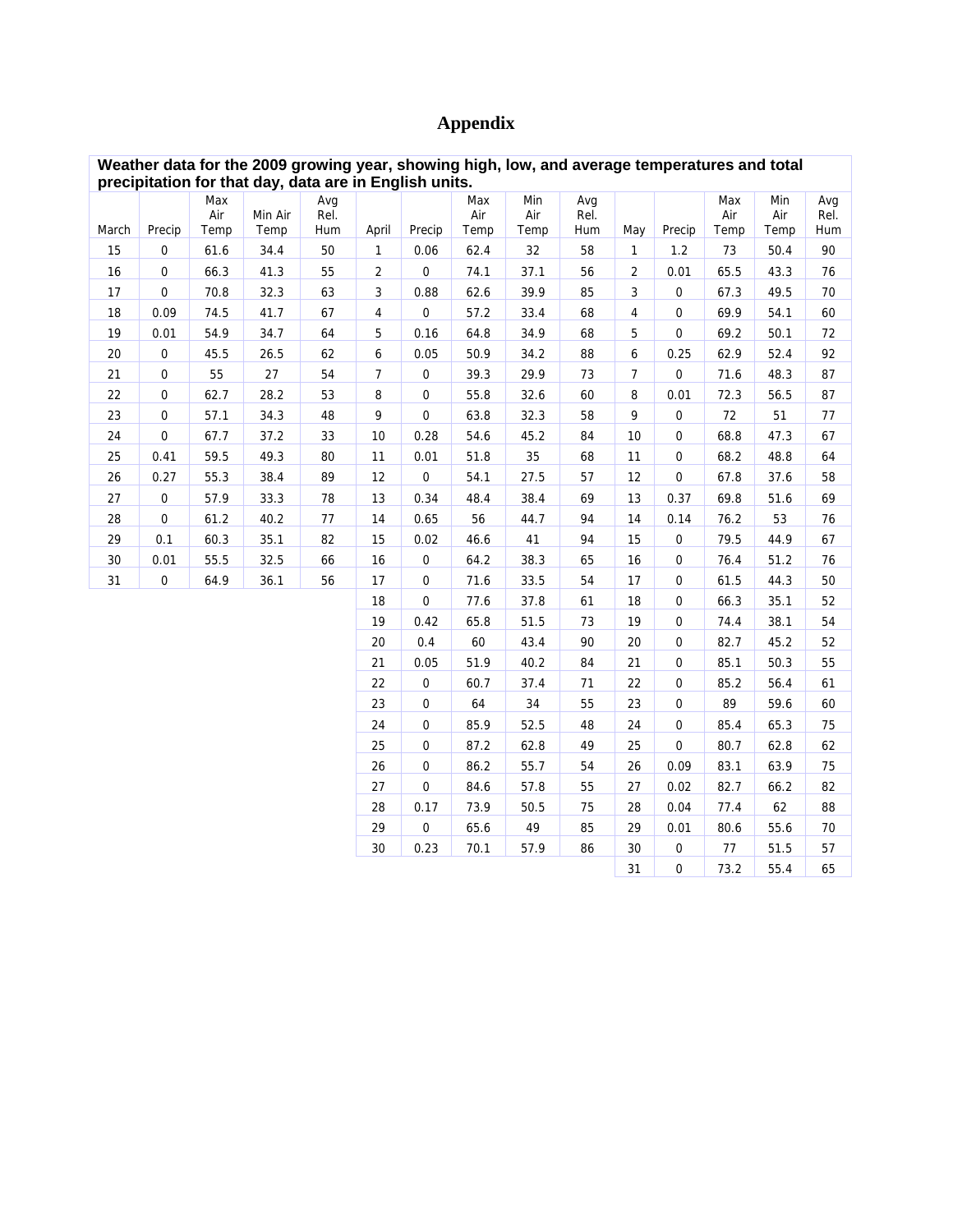#### **Weather data for the 2009 growing year, showing high, low, and average temperatures and total precipitation for that day, data are in English units.**

| June           | Precip         | Max<br>Air<br>Temp | Min Air<br>Temp | Avg<br>Rel.<br>Hum | July           | Precip              | Max<br>Air<br>Temp | Min<br>Air<br>Temp | Avg<br>Rel.<br>Hum | Aug            | Precip              | Max<br>Air<br>Temp | Min<br>Air<br>Temp | Avg<br>Rel.<br>Hum |
|----------------|----------------|--------------------|-----------------|--------------------|----------------|---------------------|--------------------|--------------------|--------------------|----------------|---------------------|--------------------|--------------------|--------------------|
| 1              | 0.05           | 82.7               | 54.1            | 65                 | $\mathbf{1}$   | $\pmb{0}$           | 74.1               | 62                 | $77 \,$            | $\mathbf{1}$   | 0                   | 80.5               | 57.5               | 81                 |
| 2              | 0.01           | 85.2               | 61.3            | 80                 | $\overline{2}$ | 0.01                | 71.8               | 58.2               | 80                 | $\overline{2}$ | 0.11                | 78.3               | 60.4               | 80                 |
| 3              | 0.23           | 66.9               | 53.1            | 88                 | 3              | $\pmb{0}$           | 77.4               | 58.6               | 75                 | 3              | $\mathsf{O}\xspace$ | 79.6               | 53.8               | 75                 |
| 4              | 0              | 69.7               | 53.5            | 62                 | 4              | $\mathbf 0$         | 77.5               | 56.1               | 77                 | $\overline{4}$ | 0.01                | 79                 | 65.6               | 84                 |
| 5              | 0              | 76.1               | 49.1            | 62                 | 5              | $\pmb{0}$           | 81.4               | 63.1               | 73                 | 5              | $\mathsf{O}\xspace$ | 79.1               | 65.1               | 86                 |
| 6              | 0              | 82.5               | 47.5            | 57                 | 6              | 0.02                | 84.3               | 57.1               | 64                 | 6              | $\pmb{0}$           | 78                 | 55.8               | 73                 |
| $\overline{7}$ | 0              | 84.8               | 54.5            | 64                 | $\overline{7}$ | $\mathbf 0$         | 83.8               | 59.2               | 59                 | $\overline{7}$ | $\mathbf 0$         | 81.5               | 57.6               | 68                 |
| 8              | 0.02           | 84.3               | 63.6            | 71                 | 8              | $\mathbf 0$         | 83.1               | 58.6               | 56                 | 8              | $\pmb{0}$           | 83.8               | 65.2               | 75                 |
| 9              | 0              | 87.9               | 68.6            | 69                 | 9              | $\pmb{0}$           | 81.8               | 63.8               | 60                 | 9              | $\pmb{0}$           | 91.1               | 69.8               | 78                 |
| 10             | 0              | 77.7               | 62.3            | 79                 | 10             | $\pmb{0}$           | 87.8               | 58.3               | 70                 | 10             | $\pmb{0}$           | 87.5               | 70.2               | 85                 |
| 11             | 0.35           | 73.6               | 62.3            | 92                 | 11             | 1.03                | 77                 | 67.6               | 89                 | 11             | $\pmb{0}$           | 86.6               | 67.6               | 79                 |
| 12             | 0              | 77.3               | 62              | 79                 | 12             | $\mathbf 0$         | 83.4               | 58.3               | 71                 | 12             | $\mathbf 0$         | 82.4               | 64.1               | 74                 |
| 13             | $\overline{0}$ | 78.8               | 53.9            | 66                 | 13             | $\mathbf 0$         | 79.5               | 59                 | 57                 | 13             | $\mathbf{0}$        | 85.1               | 57.1               | 73                 |
| 14             | 0              | 80.3               | 52.4            | 69                 | 14             | $\pmb{0}$           | 79.9               | 54.2               | 58                 | 14             | $\pmb{0}$           | 87.5               | 61.1               | 73                 |
| 15             | $\mathsf 0$    | 82.2               | 59.4            | 68                 | 15             | $\pmb{0}$           | 82.5               | 56.8               | 68                 | 15             | $\pmb{0}$           | 88.8               | 60.6               | 73                 |
| 16             | 0.01           | 83.5               | 60              | 60                 | 16             | $\mathbf 0$         | 85                 | 67.5               | 71                 | 16             | $\mathsf{O}\xspace$ | 91.7               | 68.6               | 73                 |
| 17             | 0.53           | 85.3               | 66.8            | 81                 | 17             | 0.02                | 81                 | 62.1               | 70                 | 17             | $\mathbf 0$         | 89.8               | 68.5               | 76                 |
| 18             | $\mathsf 0$    | 84.9               | 59              | 81                 | 18             | $\mathsf{O}\xspace$ | 71.7               | 59.5               | 78                 | 18             | $\mathbf 0$         | 84.9               | 70.3               | 83                 |
| 19             | 0.36           | 90.5               | 66.7            | 83                 | 19             | $\pmb{0}$           | 76.2               | 55.4               | 76                 | 19             | 0.86                | 80.7               | 69.3               | 91                 |
| 20             | 0.14           | 87.4               | 68.7            | 74                 | 20             | $\pmb{0}$           | 78                 | 55.7               | 75                 | 20             | 0.06                | 84.2               | 69                 | 85                 |
| 21             | 0              | 86.3               | 63.7            | 73                 | 21             | $\pmb{0}$           | 82.7               | 56                 | 73                 | 21             | $\mathsf{O}\xspace$ | 81.5               | 68.1               | 74                 |
| 22             | 0              | 84.7               | 61.8            | 77                 | 22             | 0.8                 | 69.9               | 63.4               | 88                 | 22             | $\mathbf{0}$        | 78.6               | 59.5               | 81                 |
| 23             | 0              | 85.8               | 63.1            | 66                 | 23             | 0.11                | 79.1               | 64                 | 88                 | 23             | $\pmb{0}$           | 71.5               | 52.9               | 79                 |
| 24             | $\overline{0}$ | 90.6               | 64              | 68                 | 24             | $\mathbf 0$         | 81.8               | 59.3               | 75                 | 24             | $\pmb{0}$           | 78                 | 54.4               | 81                 |
| 25             | 0.92           | 96.1               | 68.1            | 71                 | 25             | 0.1                 | 77.1               | 64.9               | 87                 | 25             | $\pmb{0}$           | 84.1               | 56.5               | $77 \,$            |
| 26             | $\mathsf 0$    | 88                 | 67.8            | 78                 | 26             | $\pmb{0}$           | 82.4               | 61.8               | 77                 | 26             | $\pmb{0}$           | 87.4               | 60.4               | 77                 |
| 27             | 0              | 83.6               | 62              | 68                 | 27             | 0.01                | 83.8               | 59.5               | 78                 | 27             | $\mathsf{O}\xspace$ | 86.5               | 66.8               | 80                 |
| 28             | $\mathsf 0$    | 87.8               | 62.5            | 67                 | 28             | $\mathbf 0$         | 83.5               | 63.1               | 78                 | 28             | 0.38                | 78.1               | 66.4               | 89                 |
| 29             | 0              | 83.9               | 62.8            | 57                 | 29             | 0.46                | 82                 | 65.2               | 91                 | 29             | 0.1                 | 78.2               | 61.4               | 79                 |
| 30             | 0              | 77.2               | 62.4            | 68                 | 30             | $\mathbf 0$         | 79.5               | 63                 | 89                 | 30             | $\mathsf{O}\xspace$ | 69.5               | 51.3               | 80                 |
|                |                |                    |                 |                    | 31             | 0.55                | 81.7               | 63.3               | 80                 | 31             | $\mathsf{O}\xspace$ | 70.4               | 46.1               | 72                 |